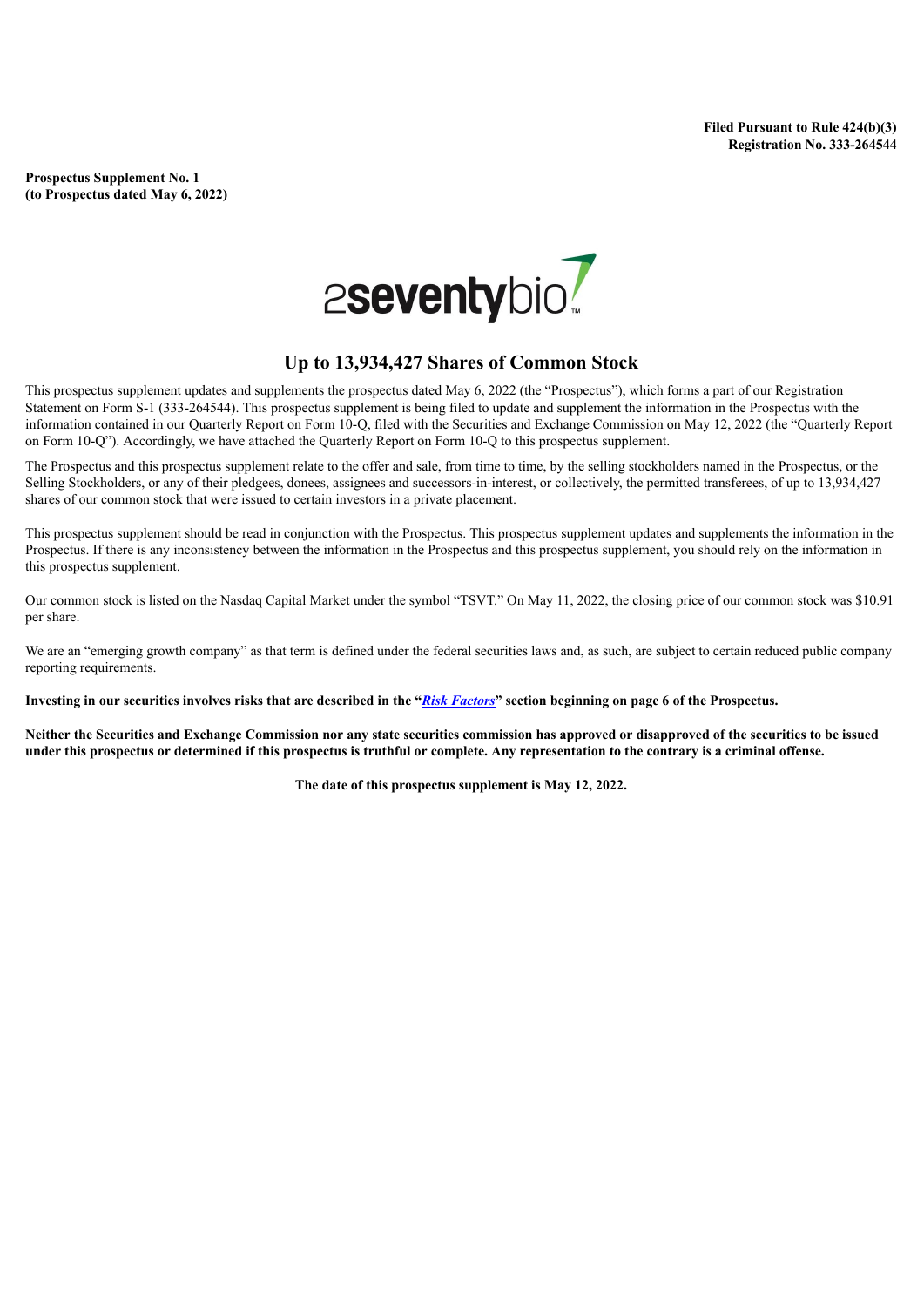## **UNITED STATES SECURITIES AND EXCHANGE COMMISSION**

**Washington, D.C. 20549**

## **FORM 10-Q**

**QUARTERLY REPORT PURSUANT TO SECTION 13 OR 15(d) OF THE SECURITIES EXCHANGE ACT OF 1934**

**For the quarterly period ended March 31, 2022**

**OR**

**TRANSITION REPORT PURSUANT TO SECTION 13 OR 15(d) OF THE SECURITIES EXCHANGE ACT OF 1934**

 $\Box$ 

☒

**For the transition period from \_\_\_\_\_\_\_\_\_ to \_\_\_\_\_\_\_\_ Commission file number 001-40791**

# **2seventy bio, Inc.**

*(Exact name of registrant as specified in its charter)*

*(State or other jurisdiction of incorporation or organization) (I.R.S. Employer Identification No.)*

**2seventy bio, Inc. 60 Binney Street Suite 200 Cambridge, MA 2142 (339) 499-9300**

*Registrant's telephone number, including area code*

**Securities registered pursuant to Section 12(b) of the Act:**

## **Title of each class Trading Symbol(s) Name of each exchange on which registered Common Stock, par value \$0.0001 per share TSVT The Nasdaq Stock Market LLC**

Indicate by check mark whether the registrant: (1) has filed all reports required to be filed by Section 13 or 15(d) of the Securities Exchange Act of 1934 during the preceding 12 months (or for such shorter period that the registrant was required to file such reports); and (2) has been subject to such filing requirements for the past 90 days. Yes  $\boxtimes$  No  $\Box$ 

Indicate by check mark whether the registrant has submitted electronically and posted on its corporate web site, if any, every Interactive Data File required to be submitted and posted pursuant to Rule 405 of Regulation S-T (§232.405 of this chapter) during the preceding 12 months (or for such shorter period that the registrant was required to submit and post such files). Yes  $\boxtimes$  No  $\Box$ 

Indicate by check mark whether the registrant is a large accelerated filer, an accelerated filer, a non-accelerated filer, or a smaller reporting company. See the definitions of "large accelerated filer," "accelerated filer" and "smaller reporting company" in Rule 12b-2 of the Exchange Act. (Check one):

> Large accelerated filer  $□$ Non-accelerated filer  $\boxtimes$

Accelerated filer  $□$ 

Emerging growth company  $\boxtimes$ 

If an emerging growth company, indicate by check mark if the registrant has elected not to use the extended transition period for complying with any new or revised financial accounting standards provided pursuant to Section 13(a) of the Exchange Act.  $\Box$ 

Indicate by check mark whether the registrant is a shell company (as defined in Rule 12b-2 of the Act). Yes  $\Box$  No  $\boxtimes$ 

The registrant had outstanding 37,622,368 shares of common stock as of May 5, 2022.

**Delaware 86-3658454**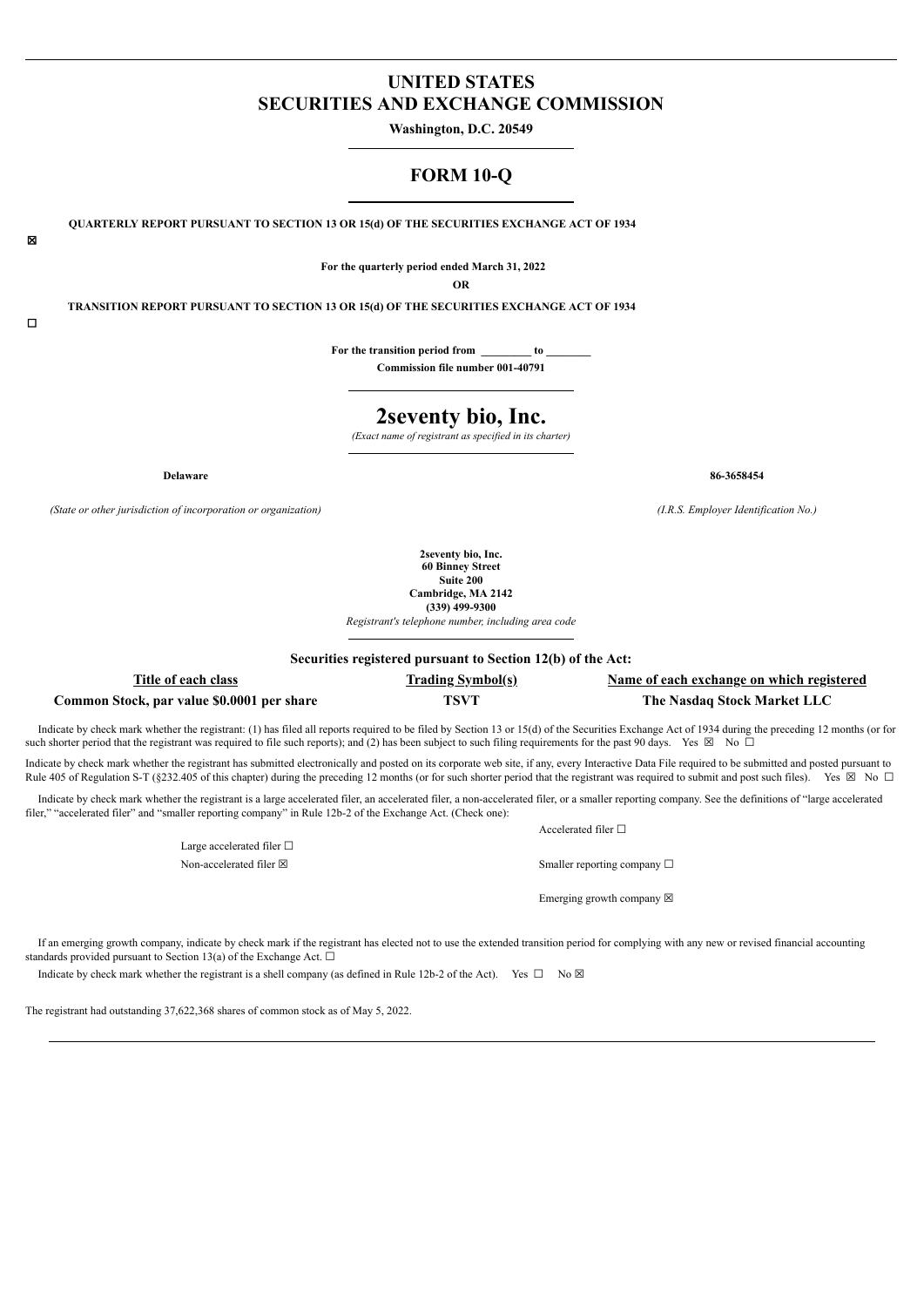## **TABLE OF CONTENTS**

|           |                                                                                                                                                     | Page           |
|-----------|-----------------------------------------------------------------------------------------------------------------------------------------------------|----------------|
|           | <b>Part I- Financial Information</b>                                                                                                                |                |
| Item 1.   | Condensed Consolidated Balance Sheets as of March 31, 2022 and December 31, 2021                                                                    |                |
|           | Condensed Consolidated and Combined Statements of Operations and Comprehensive Loss for the Three Months ended March<br>31, 2022 and March 31, 2021 | $\overline{2}$ |
|           | Condensed Consolidated and Combined Statements of Stockholders' Equity for the Three Months Ended March 31, 2022 and<br>March 31, 2021              | $\overline{3}$ |
|           | Condensed Consolidated and Combined Statements of Cash Flows for the Three Months Ended March 31, 2022 and March 31,<br>2021                        | $\overline{4}$ |
|           | Notes to Condensed Consolidated and Combined Financial Statements                                                                                   | $\overline{2}$ |
| Item 2.   | <u>Management's Discussion and Analysis of Financial Condition and Results of Operations</u>                                                        | 25             |
| Item 3.   | Quantitative and Qualitative Disclosures About Market Risk.                                                                                         | 38             |
| Item 4.   | <b>Controls and Procedures</b>                                                                                                                      | 39             |
|           | Part II. Other Information                                                                                                                          |                |
| Item 1    | <b>Legal Proceedings</b>                                                                                                                            | 40             |
| Item 1A.  | <b>Risk Factors</b>                                                                                                                                 | 40             |
| Item 2.   | Unregistered Sales of Equity Securities and Use of Proceeds                                                                                         | 44             |
| Item 3.   | <b>Defaults Upon Senior Securities</b>                                                                                                              | 44             |
| Item 4.   | <b>Mine Safety Disclosures</b>                                                                                                                      | 44             |
| Item 5.   | <b>Other Information</b>                                                                                                                            | 44             |
| Item $6.$ | <b>Exhibit Index</b>                                                                                                                                | 45             |
|           | <b>Signatures</b>                                                                                                                                   | 47             |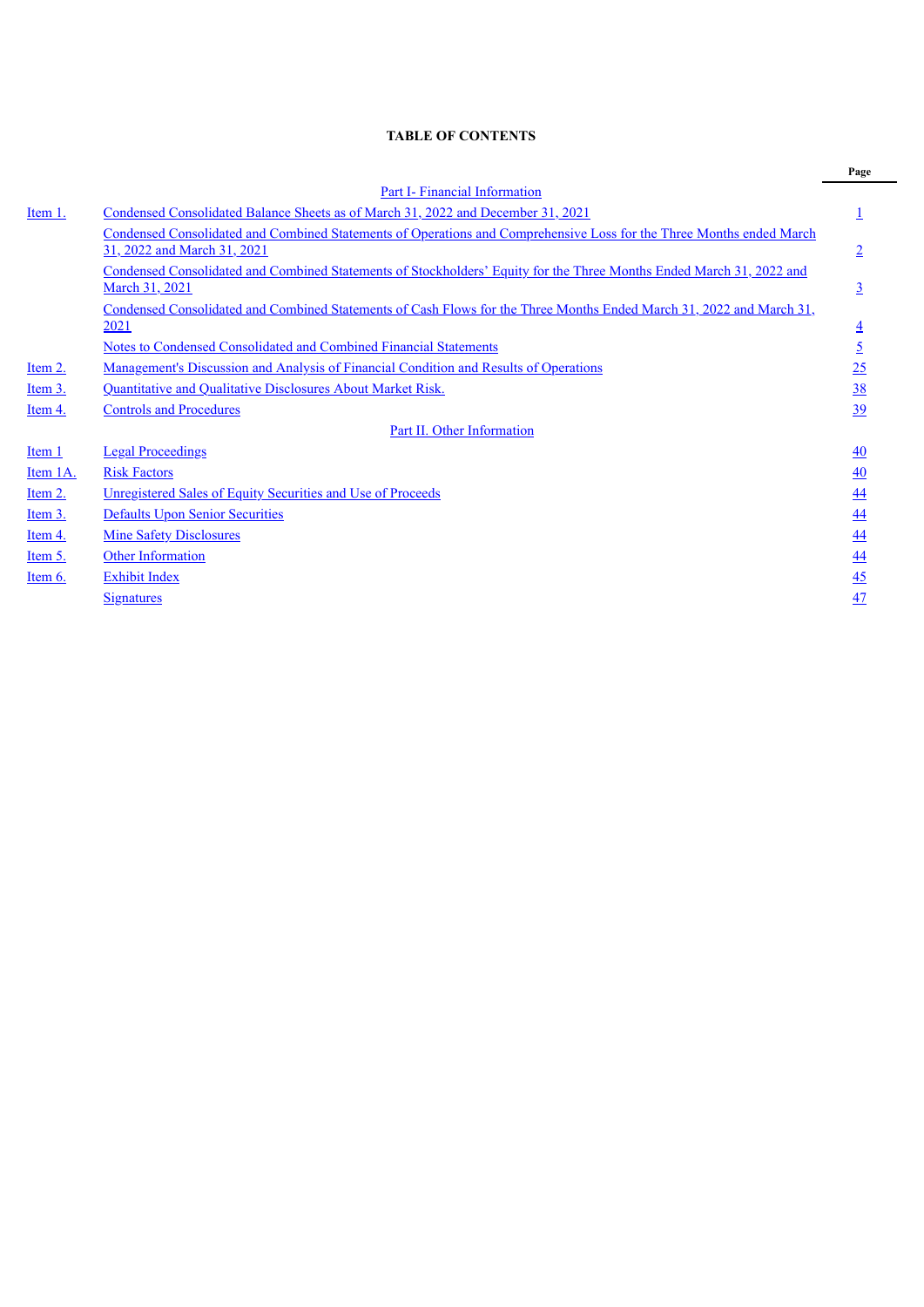## **CAUTIONARY STATEMENT CONCERNING FORWARD-LOOKING STATEMENTS**

This information statement and other materials we have filed or will file with the SEC include, or will include, forward-looking statements. All statements in this information statement, in other materials we have filed or will file with the SEC and in related comments by our management, other than statements of historical facts, including statements about future events, future financial position, business strategy, budgets, projected costs, plans and objectives of management for future operations, are forward-looking statements that involve certain risks and uncertainties. Use of the words "may," "will," "would," "could," "should," "believes," "estimates," "projects," "potential," "expects," "plans," "seeks," "intends," "evaluates," "pursues," "anticipates," "continues," "designs," "impacts," "affects," "forecasts," "target," "outlook," "initiative," "objective," "designed," "priorities," "goal" or the negative of those words or other similar expressions may identify forward-looking statements that represent our current judgment about possible future events, but the absence of these words does not necessarily mean that a statement is not forward-looking.

Forward-looking statements are based on our current expectations and assumptions regarding our business, the economy and other future conditions. Because forward-looking statements relate to the future, by their nature, they are subject to inherent uncertainties, risks and changes in circumstances that are difficult to predict. As a result, our actual results may differ materially from those contemplated by the forward-looking statements. Important factors that could cause actual results to differ materially from those in the forward-looking statements include regional, national or global political, economic, business, competitive, market and regulatory conditions and the following:

- our business and operations following the separation and any benefits or costs of the separation, including the tax treatment;
- our post-separation relationships with bluebird bio, third parties, collaborators and our employees;
- our ability to operate as a stand-alone company and execute our strategic priorities;
- our ability to finance our operations and business initiatives and obtain funding for such activities;
- the timing, investment and associated activities involved in developing, obtaining regulatory approval for, launching, and commercializing our product candidates;
- our plans with respect to the development, manufacture or sale of our product candidates and the associated timing thereof, including the design and results of pre-clinical and clinical studies;
- the safety profile and related adverse events of our product candidates;
- the efficacy and perceived therapeutic benefits of our product candidates and the potential indications and market opportunities therefor;
- U.S. and foreign regulatory requirements for our product candidates, including any post-approval development and regulatory requirements, and the ability of our product candidates to meet such requirements;
- our ability to attract and retain key employees needed to execute our business plans and strategies and our expectations regarding our ability to manage the impact of any loss of key employees;
- our ability to obtain and maintain intellectual property protection for our product candidates and the strength thereof;
- our future financial performance, revenues, expense levels, payments, cash flows, profitability, tax obligations, capital raising and liquidity sources, real estate needs and concentration of voting control, as well as the timing and drivers thereof, and internal control over financial reporting;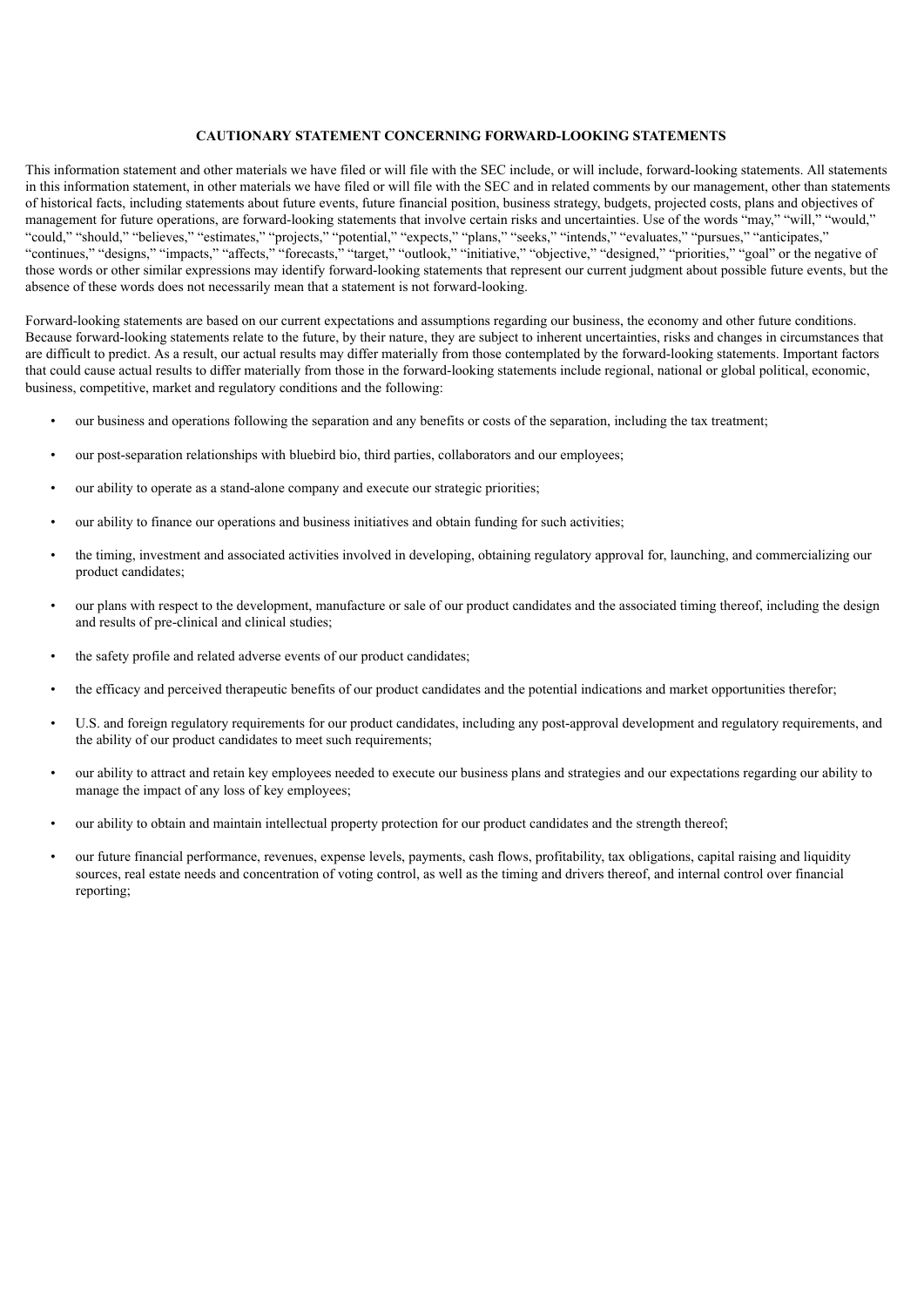- our ability to compete with other companies that are or may be developing or selling products that are competitive with our product candidates;
- the status of government regulation in the life sciences industry, particularly with respect to healthcare reform;
- potential indemnification liabilities 2seventy bio may owe to bluebird bio after the separation;
- the tax treatment of the distribution and the limitations imposed on 2seventy bio under the tax matters agreement that 2seventy bio entered into with bluebird bio in connection with the separation and distribution; and
- trends and challenges in our potential markets.

<span id="page-4-0"></span>See "Risk Factors" for a further description of these and other factors. Although we have attempted to identify important risk factors, there may be other risk factors not presently known to us or that we presently believe are not material that could cause actual results and developments to differ materially from those made in or suggested by the forward-looking statements contained in this information statement. If any of these risks materialize, or if any of the above assumptions underlying forward-looking statements prove incorrect, actual results and developments may differ materially from those made in or suggested by the forward-looking statements contained in this information statement. For the reasons described above, we caution you against relying on any forward-looking statements, which should also be read in conjunction with the other cautionary statements that are included elsewhere in this information statement. Any forward-looking statement made by us in this information statement speaks only as of the date thereof. Factors or events that could cause our actual results to differ may emerge from time to time, and it is not possible for us to predict all of them. We undertake no obligation to publicly update or to revise any forward-looking statement, whether as a result of new information, future developments, or otherwise, except as may be required by law.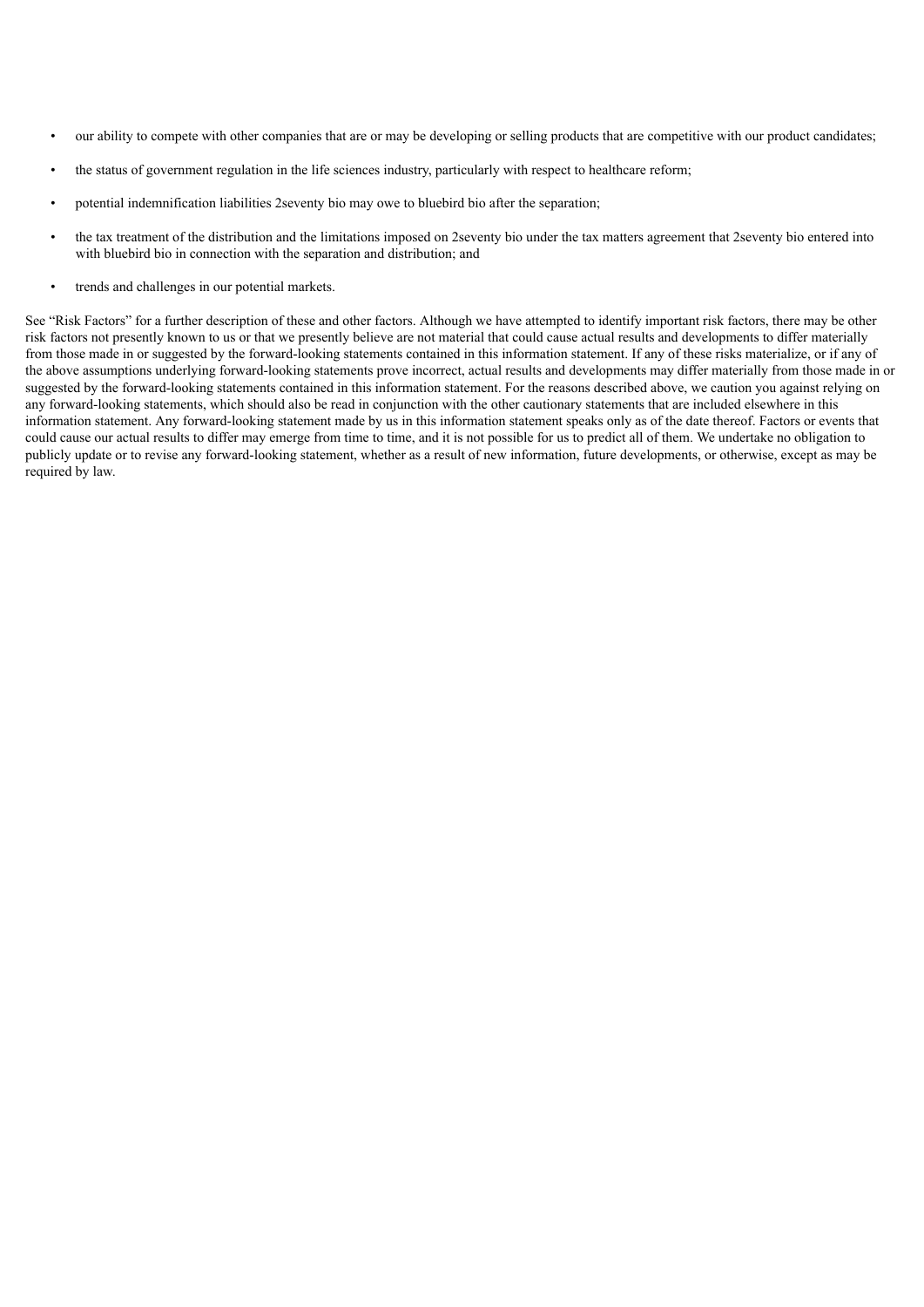## **PART I. FINANCIAL INFORMATION**

### <span id="page-5-1"></span><span id="page-5-0"></span>**Item 1. Financial Information**

## **2seventy bio, Inc. Condensed Consolidated Balance Sheets (unaudited) (in thousands, except par value amounts)**

|                                                                                                                                                                       | <b>As of March 31, 2022</b> | As of December 31, 2021 |
|-----------------------------------------------------------------------------------------------------------------------------------------------------------------------|-----------------------------|-------------------------|
| <b>Assets</b>                                                                                                                                                         |                             |                         |
| Current assets:                                                                                                                                                       |                             |                         |
| Cash and cash equivalents                                                                                                                                             | $\mathbb{S}$<br>270,893 \$  | 130,414                 |
| Marketable securities                                                                                                                                                 | 106,973                     | 134,643                 |
| Prepaid expenses                                                                                                                                                      | 18,002                      | 9,512                   |
| Receivables and other current assets                                                                                                                                  | 16,931                      | 16,995                  |
| Total current assets                                                                                                                                                  | 412,799                     | 291.564                 |
| Property, plant and equipment, net                                                                                                                                    | 35,038                      | 34,913                  |
| Marketable securities                                                                                                                                                 | 74,683                      | 97,124                  |
| Intangible assets, net                                                                                                                                                | 8,774                       | 9,892                   |
| Goodwill                                                                                                                                                              | 12,056                      | 12,056                  |
| Operating lease right-of-use assets                                                                                                                                   | 270,825                     | 275,534                 |
| Restricted cash and other non-current assets                                                                                                                          | 37,746                      | 38,592                  |
| Total assets                                                                                                                                                          | $\mathbf S$<br>851,921      | $\mathbb{S}$<br>759,675 |
| <b>Liabilities and Stockholders' Equity</b>                                                                                                                           |                             |                         |
| Current liabilities:                                                                                                                                                  |                             |                         |
| Accounts payable                                                                                                                                                      | $\mathbb{S}$<br>13,647      | $^{\circ}$<br>6,024     |
| Accrued expenses and other current liabilities                                                                                                                        | 58,475                      | 55,410                  |
| Operating lease liability, current portion                                                                                                                            | 10.066                      | 9,769                   |
| Deferred revenue, current portion                                                                                                                                     | 5,000                       | 5,000                   |
| Collaboration research advancement, current portion                                                                                                                   | 19,125                      | 22,185                  |
| Total current liabilities                                                                                                                                             | 106,313                     | 98,388                  |
| Deferred revenue, net of current portion                                                                                                                              | 25,762                      | 25,762                  |
| Collaboration research advancement, net of current portion                                                                                                            | 710                         | 1,135                   |
| Operating lease liability, net of current portion                                                                                                                     | 269,289                     | 272,446                 |
| Other non-current liabilities                                                                                                                                         | 2,431                       | 2,122                   |
| <b>Total liabilities</b>                                                                                                                                              | 404,505                     | 399,853                 |
| Commitments and contingencies (Note 8)                                                                                                                                |                             |                         |
| Stockholders' equity:                                                                                                                                                 |                             |                         |
| Preferred stock, \$0.0001 par value; 10,000 shares authorized, 0 shares issued and outstanding at March 31, 2022 and December<br>31, 2021                             |                             |                         |
| Common stock, \$0.0001 par value; 200,000 shares authorized, 37,616 and 23,585 shares issued and outstanding at March 31,<br>2022 and December 31, 2021, respectively | $\overline{4}$              | $\overline{2}$          |
| Additional paid-in capital                                                                                                                                            | 575,421                     | 400,026                 |
| Accumulated other comprehensive loss                                                                                                                                  | (2,804)                     | (712)                   |
| Accumulated deficit                                                                                                                                                   | (125, 205)                  | (39, 494)               |
| Total stockholders' equity                                                                                                                                            | 447,416                     | 359,822                 |
| Total liabilities and stockholders' equity                                                                                                                            | \$<br>851,921               | <sup>S</sup><br>759.675 |

<span id="page-5-2"></span>*See accompanying notes to unaudited condensed consolidated and combined financial statements.*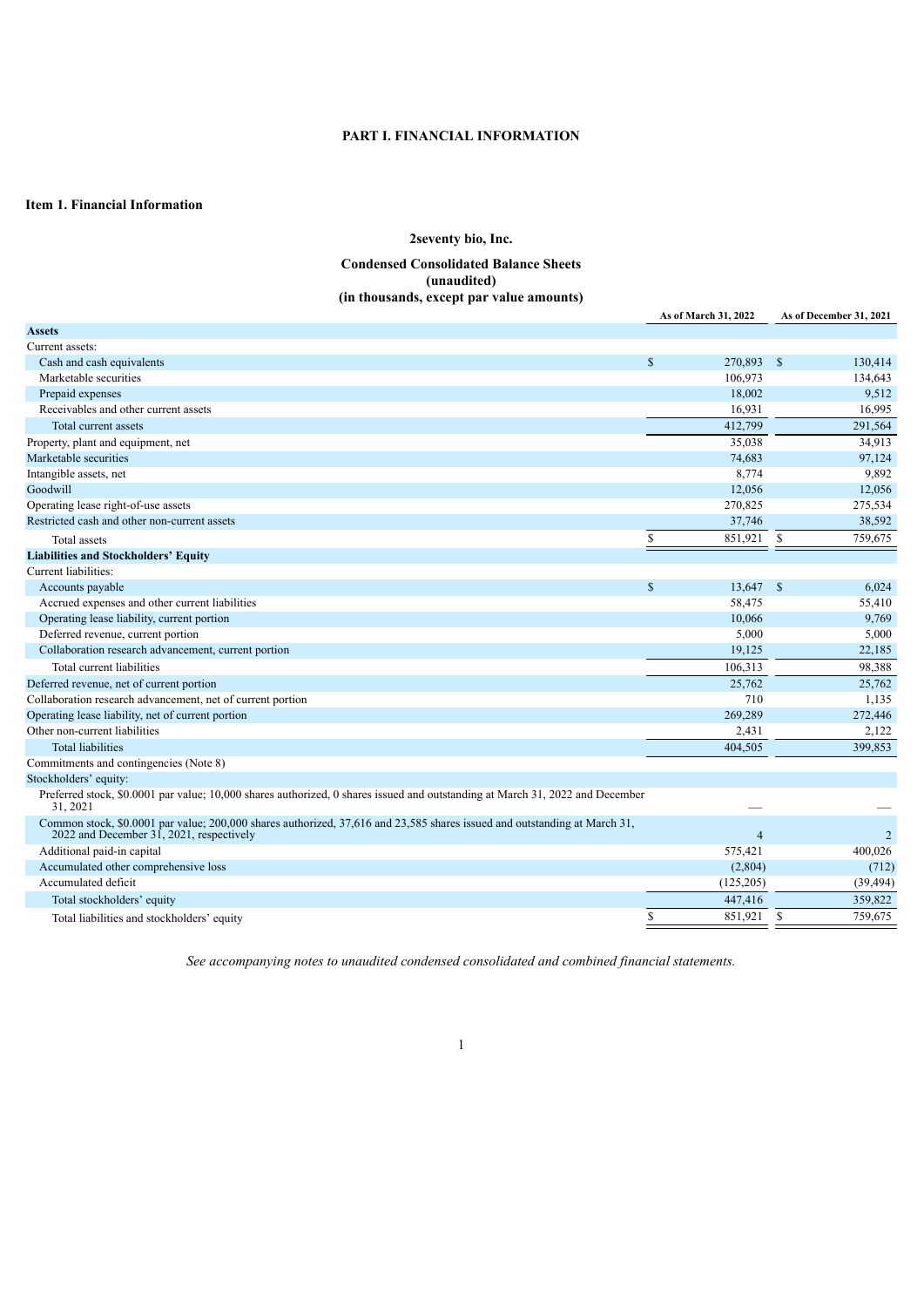## **Condensed Consolidated and Combined Statements of Operations and Comprehensive Loss (unaudited) (in thousands, except per share data)**

|                                                                                                                                                                |             | For the three months ended March 31, |               |           |
|----------------------------------------------------------------------------------------------------------------------------------------------------------------|-------------|--------------------------------------|---------------|-----------|
|                                                                                                                                                                |             | 2022                                 |               | 2021      |
| Revenue:                                                                                                                                                       |             |                                      |               |           |
| Service revenue                                                                                                                                                | \$          | 4.055                                | <sup>S</sup>  | 5,918     |
| Collaborative arrangement revenue                                                                                                                              |             | 3,487                                |               | 1,519     |
| Royalty and other revenue                                                                                                                                      |             | 887                                  |               | 4,464     |
| <b>Total revenues</b>                                                                                                                                          |             | 8,429                                |               | 11,901    |
| Operating expenses:                                                                                                                                            |             |                                      |               |           |
| Research and development                                                                                                                                       |             | 69,245                               |               | 77,571    |
| Selling, general and administrative                                                                                                                            |             | 23,861                               |               | 24,627    |
| Share of collaboration loss                                                                                                                                    |             | 5,352                                |               |           |
| Cost of royalty and other revenue                                                                                                                              |             | 511                                  |               | 1,704     |
| Change in fair value of contingent consideration                                                                                                               |             | 48                                   |               | 369       |
| Total operating expenses                                                                                                                                       |             | 99,017                               |               | 104,271   |
| Loss from operations                                                                                                                                           |             | (90, 588)                            |               | (92, 370) |
| Interest income, net                                                                                                                                           |             | 115                                  |               |           |
| Other income, net                                                                                                                                              |             | 4,762                                |               | 5,174     |
| Loss before income taxes                                                                                                                                       |             | (85,711)                             |               | (87, 196) |
| Income tax (expense) benefit                                                                                                                                   |             |                                      |               |           |
| Net loss and comprehensive loss                                                                                                                                | \$          | $(85,711)$ \$                        |               | (87, 196) |
| Net loss per share - basic and diluted                                                                                                                         |             | (3.20)                               |               | (3.73)    |
| Weighted-average number of common shares used in computing net loss per share - basic and diluted                                                              |             | 26,751                               |               | 23,369    |
| Other comprehensive loss:                                                                                                                                      |             |                                      |               |           |
| Other comprehensive loss, net of tax benefit (expense) of \$0.0 million and \$0.0 million for the three<br>months ended March 31, 2022 and 2021, respectively. | \$          | (2,092)                              | <sup>\$</sup> |           |
| Total other comprehensive loss                                                                                                                                 | $\sqrt{\ }$ | (2,092)                              | <sup>S</sup>  |           |
| Comprehensive loss                                                                                                                                             | \$          | (87, 803)                            | S             | (87, 196) |
|                                                                                                                                                                |             |                                      |               |           |

<span id="page-6-0"></span>*See accompanying notes to unaudited condensed consolidated and combined financial statements.*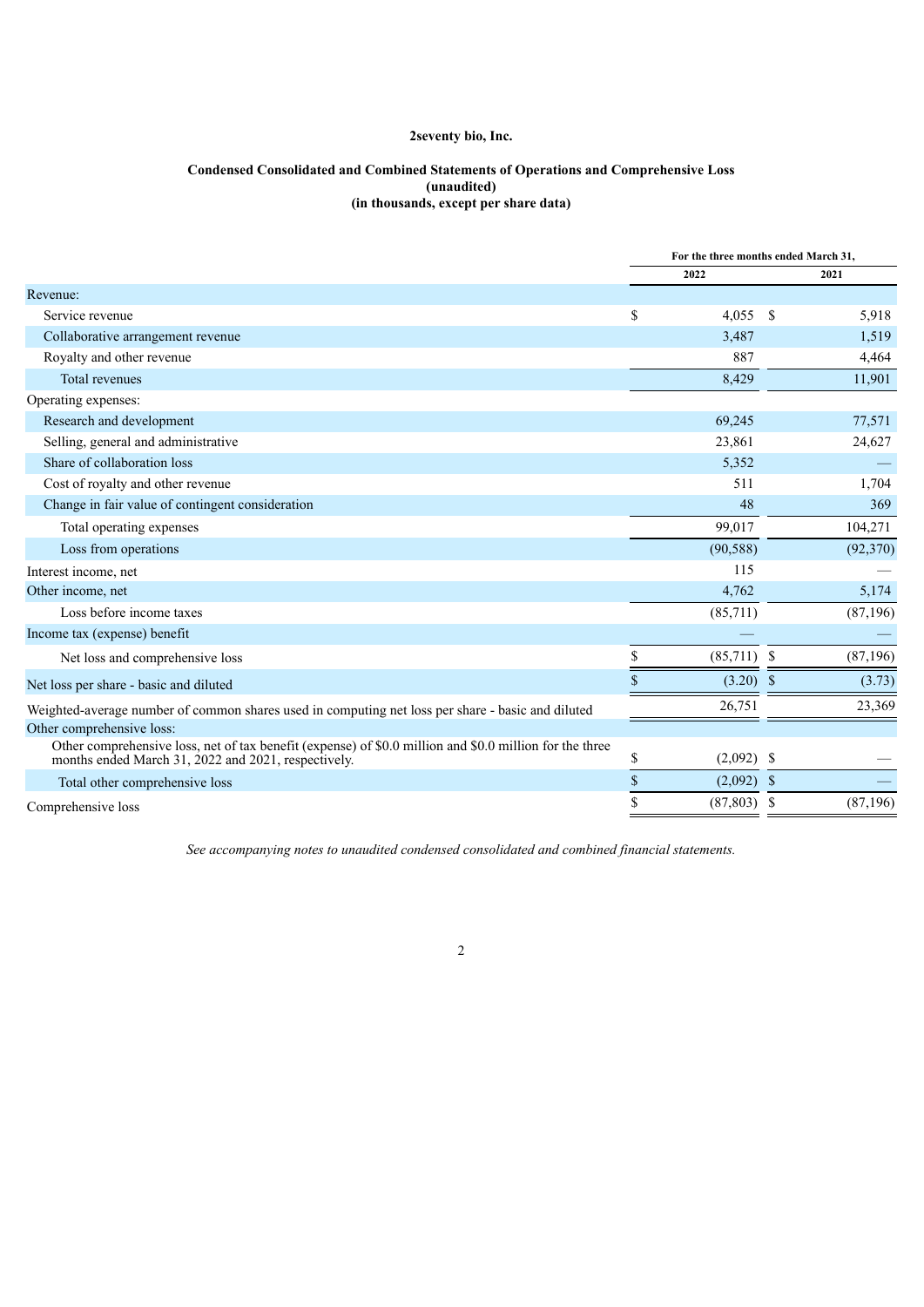### **Condensed Consolidated and Combined Statements of Stockholders' Equity (unaudited) (in thousands)**

|                                                                         | <b>Common stock</b> |      |                | Net parent | <b>Additional paid-in</b> | Accumulated<br>other<br>comprehensive | Accumulated     | Total<br>stockholders' |
|-------------------------------------------------------------------------|---------------------|------|----------------|------------|---------------------------|---------------------------------------|-----------------|------------------------|
|                                                                         | <b>Shares</b>       |      | Amount         | investment | capital                   | <b>loss</b>                           | deficit         | equity                 |
| <b>Balances at December 31, 2021</b>                                    | 23,585              | - \$ | $\overline{2}$ |            | 400,026                   | $(712)$ \$                            | $(39, 494)$ \$  | 359,822                |
| Vesting of restricted stock units                                       | 97                  |      |                |            |                           |                                       |                 |                        |
| Exercise of stock options                                               |                     |      |                |            |                           |                                       |                 |                        |
| Issuance of common stock in private<br>placement, net of issuance costs | 13,934              |      |                |            | 165,655                   |                                       |                 | 165,657                |
| Stock-based compensation                                                |                     |      |                |            | 9,739                     |                                       |                 | 9,739                  |
| Other comprehensive loss                                                |                     |      |                |            |                           | (2,092)                               |                 | (2,092)                |
| Net loss                                                                |                     |      |                |            |                           |                                       | (85,711)        | (85,711)               |
| <b>Balances at March 31, 2022</b>                                       | 37,616 \$           |      | 4              |            | 575,421                   | $(2,804)$ \$                          | $(125, 205)$ \$ | 447,416                |

|                                                       | C <b>ommon stock</b><br><b>Shares</b> | Amount | Net parent<br>investment | <b>Additional paid-in</b><br>capital | Accumulated<br>other<br>comprehensive<br>loss | Accumulated<br>deficit | Total<br>stockholders'<br>equity |
|-------------------------------------------------------|---------------------------------------|--------|--------------------------|--------------------------------------|-----------------------------------------------|------------------------|----------------------------------|
| <b>Balances at December 31, 2020</b>                  |                                       |        | 74.629                   |                                      |                                               |                        | 74,629                           |
| Stock-based compensation - bluebird bio<br>allocation |                                       |        | 17.109                   |                                      |                                               |                        | 17,109                           |
| Transfers from bluebird bio                           |                                       |        | 71,101                   |                                      |                                               |                        | 71,101                           |
| Net loss                                              |                                       |        | (87,196)                 |                                      |                                               |                        | (87, 196)                        |
| <b>Balances at March 31, 2021</b>                     |                                       |        | 75.643                   |                                      |                                               |                        | 75.643                           |

<span id="page-7-0"></span>*See accompanying notes to unaudited condensed consolidated and combined financial statements.*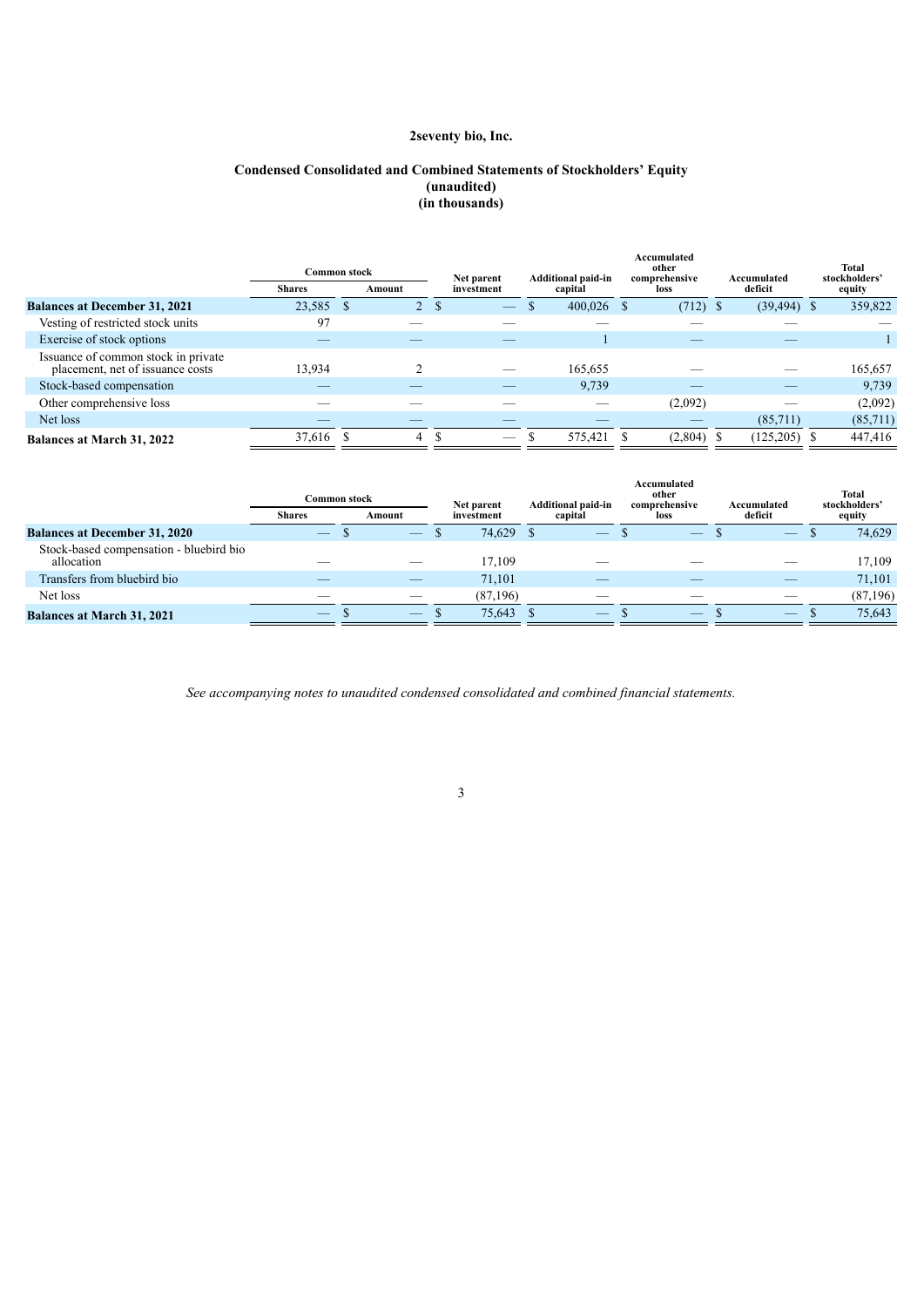## **Condensed Consolidated and Combined Statements of Cash Flows (unaudited) (in thousands)**

|                                                                                              |              | For the three months ended March 31, |               |           |
|----------------------------------------------------------------------------------------------|--------------|--------------------------------------|---------------|-----------|
|                                                                                              |              | 2022                                 |               | 2021      |
| Cash flows from operating activities:                                                        |              |                                      |               |           |
| Net loss                                                                                     | \$           | $(85,711)$ \$                        |               | (87, 196) |
| Adjustments to reconcile net loss to net cash (used in) provided by operating activities:    |              |                                      |               |           |
| Change in fair value of contingent consideration                                             |              | 48                                   |               | 369       |
| Depreciation and amortization                                                                |              | 3,530                                |               | 3,676     |
| Stock-based compensation expense                                                             |              | 9,739                                |               | 17,109    |
| Other non-cash items                                                                         |              | 1,227                                |               | 69        |
| Changes in operating assets and liabilities:                                                 |              |                                      |               |           |
| Prepaid expenses and other assets                                                            |              | (7,768)                              |               | 2,262     |
| Operating lease right-of-use assets                                                          |              | 4,710                                |               | 3,652     |
| Accounts payable                                                                             |              | 6,228                                |               | 4,535     |
| Accrued expenses and other liabilities                                                       |              | 280                                  |               | (1,248)   |
| Operating lease liabilities                                                                  |              | (2,860)                              |               | (5,639)   |
| Deferred revenue                                                                             |              |                                      |               | (820)     |
| Collaboration research advancement                                                           |              | (3, 487)                             |               | (1, 519)  |
| Net cash used in operating activities                                                        |              | (74,064)                             |               | (64,750)  |
| Cash flows from investing activities:                                                        |              |                                      |               |           |
| Purchases of property, plant and equipment                                                   |              | (3,585)                              |               | (6,351)   |
| Purchases of marketable securities                                                           |              | (22, 450)                            |               |           |
| Proceeds from maturities of marketable securities                                            |              | 70,784                               |               |           |
| Net cash provided by (used in) investing activities                                          |              | 44,749                               |               | (6,351)   |
| Cash flows from financing activities:                                                        |              |                                      |               |           |
| Transfers from bluebird bio                                                                  |              |                                      |               | 71,101    |
| Proceeds from issuance of common stock in private placement                                  |              | 170,000                              |               |           |
| Proceeds from exercise of stock options and ESPP contributions                               |              | 99                                   |               |           |
| Net cash provided by financing activities                                                    |              | 170,099                              |               | 71,101    |
| Increase (decrease) in cash, cash equivalents and restricted cash                            |              | 140,784                              |               |           |
| Cash, cash equivalents and restricted cash at beginning of period                            |              | 163,266                              |               |           |
| Cash, cash equivalents and restricted cash at end of period                                  | $\mathbb S$  | 304,050                              | $\mathcal{S}$ |           |
| Reconciliation of cash, cash equivalents, and restricted cash                                |              |                                      |               |           |
| Cash and cash equivalents                                                                    | $\mathbb{S}$ | 270,893                              | -\$           |           |
| Restricted cash included in restricted cash and other non-current assets                     |              | 33,157                               |               |           |
| Total cash, cash equivalents, and restricted cash                                            | $\mathbb{S}$ | 304,050                              | $\mathcal{S}$ |           |
| Supplemental cash flow disclosures:                                                          |              |                                      |               |           |
| Purchases of property, plant and equipment included in accounts payable and accrued expenses | \$           | 2,925                                | S             | 1,954     |
| Private placement issuance costs included in accounts payable and accrued expenses           | $\mathbf S$  | 4.343                                | <sup>\$</sup> |           |

<span id="page-8-0"></span>*See accompanying notes to unaudited condensed consolidated and combined financial statements.*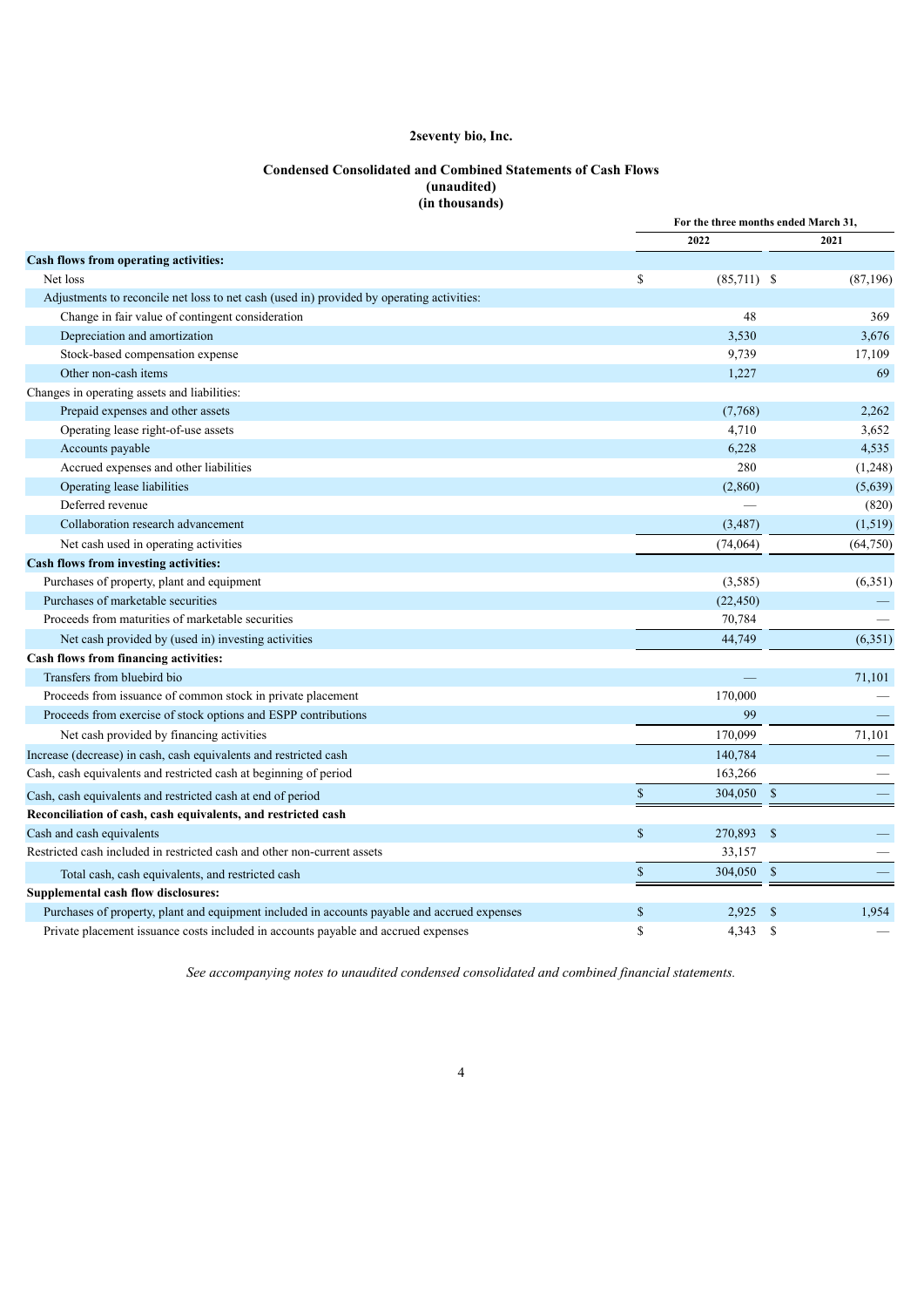#### **Notes to Condensed Consolidated and Combined Financial Statements (unaudited)**

#### **1. Description of the business**

2seventy bio, Inc. (the "Company" or "2seventy bio") was incorporated in Delaware on April 26, 2021 and is a cell and gene therapy company focused on the research, development, and commercialization of transformative treatments for cancer. The Company's approach combines its expertise in T cell engineering technology and lentiviral vector gene delivery approaches, experience in research, development, and manufacturing of cell therapies and a suite of technologies that can be selectively deployed to develop highly innovative, targeted cellular therapies for patients with cancer. The Company is advancing multiple preclinical and clinical programs in oncology and, together with Bristol Myers Squibb ("BMS"), delivering the first FDA-approved CAR T therapy in multiple myeloma, ABECMA (idecabtagene vicleucel, or ide-cel), to patients in the United States. Please refer to Note 9, *Collaborative arrangements and strategic partnerships* for further discussion of the collaboration with BMS*.*

2seventy bio Securities Corporation is a wholly-owned subsidiary of the Company which was incorporated in Massachusetts on December 13, 2021 and was granted securities corporation status in Massachusetts for the 2021 tax year. 2seventy bio Securities Corporation has no employees.

#### *The separation from bluebird bio, Inc.*

In January 2021, bluebird bio, Inc. ("bluebird bio") announced its plans to separate its oncology portfolio and programs from its severe genetic disease portfolio and programs, and spin off its oncology portfolio and programs into a separate, publicly traded company. In furtherance of this plan, on September 30, 2021, bluebird bio's board of directors approved the distribution of all of the issued and outstanding shares of 2seventy bio common stock on the basis of one share of 2seventy bio common stock for every three shares of bluebird bio common stock issued and outstanding on October 19, 2021, the record date for the distribution. As a result of the distribution, which occurred on November 4, 2021, 2seventy bio became an independent, publicly traded company.

On November 3, 2021, the Company also entered into a separation agreement with bluebird bio, which is referred to in this quarterly report as the separation agreement, as well as various other agreements with bluebird bio, including a tax matters agreement, an employee matters agreement, an intellectual property license agreement, a transition services agreement under which 2seventy bio temporarily receives certain services from bluebird bio, and a second transition services agreement under which 2seventy bio temporarily provides certain services to bluebird bio. These agreements also govern certain of 2seventy bio's relationships with bluebird bio after the separation. For additional information regarding the separation agreement and the other related agreements, refer to Note 13, *Related-party transactions* and the section captioned "Transactions with Related and Certain Other Parties" in this Quarterly Report on Form 10-Q.

### *Going concern*

In accordance with Accounting Standards Codification 205-40, *Going Concern*, the Company evaluated whether there are conditions and events, considered in the aggregate, that raise substantial doubt about its ability to continue as a going concern within one year after the date that the condensed consolidated and combined financial statements are issued. The Company has incurred losses and has experienced negative operating cash flows for all historical periods presented. During the three months ended March 31, 2022, the Company incurred a net loss of \$85.7 million and used \$74.1 million of cash in operations. The Company expects to continue to generate operating losses and negative operating cash flows for the next few years. The Company's continued operations are dependent on its ability to raise additional funding.

As of March 31, 2022, the Company had cash, cash equivalents, and marketable securities of \$452.5 million. The Company expects that its cash, cash equivalents, and marketable securities will be sufficient to fund current planned operations for at least the next twelve months from the date of issuance of these financial statements. The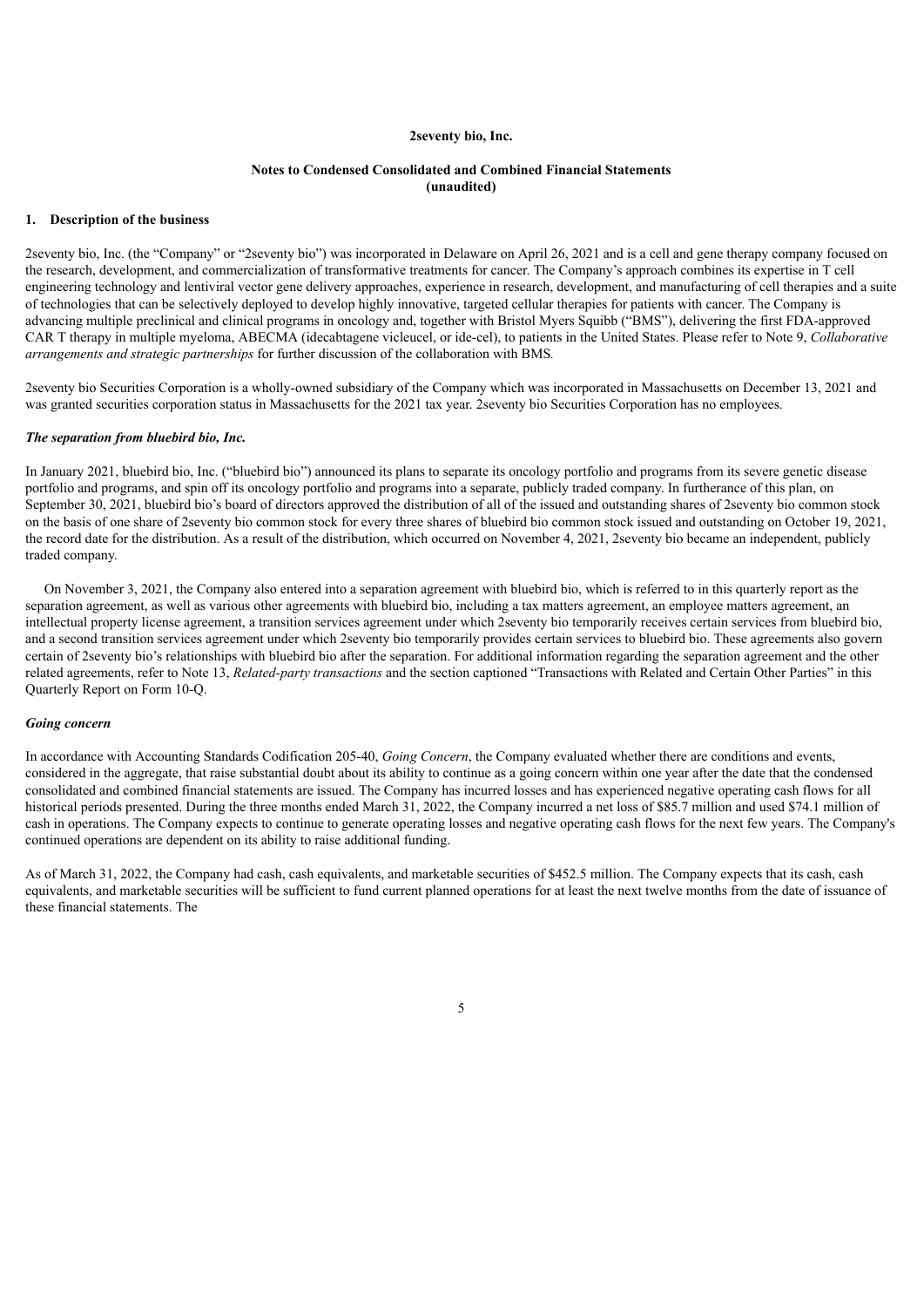Company intends to pursue additional cash resources through a combination of public or private equity offerings, debt financings, collaborations, strategic alliances or licensing arrangements with third parties. There can be no assurance that such financing will be available in sufficient amounts or on acceptable terms, if at all, and some could be dilutive to existing stockholders. If the Company is unable to obtain additional funding on a timely basis, it may be forced to significantly curtail, delay, or discontinue one or more of its planned research or development programs or be unable to expand its operations.

### **2. Summary of significant accounting policies and basis of presentation**

#### *Significant accounting policies*

The significant accounting policies used in preparation of these condensed consolidated and combined financial statements for the three months ended March 31, 2022 and 2021 are consistent with those discussed in Note 2 to the consolidated and combined financial statements for the year ended December 31, 2021 included in the Company's 2021 Annual Report on Form 10-K.

#### *Basis of presentation*

The Company did not operate as a separate, stand-alone entity prior to its separation from bluebird bio. Accordingly, the Company's consolidated and combined statements of operations and comprehensive loss, stockholders' equity and cash flows for the three months ended March 31, 2021, have been prepared on a carve out basis, derived from bluebird bio's consolidated financial statements and accounting records.

The accompanying condensed consolidated and combined financial statements reflect the historical results of the operations, financial position and cash flows of the Company and have been prepared by the Company in accordance with accounting principles generally accepted in the United States ("GAAP"). Any reference in these notes to applicable guidance is meant to refer to the authoritative GAAP as included in the Accounting Standards Codification ("ASC") and Accounting Standards Updates ("ASUs") of the Financial Accounting Standards Board ("FASB").

The historical results of operations and cash flows of 2seventy bio presented in these condensed consolidated and combined financial statements for periods prior to the separation may not be indicative of what they would have been had 2seventy bio operated as an independent, stand-alone entity for those periods. The historical results of operations, financial position and cash flows of 2seventy bio presented in these condensed consolidated and combined financial statements for periods subsequent to the separation are not necessarily indicative of 2seventy bio's future results of operations, financial position and cash flows.

In the opinion of management, the unaudited interim condensed consolidated and combined financial statements reflect all normal recurring adjustments considered necessary for a fair presentation of the Company's financial position and the results of its operations for the interim periods presented.

### *Use of estimates*

The preparation of financial statements in conformity with GAAP requires management to make estimates and assumptions that affect the reported amounts in the financial statements and accompanying notes. Actual results could materially differ from those estimates. Management considers many factors in selecting appropriate financial accounting policies and controls, and in developing the estimates and assumptions that are used in the preparation of these financial statements. Management must apply significant judgment in this process. In addition, other factors may affect estimates, including: expected business and operational changes, sensitivity and volatility associated with the assumptions used in developing estimates, and whether historical trends are expected to be representative of future trends. The estimation process often may yield a range of potentially reasonable estimates of the ultimate future outcomes and management must select an amount that falls within that range of reasonable estimates. This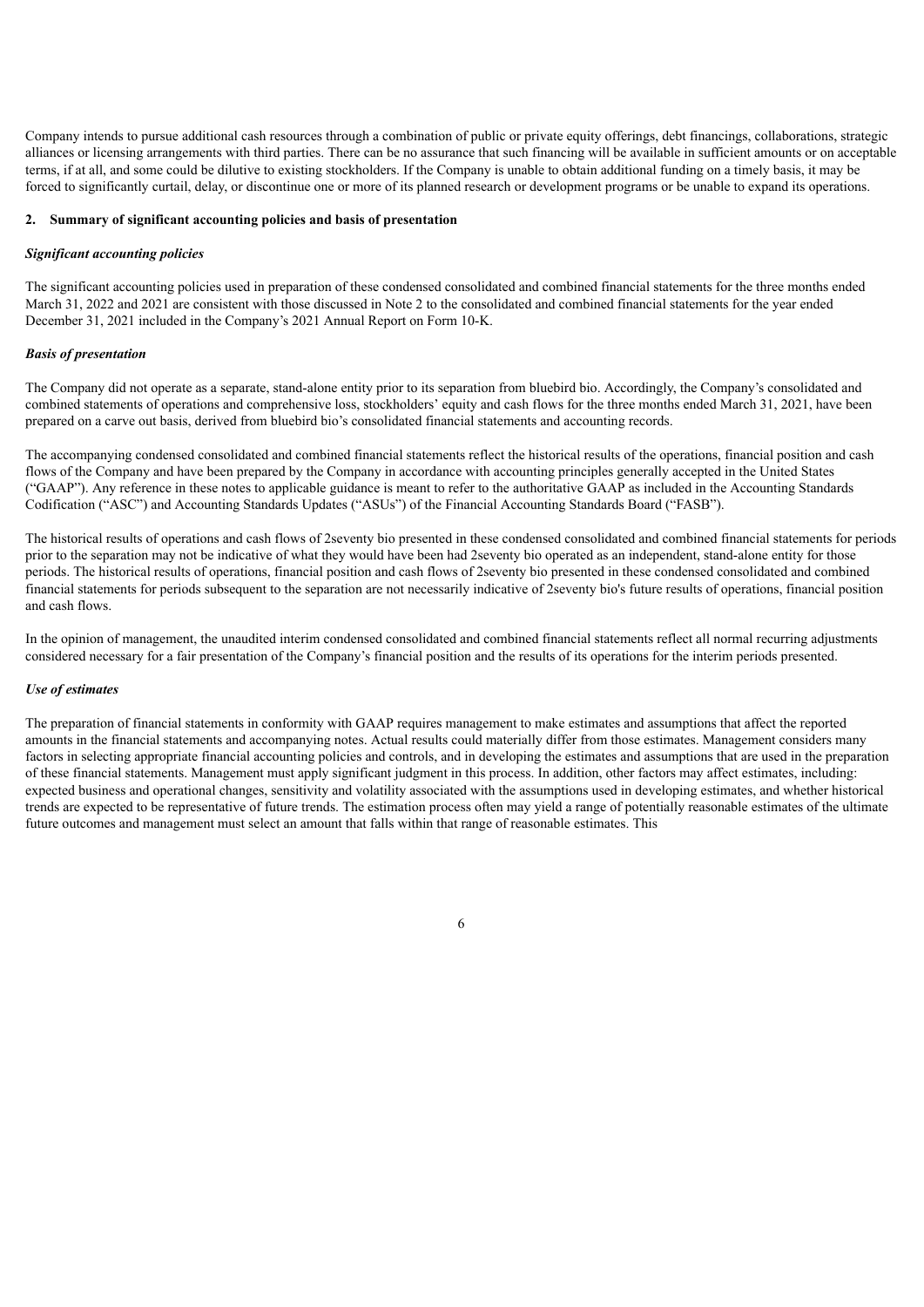process may result in actual results differing materially from those estimated amounts used in the preparation of the financial statements.

Estimates and judgments are used in the following areas, among others: allocations of revenue, expenses, assets and liabilities from bluebird bio's historical consolidated financial statements to the Company for periods prior to the separation, future undiscounted cash flows and subsequent fair value estimates used to assess potential and measure any impairment of long-lived assets, including goodwill and intangible assets, the measurement of right-of-use assets and lease liabilities, contingent consideration, stock-based compensation expense, accrued expenses, income taxes, and the assessment of the Company's ability to fund its operations for at least the next twelve months from the date of issuance of these financial statements. In addition, estimates and judgments are used in the Company's accounting for its revenue-generating arrangements, in particular as it relates to determining the stand-alone selling price of performance obligations, evaluating whether an option to acquire additional goods and services represents a material right, estimating the total transaction price, including estimating variable consideration and the probability of achieving future potential development and regulatory milestones, assessing the period of performance over which revenue may be recognized, and accounting for modifications to revenue-generating arrangements.

## **3. Marketable securities**

The following table summarizes the marketable securities held at March 31, 2022 and December 31, 2021 (in thousands):

|                                                     |              | Amortized<br>cost/cost | Unrealized<br>gains      |     | Unrealized<br>losses | Fair<br>Value |
|-----------------------------------------------------|--------------|------------------------|--------------------------|-----|----------------------|---------------|
| <b>March 31, 2022</b>                               |              |                        |                          |     |                      |               |
| U.S. government agency securities and<br>treasuries | S.           | 140,192 \$             | 3                        | -S  | $(2,028)$ \$         | 138,167       |
| Corporate bonds                                     |              | 33,803                 |                          |     | (136)                | 33,667        |
| Commercial paper                                    |              | 9,822                  |                          |     |                      | 9,822         |
| Total                                               |              | 183,817                | $\overline{\mathcal{E}}$ |     | $(2,164)$ \$         | 181,656       |
| December 31, 2021                                   |              |                        |                          |     |                      |               |
| U.S. government agency securities and<br>treasuries | $\mathbf{s}$ | 128,899 \$             |                          | \$. | $(507)$ \$           | 128,392       |
| Corporate bonds                                     |              | 49,368                 |                          |     | (58)                 | 49,310        |
| Commercial paper                                    |              | 54,065                 |                          |     |                      | 54,065        |
| Total                                               |              | 232,332                |                          |     | (565)                | 231,767       |
|                                                     |              |                        |                          |     |                      |               |

No available-for-sale debt securities held as of March 31, 2022 or December 31, 2021 had remaining maturities greater than five years.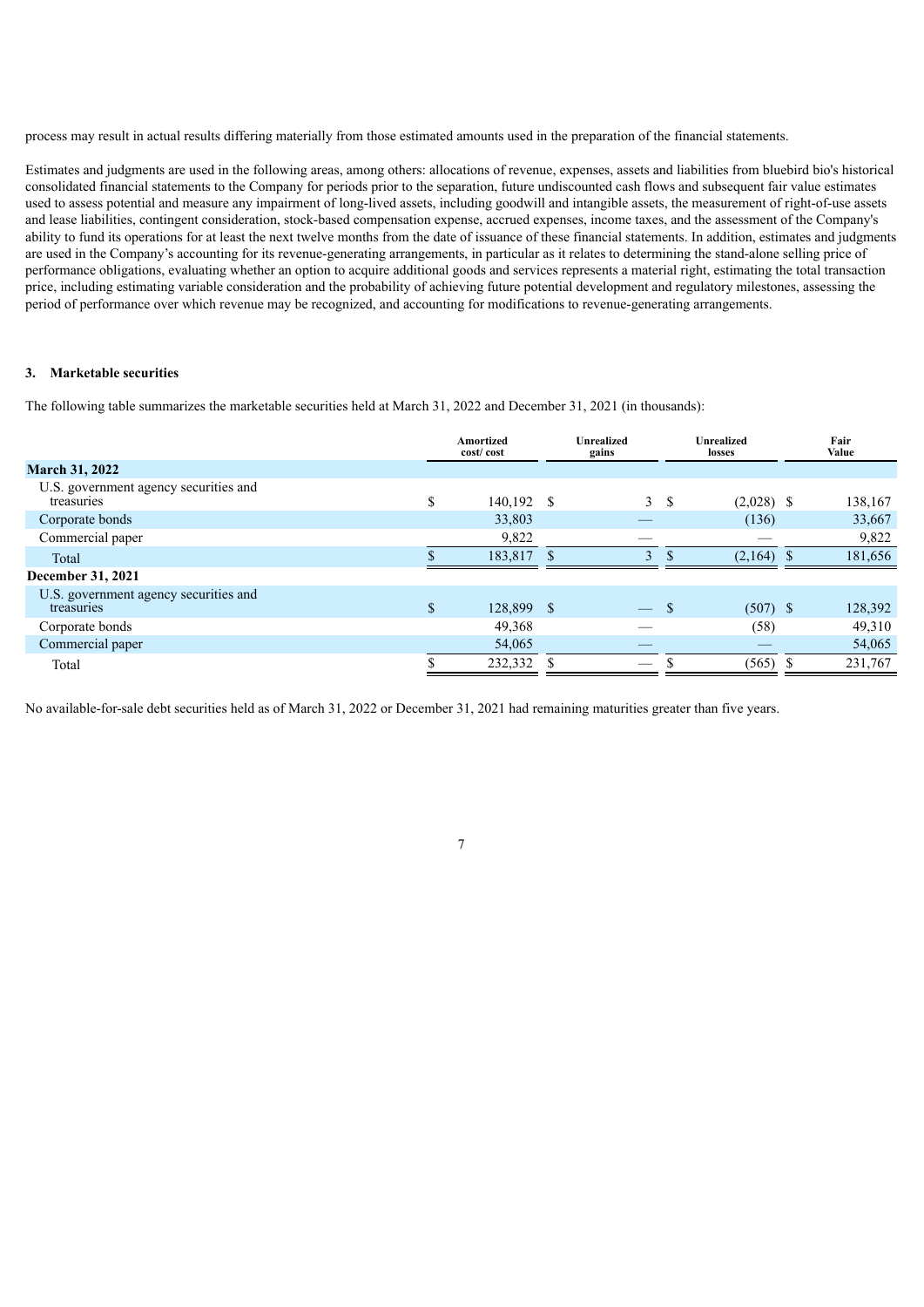## **4. Fair value measurements**

The following table sets forth the Company's assets and liabilities that are measured at fair value on a recurring basis as of March 31, 2022 and December 31, 2021 (in thousands):

|                                                  |              | <b>Total</b> |               | Quoted prices in active<br>markets<br>(Level 1) |    | <b>Significant other</b><br>observable inputs<br>(Level 2) |               | Significant unobservable<br>inputs<br>(Level 3) |
|--------------------------------------------------|--------------|--------------|---------------|-------------------------------------------------|----|------------------------------------------------------------|---------------|-------------------------------------------------|
| <b>March 31, 2022</b>                            |              |              |               |                                                 |    |                                                            |               |                                                 |
| Assets:                                          |              |              |               |                                                 |    |                                                            |               |                                                 |
| Cash and cash equivalents                        | $\mathbb{S}$ | 270,893 \$   |               | 270,893 \$                                      |    |                                                            | <sup>\$</sup> |                                                 |
| Marketable securities:                           |              |              |               |                                                 |    |                                                            |               |                                                 |
| U.S. government agency securities and treasuries |              | 138,167      |               |                                                 |    | 138,167                                                    |               |                                                 |
| Corporate bonds                                  |              | 33,667       |               |                                                 |    | 33,667                                                     |               |                                                 |
| Commercial paper                                 |              | 9,822        |               |                                                 |    | 9,822                                                      |               |                                                 |
| Total assets                                     |              | 452,549      | -S            | 270,893                                         | -S | 181,656                                                    | -S            |                                                 |
| Liabilities:                                     |              |              |               |                                                 |    |                                                            |               |                                                 |
| Contingent consideration                         | \$           | 1,996        | -S            |                                                 | \$ |                                                            | S             | 1,996                                           |
| <b>Total liabilities</b>                         |              | 1,996        |               |                                                 |    |                                                            |               | 1,996                                           |
| December 31, 2021                                |              |              |               |                                                 |    |                                                            |               |                                                 |
| Assets:                                          |              |              |               |                                                 |    |                                                            |               |                                                 |
| Cash and cash equivalents                        | \$           | 130,414 \$   |               | 130,414 \$                                      |    |                                                            | \$            |                                                 |
| Marketable securities:                           |              |              |               |                                                 |    |                                                            |               |                                                 |
| U.S. government agency securities and treasuries |              | 128,392      |               |                                                 |    | 128,392                                                    |               |                                                 |
| Corporate bonds                                  |              | 49,310       |               |                                                 |    | 49,310                                                     |               |                                                 |
| Commercial paper                                 |              | 54,065       |               |                                                 |    | 54,065                                                     |               |                                                 |
| Total assets                                     | \$           | 362,181      | \$.           | 130,414                                         | -S | 231,767                                                    | <sup>\$</sup> |                                                 |
| Liabilities:                                     |              |              |               |                                                 |    |                                                            |               |                                                 |
| Contingent consideration                         |              | 1,948        | <sup>\$</sup> |                                                 | S  |                                                            |               | 1,948                                           |
| <b>Total liabilities</b>                         |              | 1,948        | <sup>\$</sup> |                                                 | \$ |                                                            |               | 1,948                                           |

Accrued interest receivable on the Company's available-for-sale debt securities totaled \$0.3 million as of March 31, 2022. No accrued interest receivable was written off during the three months ended March 31, 2022.

The Company determined that there was no material change in the credit risk of the above investments during the three months ended March 31, 2022. As such, an allowance for credit losses was not recognized. As of March 31, 2022, the Company does not intend to sell such securities and it is not more likely than not that the Company will be required to sell the securities before recovery of their amortized cost bases.

## *Contingent consideration*

In connection with bluebird bio's prior acquisition of Precision Genome Engineering, Inc. ("Pregenen"), the Company may be required to pay future consideration that is contingent upon the achievement of certain commercial milestone events. Contingent consideration is measured at fair value and is based on significant unobservable inputs, which represents a Level 3 measurement within the fair value hierarchy. The valuation of contingent consideration uses assumptions the Company believes would be made by a market participant. The Company assesses these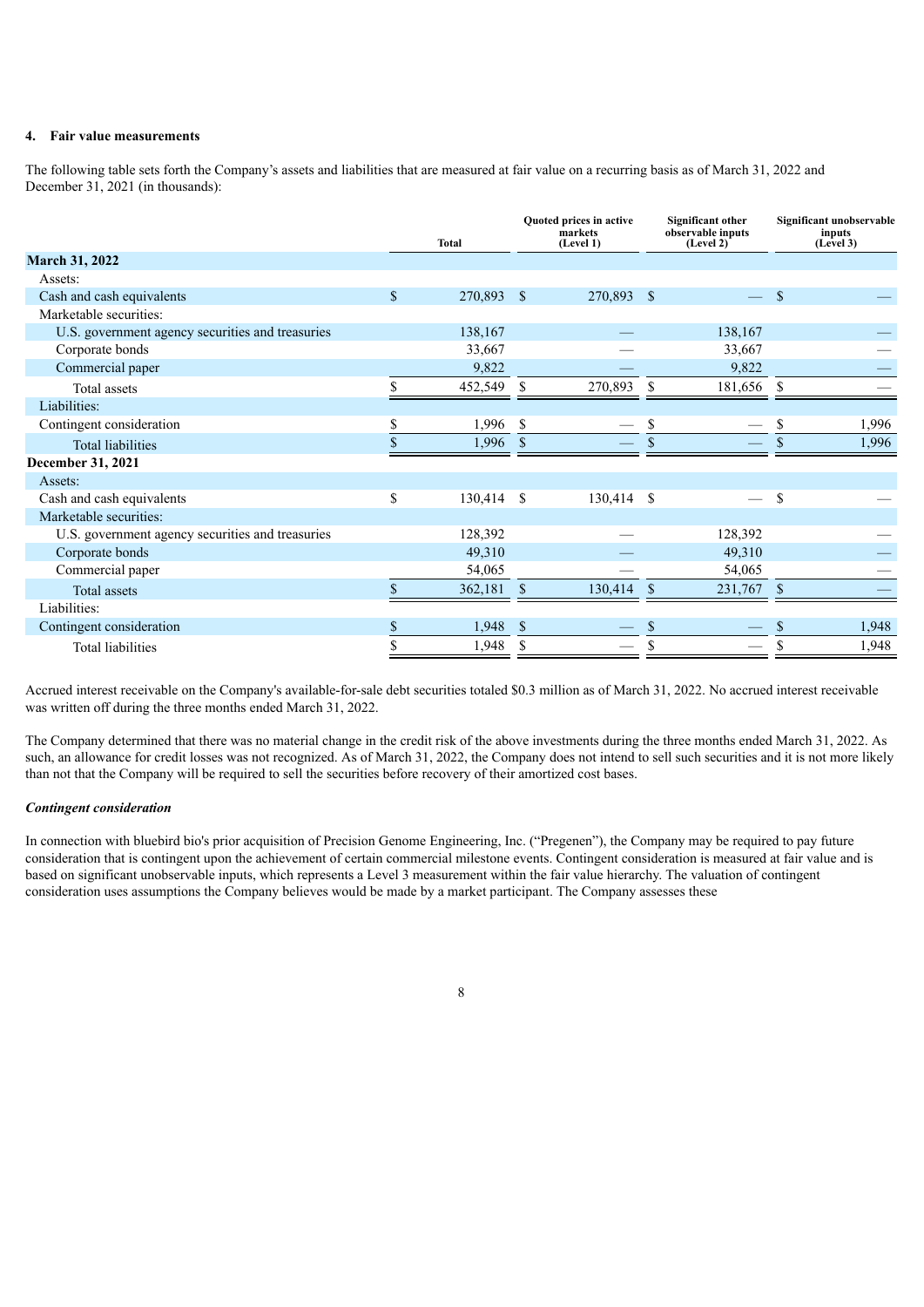estimates on an on-going basis as additional data impacting the assumptions is obtained. Future changes in the fair value of contingent consideration related to updated assumptions and estimates are recognized within the condensed consolidated and combined statements of operations and comprehensive loss. In the absence of new information related to the probability of milestone achievement, changes in fair value will reflect changing discount rates and the passage of time. Contingent consideration is included in other non-current liabilities on the condensed consolidated balance sheets.

The table below provides a roll-forward of fair value of the Company's contingent consideration obligations that include Level 3 inputs (in thousands):

|                       |               | For the three months<br>ended March 31, 2022 |
|-----------------------|---------------|----------------------------------------------|
| Beginning balance     | $\mathcal{D}$ | 1,948                                        |
| Additions             |               |                                              |
| Changes in fair value |               | 48                                           |
| Payments              |               |                                              |
| <b>Ending balance</b> |               | 1,996                                        |

Please refer to Note 8, Commitments and contingencies, for further information.

#### **5. Property, plant and equipment, net**

Property, plant and equipment, net, consists of the following (in thousands):

|                                                | As of March 31, 2022 | As of December 31, 2021 |
|------------------------------------------------|----------------------|-------------------------|
| Laboratory equipment                           | 33,065 \$            | 31,710                  |
| Leasehold improvements                         | 26,709               | 28,479                  |
| Office equipment                               | 6,080                | 6,080                   |
| Construction-in-progress                       | 5,515                | 3,462                   |
| Computer equipment and software                | 5,260                | 5,260                   |
| Total property, plant and equipment            | 76.629               | 74.991                  |
| Less accumulated depreciation and amortization | (41,591)             | (40,078)                |
| Property, plant and equipment, net             | 35,038 \$            | 34,913                  |

### *North Carolina manufacturing facility*

In July 2021, bluebird bio and National Resilience, Inc. ("Resilience") announced a strategic manufacturing collaboration aimed to accelerate the early research, development, and delivery of cell therapies. Agreements related to the collaboration were executed in September 2021. As part of the agreement, Resilience acquired bluebird bio's North Carolina manufacturing facility and retained all staff employed at the site. As a result, bluebird bio disposed of \$111.2 million of net assets, primarily consisting of the building and laboratory equipment. Prior to its disposal by bluebird bio, the North Carolina manufacturing facility was expected to be attributed to the Company as part of the separation and, accordingly, the manufacturing facility was included within the Company's financial statements prior to its disposal. The disposition of the net assets of the North Carolina manufacturing facility was reflected as a transfer to bluebird bio via net parent investment as a result of bluebird bio's sale of such facility. Please refer to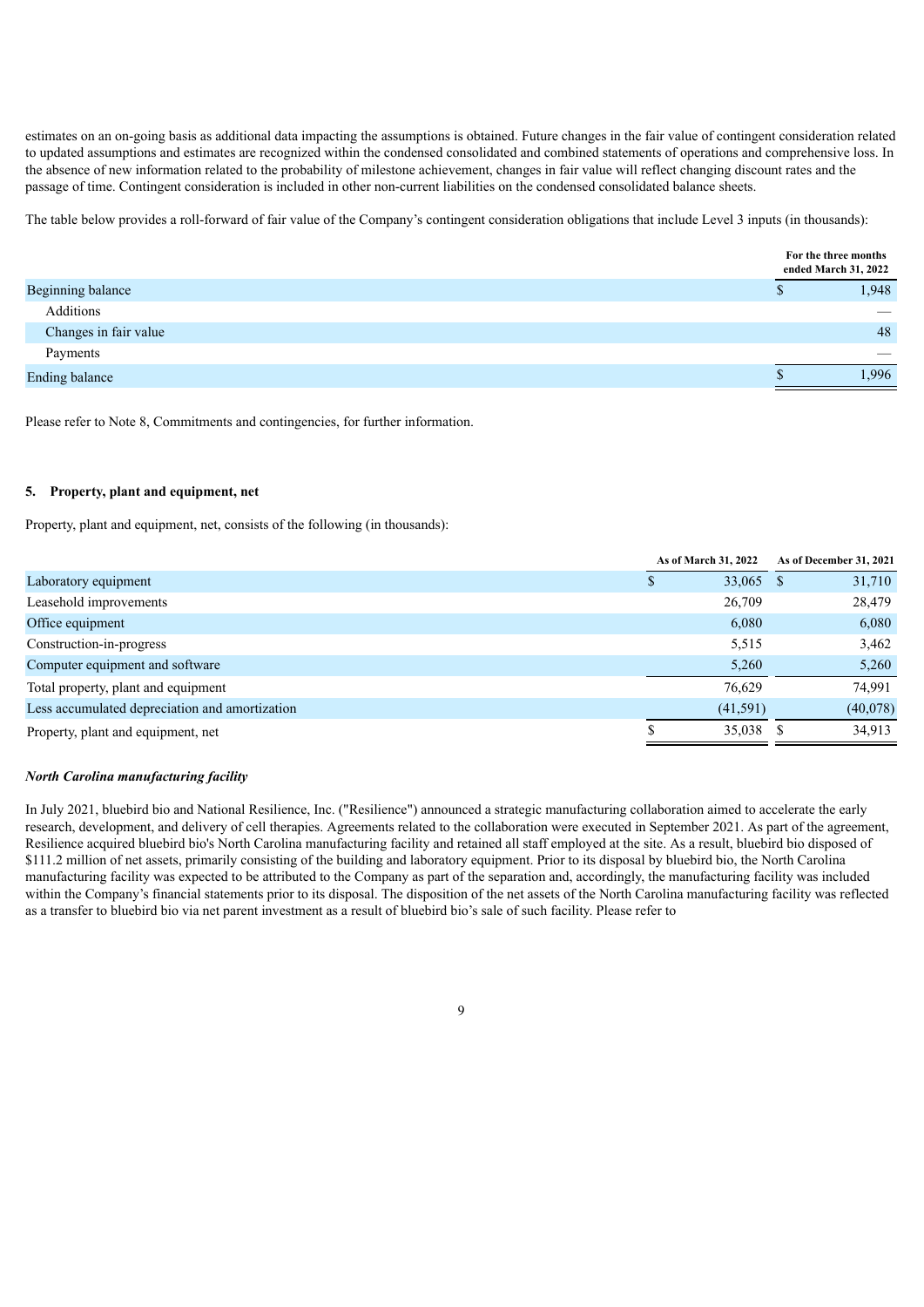Note 9, *Collaborative arrangements and strategic partnerships*, for further discussion regarding the strategic manufacturing collaboration with Resilience.

#### **6. Accrued expenses and other current liabilities**

Accrued expenses and other current liabilities consist of the following (in thousands):

|                                                      | As of March 31, 2022 | As of December 31, 2021 |
|------------------------------------------------------|----------------------|-------------------------|
| Employee compensation                                | $14,796$ \$<br>\$    | 24,655                  |
| Collaboration research costs                         | 14,082               | 2,576                   |
| Manufacturing costs                                  | 11,097               | 5,459                   |
| Royalties                                            | 4,146                | 6,768                   |
| Professional fees                                    | 1,942                | 1,688                   |
| Clinical and contract research organization costs    | 1,938                | 3,229                   |
| Property, plant, and equipment                       | 1,311                | 2,241                   |
| Separation related costs                             | 818                  | 762                     |
| Other                                                | 8,345                | 8,032                   |
| Total accrued expenses and other current liabilities | 58,475 \$            | 55,410                  |

#### **7. Leases**

The Company leases certain office and laboratory space, primarily located in Cambridge, Massachusetts and Seattle, Washington, that was attributed to it in connection with the separation. There have been no material changes to the lease obligations from those disclosed in Note 7, *Leases*, to the consolidated and combined financial statements included in the Company's 2021 Annual Report on Form 10-K.

#### **8. Commitments and contingencies**

#### *Contingent consideration related to business combinations*

On June 30, 2014, bluebird bio acquired Pregenen. All assets, liabilities and future obligations related to the Pregenen acquisition, including the resulting goodwill and contingent consideration, were assumed by the Company in connection with the separation. As of March 31, 2022, the Company may be required to make up to \$99.9 million in contingent cash payments to the former equity holders of Pregenen upon the achievement of certain commercial milestones related to the Pregenen technology. In accordance with accounting guidance for business combinations, contingent consideration liabilities are required to be recognized on the condensed consolidated balance sheets at fair value. Estimating the fair value of contingent consideration requires the use of significant assumptions primarily relating to probabilities of successful achievement of certain clinical and commercial milestones, the expected timing in which these milestones will be achieved and discount rates. The use of different assumptions could result in materially different estimates of fair value.

#### *Other funding commitments*

Certain agreements that were assigned by bluebird bio to the Company in connection with the separation relate principally to licensed technology and may require future payments relating to milestones that may be met in subsequent periods or royalties on future sales of specified products. These agreements include the collaboration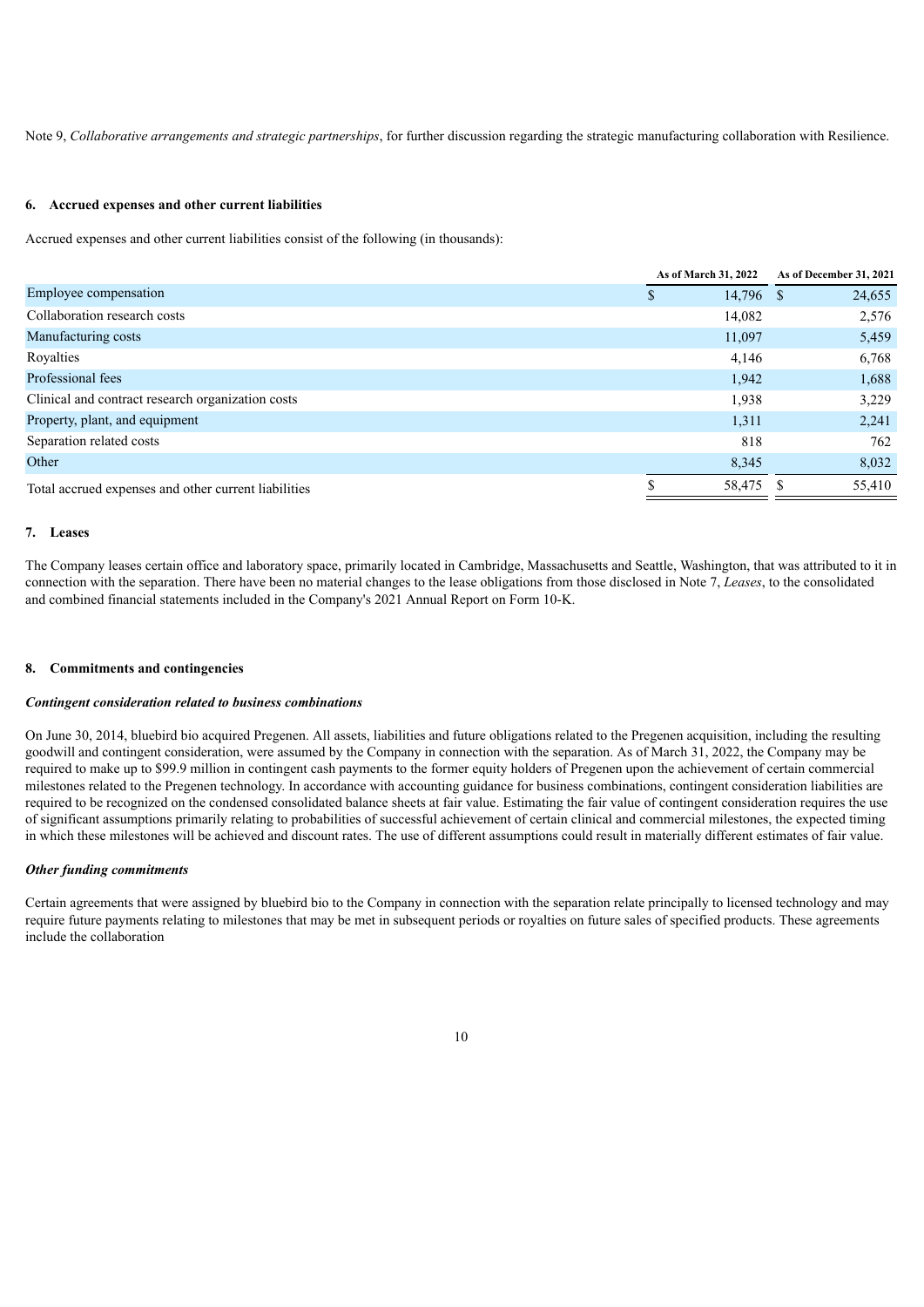agreements entered into with BMS and Regeneron Pharmaceuticals, Inc. ("Regeneron") and the agreements entered into with Resilience, all of which were assigned to the Company in connection with the separation. Additionally, to the extent an agreement relating to licensed technology was not assigned to the Company, bluebird bio entered into a sublicense with the Company, which may require the Company to make future milestone and/or royalty payments. Please refer to Note 9, *Collaborative arrangements and strategic partnerships*, for further information on the BMS, Regeneron and Resilience agreements and to Note 10, *Royalty and other revenue*, for further information on license agreements.

Based on the Company's development plans as of March 31, 2022, the Company may be obligated to make future development, regulatory and commercial milestone payments and royalty payments on future sales of specified products. Payments under these agreements generally become due and payable upon achievement of such milestones or sales. When the achievement of these milestones or sales has not occurred, such contingencies are not recorded in the Company's financial statements. As further discussed in Note 9, *Collaborative arrangements and strategic partnerships*, BMS assumed responsibility for amounts due to licensors as a result of any future ex-U.S. sales of ABECMA®.

Concurrent with the sale of the manufacturing facility in Durham, North Carolina, bluebird bio also entered into a commercial supply agreement and a development manufacturing supply agreement with Resilience. Certain rights and obligations under the asset purchase agreement and certain of the ancillary agreements, including the commercial supply agreement and the development manufacturing supply agreement, among others, were assigned by bluebird bio to 2seventy bio on November 4, 2021 upon the separation of 2seventy bio from bluebird bio. The assignments under the asset purchase agreement and the development manufacturing supply agreement commit the Company to reimburse Resilience for an amount equal to 50% of the net operating losses of and relating to the manufacturing facility's business incurred during the twelve-month period ending on the first anniversary of the closing of the transaction, as calculated in accordance with the asset purchase agreement, subject to a cap of \$15.0 million. As of March 31, 2022, the Company has accrued \$8.0 million related to the net operating losses of Resilience. In exchange, under the terms of the development manufacturing supply agreement, the Company will receive up to eight batches of lentiviral vector during the twelve-month period ending on the first anniversary of the closing of the transaction. The Company has therefore committed to a minimum purchase of at least the Company's 50% share of the net operating losses during the twelve-month period ending on the first anniversary of the closing of the transaction. Please refer to Note 9, *Collaborative arrangements and strategic partnerships*, for further discussion.

Additionally, 2seventy bio is party to various contracts with contract research organizations and contract manufacturers that generally provide for termination on notice, with the exact amounts in the event of termination to be based on the timing of the termination and the terms of the agreement. There have been no material changes in future minimum purchase commitments from those disclosed in Note 8, *Commitments and Contingencies*, to the consolidated and combined financial statements included in the Company's 2021 Annual Report on Form 10-K.

#### *Litigation*

From time to time, the Company expects to be party to various claims and complaints arising in the ordinary course of business. However, the Company is not currently a party to any litigation or legal proceedings that, in the opinion of its management, are probable of having a material adverse effect on its business. The Company enters into standard indemnification agreements in the ordinary course of business. Pursuant to these agreements, the Company indemnifies, holds harmless, and agrees to reimburse the indemnified party for losses suffered or incurred by the indemnified party, generally the Company's business partners. In addition, pursuant to the separation agreement, the Company indemnifies, holds harmless, and agrees to reimburse bluebird bio for its indemnification obligations with respect to the Company's business partners, relating to the Company's business or arising out of the Company's activities, in the past or to be conducted in the future. The term of these indemnification agreements is generally perpetual any time after execution of the agreement. The maximum potential amount of future payments the Company could be required to make under these indemnification agreements is unlimited. Management does not believe that any ultimate liability resulting from any of these claims will have a material adverse effect on its results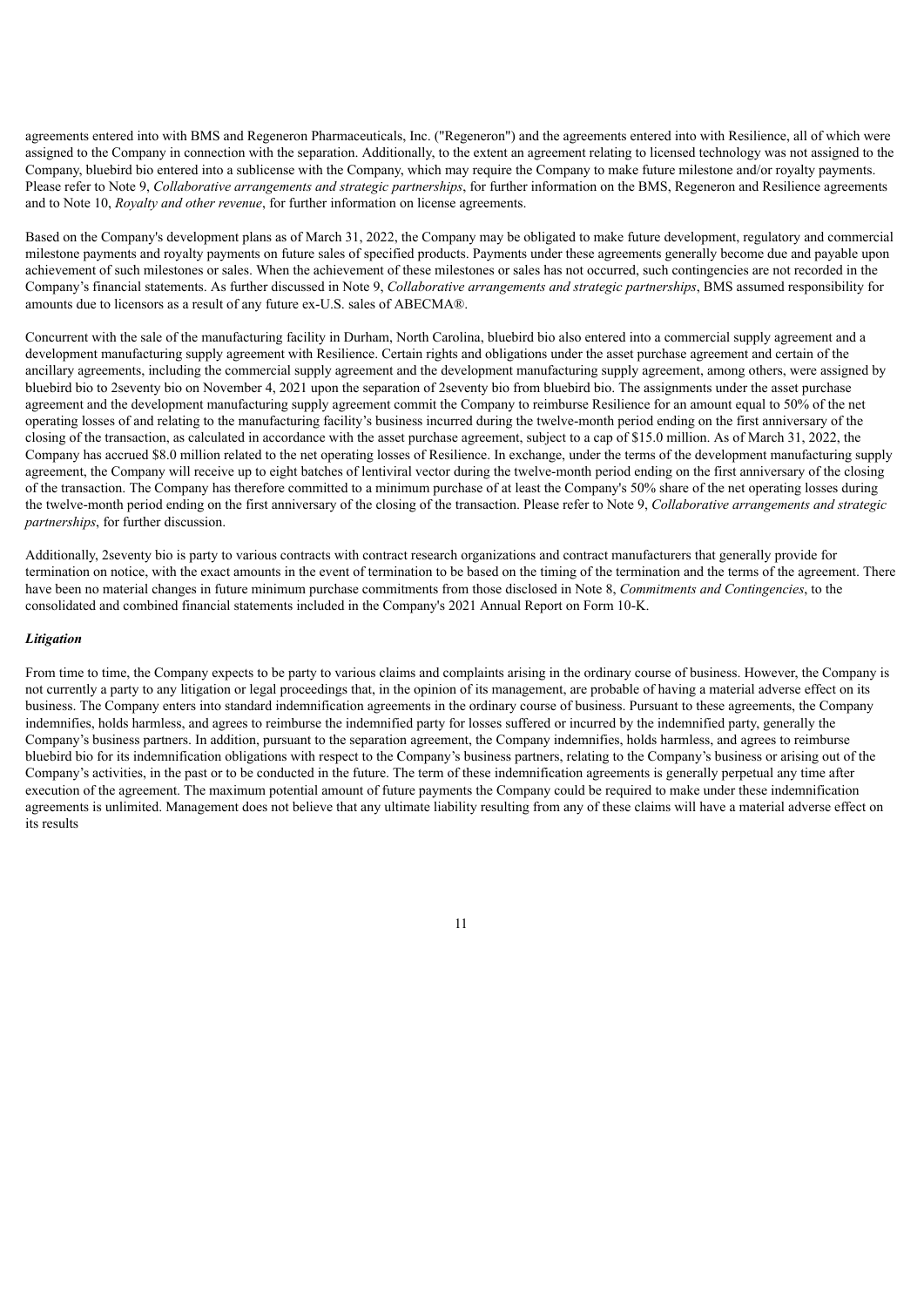of operations, financial position, or liquidity. However, management cannot give any assurance regarding the ultimate outcome of any claims, and their resolution could be material to operating results for any particular period.

The Company indemnifies each of its directors and officers for certain events or occurrences, subject to certain limits, while the officer or director is or was serving at the Company's request in such capacity, as permitted under Delaware law and in accordance with its certificate of incorporation and by-laws and indemnification agreements entered into with each of its directors and officers. The term of the indemnification period will last as long as a director or officer may be subject to any proceeding arising out of acts or omissions of such director or officer in such capacity. The maximum amount of potential future indemnification is unlimited; however, the Company holds director and officer liability insurance.

#### **9. Collaborative arrangements and strategic partnerships**

To date, the Company's service and collaborative arrangement revenue has been primarily generated from collaboration arrangements with BMS and Regeneron, each as further described below. These agreements were assumed by the Company in connection with the separation.

## **Bristol-Myers Squibb**

#### *BMS Collaboration Agreement*

In March 2013, bluebird bio entered into a collaboration agreement with BMS. The details of the collaboration agreements and the payments the Company has received, and is entitled to receive, are further described in Note 10, *Collaborative arrangements and strategic partnerships*, to the consolidated and combined financial statements included in the Company's 2021 Annual Report on Form 10-K. During the first quarter of 2022, there have been no changes to the terms of the collaboration agreement with BMS.

#### *ABECMA*

Under the collaboration agreement with BMS, the Company shares equally in the profit and loss related to the development and commercialization of idecel in the United States. The Company has no remaining financial rights with respect to the development or commercialization of ide-cel outside of the United States. The Company accounts for its collaborative arrangement efforts with BMS in the United States within the scope of ASC 808 given that both parties are active participants in the activities and both parties are exposed to significant risks and rewards dependent on the commercial success of the activities. The calculation of collaborative activity to be recognized for joint ide-cel efforts in the United States is performed on a quarterly basis and is independent of previous quarterly activity. This may result in fluctuations between revenue and expense recognition period over period, depending on the varying extent of effort performed by each party during the period. The Company recognizes revenue related to the combined unit of accounting for the ex-U.S. license and lentiviral vector manufacturing services under Topic 606.

## *Ide-cel U.S. Share of Collaboration Profit or Loss*

The U.S. commercial and development activities under the Amended Ide-Cel CCPS are within the scope of ASC 808. On a quarterly basis, the Company determines its share of collaboration profit or loss for commercial activities (i.e., commercial sales of ABECMA by BMS). The Company's share of any collaboration profit for commercial activities is recognized as collaborative arrangement revenue and its share of any collaboration loss for commercial activity is recognized as an operating expense and classified as share of collaboration loss on the Company's condensed consolidated and combined statement of operations and comprehensive loss.

The Company's share of collaboration loss from commercial activities was \$5.4 million and \$0.0 million for the three months ended March 31, 2022 and March 31, 2021, respectively. ABECMA was approved for commercial sale in the U.S. in March 2021 and commercial sales did not begin until April 2021. Accordingly, there is no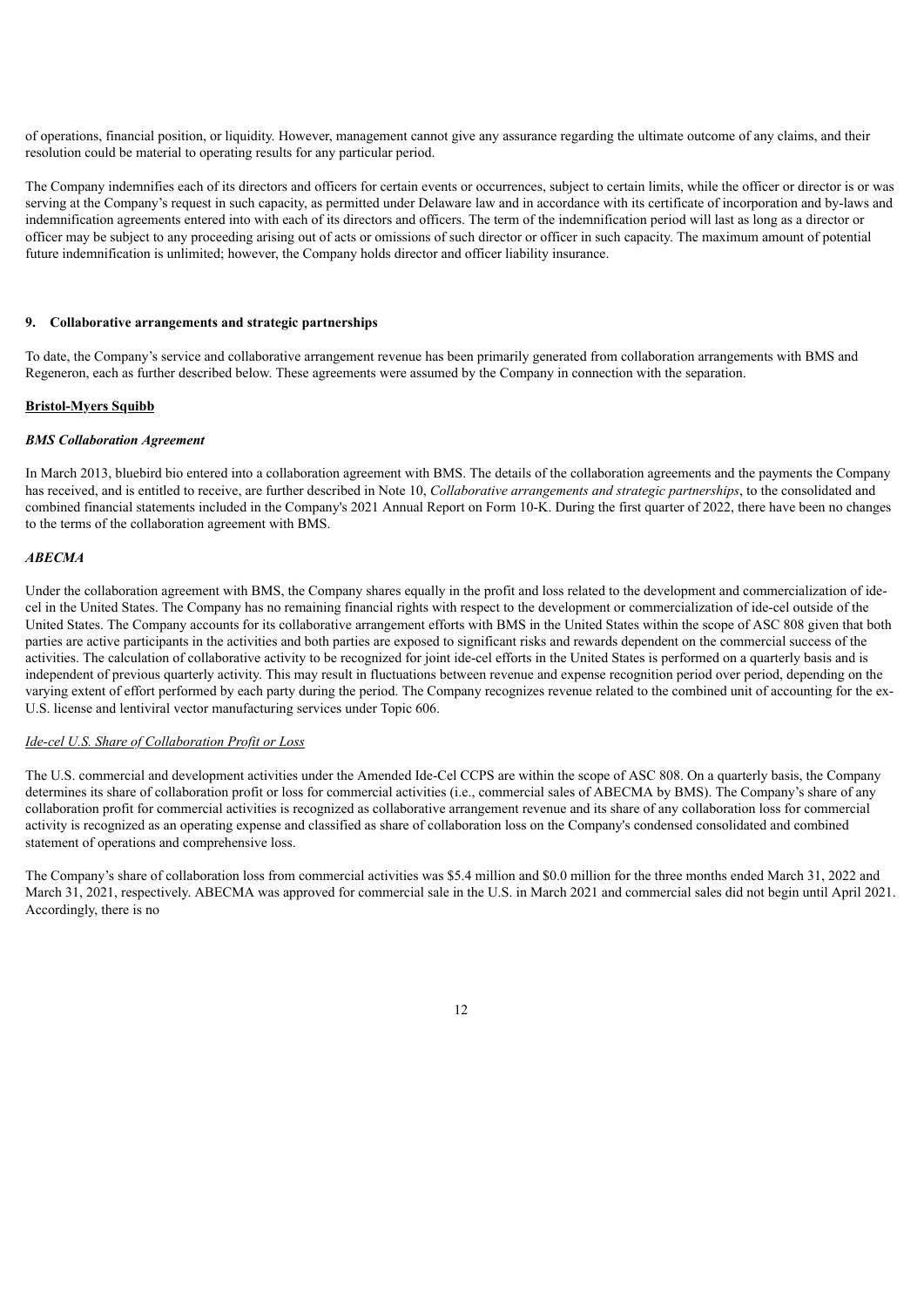collaboration profit or loss on commercial activities for the three months ended March 31, 2021. The amounts reported for the three months ended March 31, 2022 represent the Company's share of BMS' ABECMA product revenue, cost of goods sold, and selling costs, along with reimbursement by BMS of commercial costs incurred by the Company, and exclude expenses related to ongoing development, which are separately reflected in the condensed consolidated and combined statements of operations and comprehensive loss as described below.

The Company is also responsible for equally sharing in the ongoing ide-cel research and development activities being conducted by BMS in the United States as BMS continues conducting ongoing clinical studies to support the use of ABECMA in earlier lines of therapy. The net amount owed to BMS for research and development activities determined on a quarterly basis is classified as research and development expense on the condensed consolidated and combined statement of operations and comprehensive loss. If BMS is obligated to reimburse the Company because the Company's research and development costs exceeds BMS' research and development costs in a particular quarterly period, the net amount is recorded as collaborative arrangement revenue.

The following table summarizes the amounts associated with the research activities under the collaboration included in research and development expense or recognized as collaborative arrangement revenue for the three months ended March 31, 2022 and 2021 (in thousands):

| Three Months Ended March 31, |  |
|------------------------------|--|
| 2021<br>2022                 |  |
| (6,893)<br>16,825            |  |

#### *Ide-cel ex-U.S. Service Revenue*

The Company accounts for any ex-U.S. activities under the Amended Ide-cel CCPS pursuant to ASC 606. The following table summarizes the revenue recognized related to ide-cel ex-U.S. activities for the three months ended March 31, 2022 and 2021 (in thousands):

|                                                             | Three Months Ended March 31. |  |       |
|-------------------------------------------------------------|------------------------------|--|-------|
|                                                             | 2022                         |  | 2021  |
| ASC 606 ide-cel license and manufacturing revenue - ex-U.S. | 2.790 S                      |  | 5,104 |

#### *bb21217*

In addition to the activities related to ide-cel, BMS previously exercised its option to obtain an exclusive worldwide license to develop and commercialize bb21217, the second product candidate under the collaboration arrangement with BMS which is further described in Note 10, *Collaborative arrangements and strategic partnerships*, to the consolidated and combined financial statements included in the Company's 2021 Annual Report on Form 10-K.

Under the collaboration arrangement with BMS, the Company has an option to co-develop and co-promote bb21217 within the United States. However, following completion of the CRB-402 clinical trial, and based in part on the strength of ABECMA clinical data and commercial sales to date, in January 2022 the Company, along with BMS, evaluated its plans with respect to bb21217 and does not expect to co-develop and co-promote bb21217. Because the Company does not intend to exercise this option, it expects to receive an additional fee in the amount of \$10.0 million from BMS pursuant to the terms of the collaboration arrangement. Under this scenario, there would be no change to the U.S. milestones and royalties for U.S. sales of bb21217, for which the Company would be eligible to receive.

All of the remaining development, regulatory, and commercial milestones related to U.S. development, regulatory and commercialization activities are fully constrained and are therefore excluded from the transaction

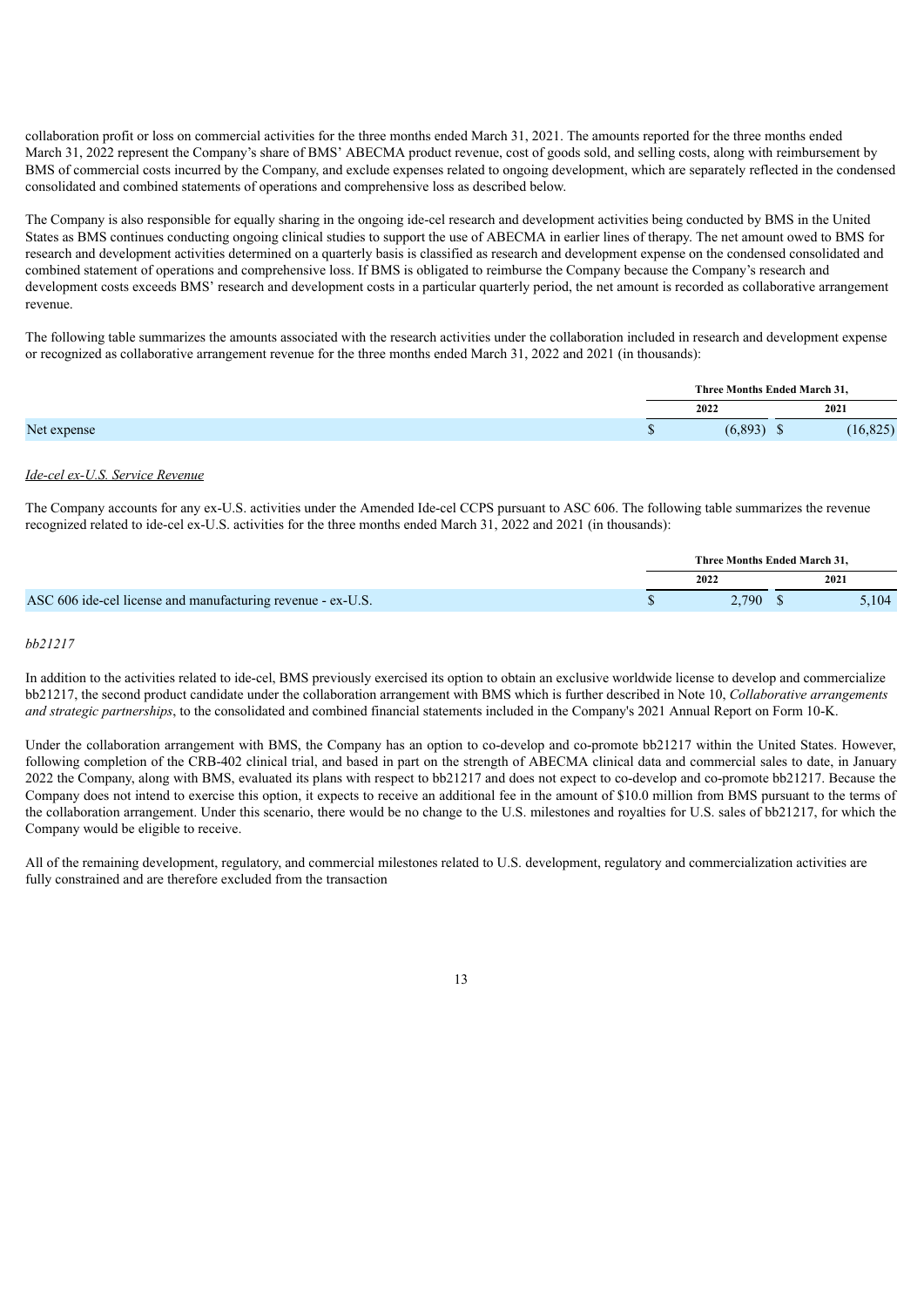price. The transaction price associated with the collaboration arrangement consists of \$31.0 million of upfront payments and option payments received from BMS and \$1.8 million in variable consideration which represents reimbursement to be received from BMS for manufacturing vector and associated payloads through development which has not yet been received. The Company has identified two performance obligations with respect to the arrangement with BMS. The initial performance obligation was for research and development services that were substantially completed in September 2019, associated with the initial phase 1 clinical trial of bb21217. The Company allocated \$5.4 million of consideration to the research and development services performance obligation and fully recognized the consideration through September 2019. The other performance obligation relates to a combined performance obligation for the bb21217 license and vector manufacturing services through development, and the remaining \$27.4 million in consideration was allocated to this combined performance obligation. The Company will satisfy this combined performance obligation as the bb21217 manufacturing services are performed. As of March 31, 2022, the Company has not commenced manufacturing and the full amount of the allocated transaction price remains unsatisfied. The Company had \$25.8 million of deferred revenue as of March 31, 2022 and December 31, 2021 associated with the combined performance obligation consisting of the bb21217 license and manufacturing services.

#### *Contract assets and liabilities – ide-cel and bb21217*

The Company receives payments from its collaborative partners based on billing schedules established in each contract. Up-front payments and fees are recorded as deferred revenue upon receipt or when due until such time as the Company satisfies its performance obligations under these arrangements. A contract asset is a conditional right to consideration in exchange for goods or services that the Company has transferred to a customer. Amounts are recorded as accounts receivable when the Company's right to consideration is unconditional.

The following table presents changes in the balances of the Company's BMS receivables and contract liabilities during the three months ended March 31, 2022 (in thousands):

|                       | <b>Balance at December 31,</b><br>2021 |           | <b>Additions</b>  | <b>Deductions</b>              | <b>Balance at</b><br><b>March 31, 2022</b> |
|-----------------------|----------------------------------------|-----------|-------------------|--------------------------------|--------------------------------------------|
| Receivables           |                                        | 652       |                   | (652)                          |                                            |
| Contract liabilities: |                                        |           |                   |                                |                                            |
| Deferred revenue      |                                        | 25,762 \$ | $\qquad \qquad -$ | $\qquad \qquad \longleftarrow$ | 25,762                                     |

The decrease in the receivables balance for the three months ended March 31, 2022 is driven by amounts paid to the Company from BMS in the period under the settlement terms of the collaboration agreement.

#### **Regeneron**

#### *Regeneron Collaboration Agreement*

In August 2018, bluebird bio entered into a Collaboration Agreement (the "Regeneron Collaboration Agreement") with Regeneron pursuant to which the parties will apply their respective technology platforms to the discovery, development, and commercialization of novel immune cell therapies for cancer. In August 2018, following the completion of required regulatory reviews, the Regeneron Collaboration Agreement became effective. As noted above, the agreement was assumed by the Company in connection with the separation. Under the terms of the agreement, the parties will leverage Regeneron's proprietary platform technologies for the discovery and characterization of fully human antibodies, as well as T cell receptors directed against tumorspecific proteins and peptides and the Company will contribute its field-leading expertise in gene therapy.

In accordance with the Regeneron Collaboration Agreement, the parties jointly selected six initial targets and intend to equally share the costs of research up to the point of submitting an IND application for a potential gene therapy product directed to a particular target. Additional targets may be selected to add to or replace any of the initial targets during the five-year research collaboration term as agreed to by the parties.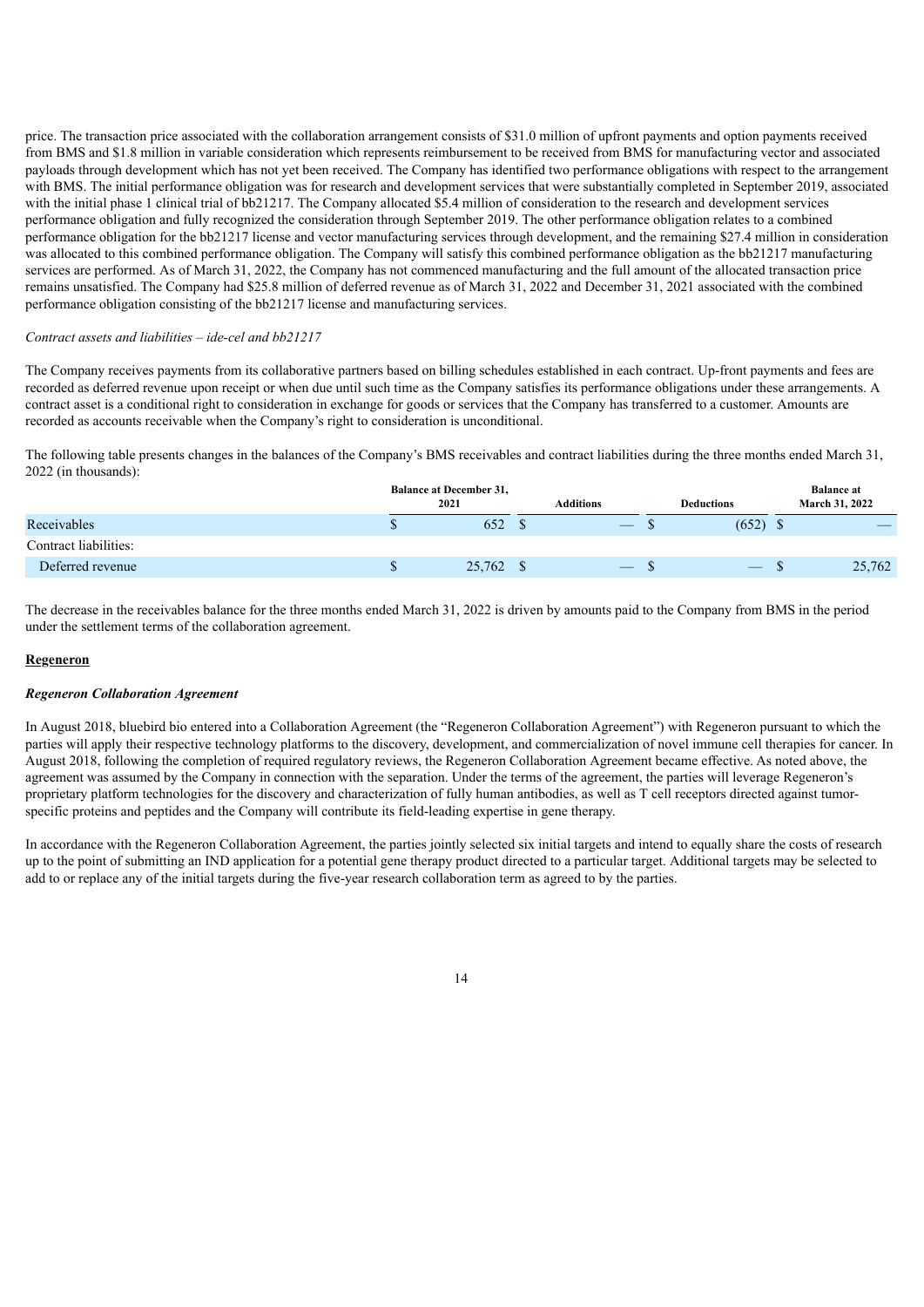Regeneron will accrue a certain number of option rights exercisable against targets as the parties reach certain milestones under the terms of the agreement. Upon the acceptance of an IND for the first product candidate directed to a target, Regeneron will have the right to exercise an option for codevelopment/co-commercialization of product candidates directed to such target on a worldwide or applicable opt-in territory basis, with certain exceptions. Where Regeneron chooses to opt-in, the parties will share equally in the costs of development and commercialization and will share equally in any profits or losses therefrom in applicable opt-in territories. Outside of the applicable opt-in territories, the target becomes a licensed target and Regeneron would be eligible to receive, with respect to any resulting product, milestone payments of up to \$130.0 million per product and royalties on net sales outside of the applicable opt-in territories at a rate ranging from the mid-single digits to low-double digits. A target would also become a licensed target in the event Regeneron does not have an option to such target, or Regeneron does not exercise its option with respect to such target.

Either party may terminate a given research program directed to a particular target for convenience, and the other party may elect to continue such research program at its expense, receiving applicable cross-licenses. The terminating party will receive licensed product royalties and milestone payments on the potential applicable gene therapy products. Where the Company terminates a given research program for convenience, and Regeneron elects to continue such research program, the parties will enter into a transitional services agreement. Under certain conditions, following its opt-in, Regeneron may terminate a given collaboration program and the Company may elect to continue the development and commercialization of the applicable potential gene therapy products as licensed products.

#### *Regeneron Share Purchase Agreement*

A Share Purchase Agreement ("SPA") was entered into by bluebird bio and Regeneron in August 2018. In August 2018, on the closing date of the transaction, bluebird bio issued Regeneron 0.4 million shares of bluebird bio's common stock, subject to certain restrictions, for \$238.10 per share, or \$100.0 million in the aggregate. The purchase price represents \$63.0 million worth of common stock plus a \$37.0 million premium, which represents a collaboration research advancement, or credit to be applied to Regeneron's initial 50 percent funding obligation for collaboration research, after which the collaborators will continue to fund ongoing research equally. The collaboration research advancement only applies to pre-IND research activities and is not refundable or creditable against post-IND research activities for any programs where Regeneron exercises its opt-in rights.

### *Accounting analysis – Regeneron*

At the commencement of the arrangement, two units of accounting were identified, which are the issuance of 0.4 million shares of bluebird bio's common stock and joint research activities during the five-year research collaboration term. The Company determined the total transaction price to be \$100.0 million, which comprises \$54.5 million attributed to the bluebird bio equity sold to Regeneron and \$45.5 million attributed to the joint research activities. In determining the fair value of the bluebird bio common stock at closing, the Company considered the closing price of the bluebird bio common stock on the closing date of the transaction and included a lack of marketability discount because Regeneron received shares subject to certain restrictions.

The Company analyzed the joint research activities to assess whether they fall within the scope of ASC 808, and will reassess this throughout the life of the arrangement based on changes in the roles and responsibilities of the parties. Based on the terms of the arrangement as outlined above, for the collaboration research performed prior to submission of an IND application for a potential gene therapy product, both parties are deemed to be active participants in the collaboration. Both parties are performing research and development activities and will share equally in these costs through IND. Additionally, Regeneron and the Company are exposed to significant risks and rewards dependent on the commercial success of any product candidates that may result from the collaboration. As such, the collaboration arrangement is deemed to be within the scope of ASC 808.

The \$45.5 million attributed to the joint research activities includes the \$37.0 million creditable against amounts owed to the Company by Regeneron. The collaboration research advancement will be reduced over time for amounts due to the Company by Regeneron as a result of the parties agreeing to share in the costs of collaboration

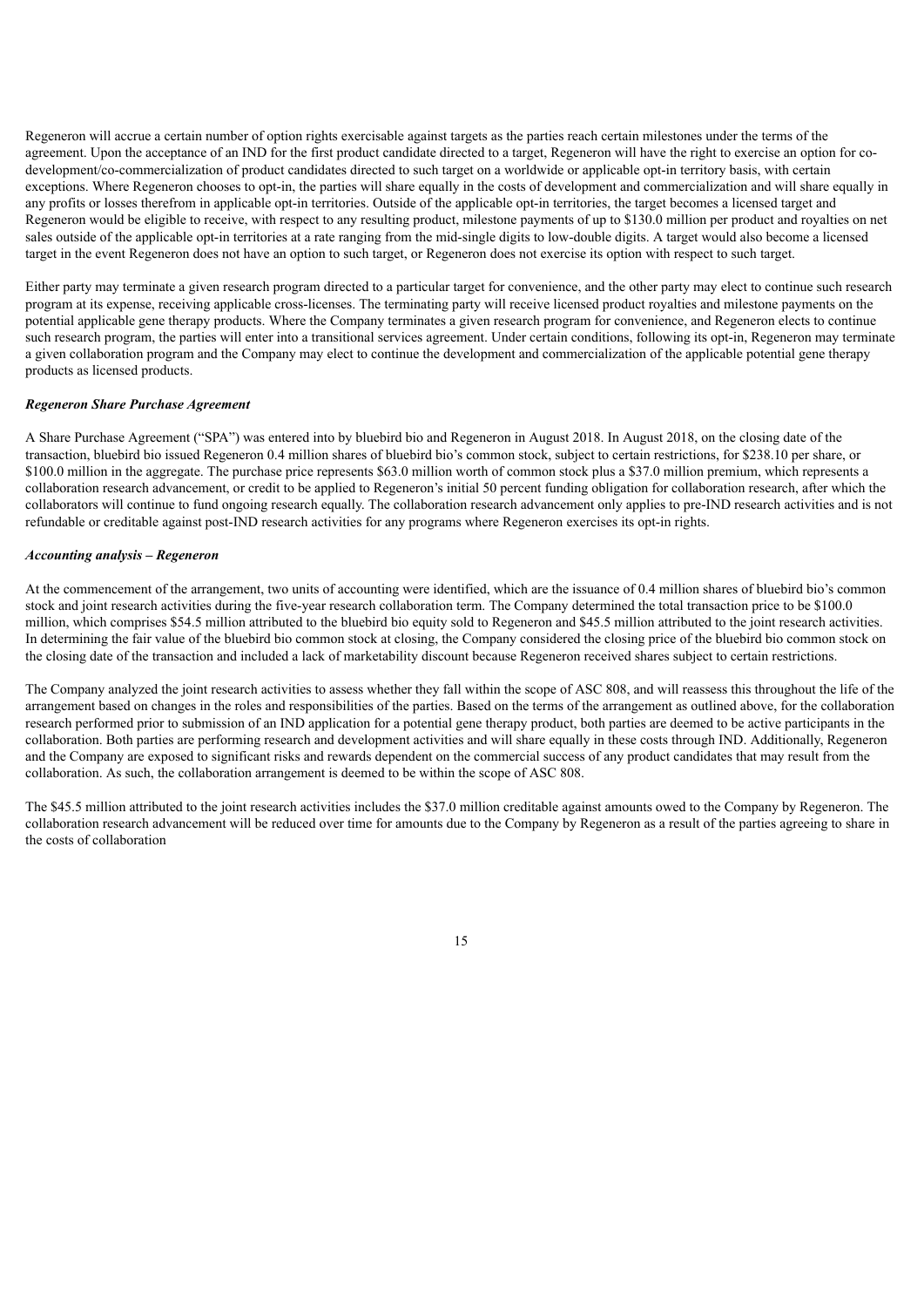research equally. The remainder of the amount attributed to the joint research activities will be recognized over the five-year research collaboration term.

Consistent with its collaboration accounting policy, the Company will recognize collaboration revenue or research and development expense related to the joint research activities in future periods depending on the amounts incurred by each party in a given reporting period. That is, if the Company's research costs incurred exceed those research costs incurred by Regeneron in a given quarter, the Company will record collaboration revenue and reduce the original \$37.0 million advance by the amount due from Regeneron until such advancement is fully utilized, after which the Company would record an amount due from Regeneron. If Regeneron's research costs incurred exceed those research costs incurred by the Company in a given quarter, the Company will record research and development expense and record a liability for the amount due to Regeneron. As of March 31, 2022 and December 31, 2021, the Company has \$19.8 million and \$23.3 million, respectively, of the amount attributed to the joint research activities remaining to be recognized, which is classified as collaboration research advancement, current portion and collaboration research advancement, net of current portion on the condensed consolidated balance sheets.

The Company recognized \$3.5 million and \$1.5 million of collaborative arrangement revenue from the Regeneron Collaboration Agreement during the three months ended March 31, 2022, and 2021, respectively.

## **Resilience**

#### *Background*

In July 2021, bluebird bio and Resilience US, Inc. (formerly known as Resilience Boston, Inc.), an affiliate of Resilience, signed an Asset Purchase Agreement (the "Agreement"). As part of the Agreement, and upon the closing of the transaction which occurred in September 2021, Resilience acquired bluebird bio's lentiviral vector manufacturing facility located in Durham, North Carolina and retained staff employed at the site. In exchange, bluebird bio received \$110.3 million for the facility and related fixed assets. Upon the completion of the separation in November 2021, certain rights and obligations under the Agreement and certain Ancillary Agreements were assigned by bluebird bio to 2seventy bio, with 2seventy bio assuming all rights and obligations these agreements convey.

Upon closing, bluebird bio entered into certain ancillary agreements, including two manufacturing agreements and a license agreement (the "License Agreement"), among others (together referred to as the "Ancillary Agreements"). One manufacturing agreement will support the future manufacturing of lentiviral vector for the Company's commercial product in collaboration with BMS, ide-cel (the "Commercial Supply Agreement"), while the other will support ongoing manufacturing for lentiviral vector for the Company's development candidates (the "Development Manufacturing Supply Agreement"). The Company also agreed to reimburse Resilience for an amount equal to 50% of the net operating losses of and relating to the manufacturing facility's business incurred during the twelve-month period ending on the first anniversary of the closing of the transaction, as calculated in accordance with the Agreement, subject to a cap of \$15.0 million. In exchange, under the terms of the Development Manufacturing Supply Agreement, the Company will receive up to eight batches of lentiviral vector during the twelve-month period ending on the first anniversary of the closing of the transaction. The License Agreement grants Resilience a worldwide, co-exclusive license to intellectual property controlled by the Company to perform Resilience's obligations and exercise Resilience's rights under the supply agreements, and a worldwide, nonexclusive right to offer certain manufacturing services to third-party customers under certain of the Company's intellectual property. Under the terms of the License Agreement, the Company may receive a high single-digit to low double-digit percentage tiered royalty based on Resilience's gross margins for transactions entered into with parties other than the Company in which the Company's proprietary intellectual property is utilized as part of such transaction.

Under the Commercial Supply Agreement, the Company will pay fully burdened manufacturing cost plus a markup for production of vector. Under the Development Manufacturing Supply Agreement, services, manufacture, and delivery of batches of lentiviral vector during the first twelve months from the execution of this agreement will be free of cost, as the costs of these services are represented by the net operating loss sharing arrangement outlined

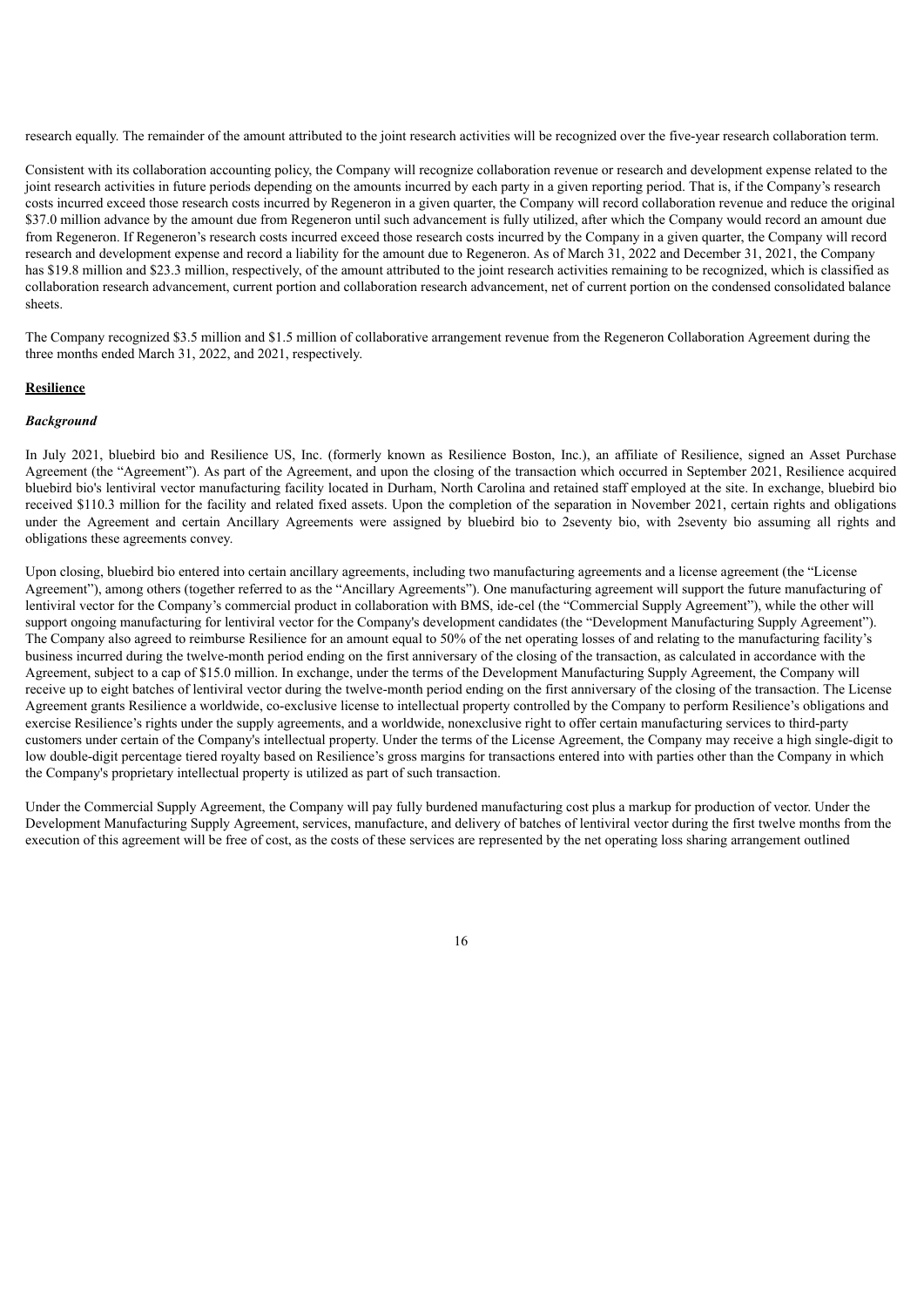within the Agreement. As such, the Company has committed to a minimum purchase of at least the Company's 50% share of the net operating losses during the first twelve months from the execution of such agreement. After the first twelve months, the Company will pay Resilience the fully burdened manufacturing cost plus a markup for production of vector.

#### *Accounting analysis - Resilience*

Since the January 2021 announcement by bluebird bio of its plans to separate and spin-off of 2seventy bio from its severe genetic disease portfolio and programs, the manufacturing facility was expected to be assigned to 2seventy bio and was therefore accounted for within the 2seventy bio carve-out financial statements. The disposition of the net assets of the manufacturing facility previously assigned to 2seventy bio has been reflected as a transfer to bluebird bio via net parent investment as a result of bluebird bio's sale of such facility. 2seventy bio is not a party to the sale of the manufacturing facility and, therefore, did not recognize any gain or loss arising from the transaction.

Future royalty payments under the License Agreement (which was assigned to the Company as previously described) are considered part of the consideration associated with the disposition of the manufacturing facility. In accordance with ASC 450, the Company will recognize future royalties received under the License Agreement in the period the contingencies are resolved as an adjustment to the consideration received as other income in the condensed consolidated and combined statements of operations and comprehensive loss.

#### **Novo Nordisk**

#### *Novo Collaboration and License Agreement*

On December 23, 2021, the Company entered into a Collaboration and License Agreement (the "Novo Collaboration Agreement") with Novo Nordisk A/S ("Novo") for the discovery, development, and commercialization of a potential new gene therapy in hemophilia A. The Company and Novo have agreed to develop an initial research program with the goal of researching and developing a lead candidate directed to hemophilia A. The Company will provide Novo with research licenses to support the companies' activities during the initial research program and an option to enable Novo to obtain an exclusive license to commercialize the product derived from or containing compounds developed during the initial research program.

Under the terms of the Novo Collaboration Agreement, Novo agreed to pay the Company:

- a non-refundable, non-creditable upfront payment of \$5.0 million;
- \$15.0 million upon achievement of certain scientific milestones during the initial research program, or \$9.0 million should Novo decide to continue the initial research program without achieving the scientific milestones;
- up to \$26.0 million of exclusive license fees for the development, manufacture, and commercialization of the product should Novo exercise its option; and,
- up to \$72.0 million in development and commercialization milestones.

Novo also agreed to reimburse the Company for research costs incurred in connection with the initial research program up to a mutually agreed upon amount, initially budgeted at \$6.7 million. If Novo exercises its option to obtain a license to commercialize the product developed during the initial research program, the Company is also eligible to receive mid-single digit royalties on product sales on a country-by-country and product-by-product basis, subject to certain royalty step-down provisions set forth in the agreement.

*Accounting Analysis - Novo*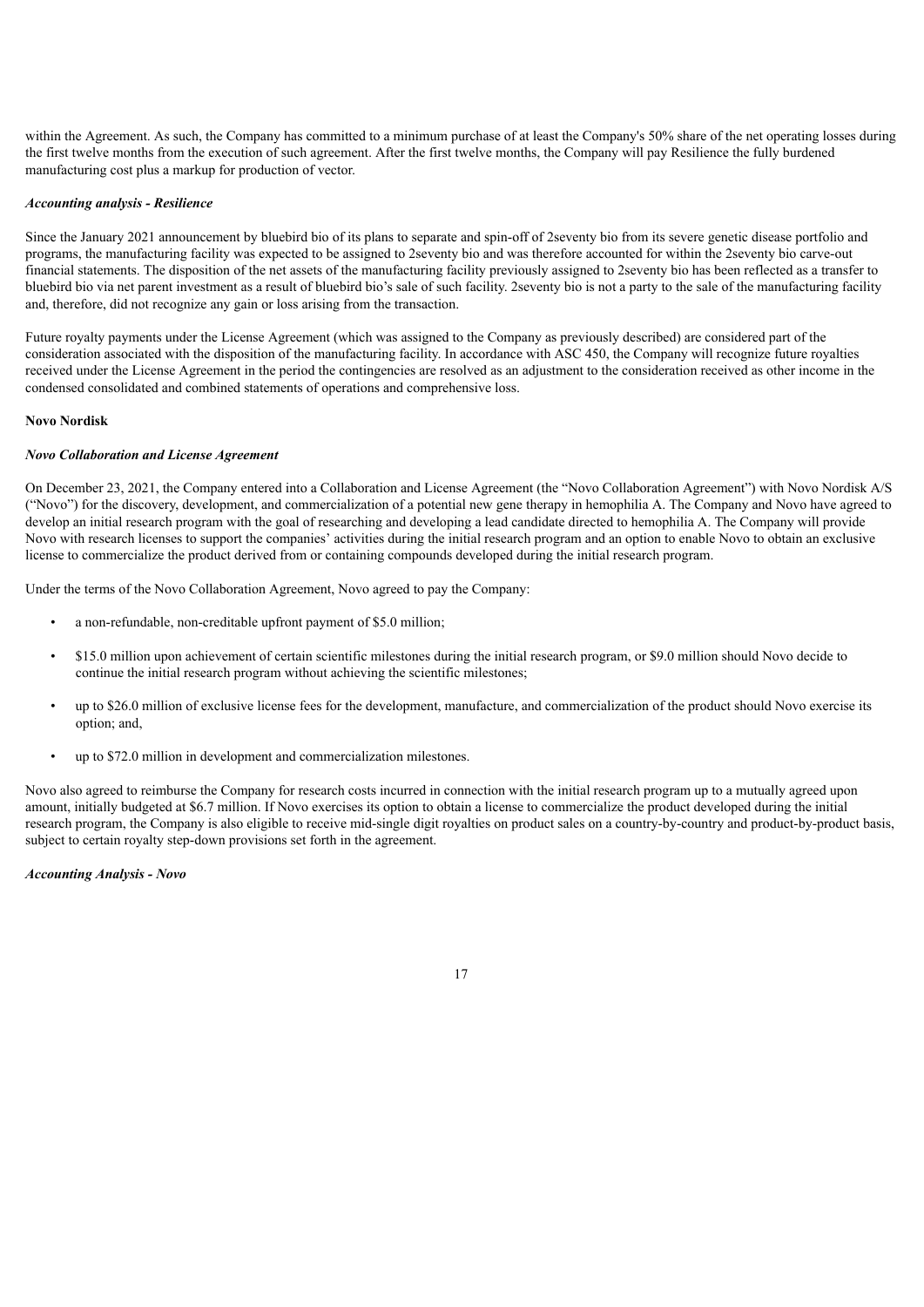The Company concluded that Novo is a customer, and as such, the arrangement falls within the scope of Topic 606. The Company identified two performance obligations consisting of (i) the research license and research and development services to be provided during the initial research program and (ii) a material right related to Novo's option to obtain an exclusive license for the development, manufacture, and commercialization of the product developed during the initial research program. The Company determined that the research license and research and development services promises were not separately identifiable and were not distinct or distinct within the context of the contract due to the specialized nature of the services to be provided by 2seventy, specifically with respect to the Company's expertise related to gene therapy and the interdependent relationship between the promises. The material right is considered a separate performance obligation pursuant to the provisions of Topic 606.

At contract inception, the Company determined the unconstrained transaction price was \$11.7 million, consisting of the \$5.0 million in up-front consideration and the \$6.7 million in reimbursement for the research and development services. Variable consideration associated with the scientific milestones was fully constrained due to the uncertainty associated with the outcome of the research efforts under the initial research program. The Company allocated \$6.7 million of the transaction price to the research services and \$5.0 million to the material right using a relative selling price methodology. Management will re-evaluate the transaction price at the end of each reporting period and as uncertain events are resolved or other changes in circumstances occur and adjust the transaction price as necessary.

Revenue associated with the research and development performance obligation will be recognized as services are provided and costs are incurred. The portion of the transaction price attributed to the material right will be deferred and recognized as revenue upon Novo exercising its option to license the product. For the three months ended March 31, 2022, \$1.3 million of revenue was recognized under this agreement.

## **10. Royalty and other revenue**

bluebird bio has out-licensed intellectual property to various third parties. Under the terms of these agreements, some of which were assumed by the Company in connection with the separation, bluebird bio and the Company may be entitled to royalties and milestone payments.

The Company recognized \$0.9 million and \$4.5 million of royalty and other revenue in the three months ended March 31, 2022 and 2021, respectively.

#### *Novartis Pharma AG*

In April 2017, bluebird bio entered into a worldwide license agreement with Novartis. Under the terms of the agreement, Novartis non-exclusively licensed certain patent rights related to lentiviral vector technology to develop and commercialize CAR T cell therapies for oncology, including Kymriah (formerly known as CTL19), Novartis's anti-CD19 CAR T therapy. The agreement was assumed by the Company in connection with the separation. Beginning in the fourth quarter of 2017, bluebird bio began receiving royalties from sales of tisagenlecleucel under the agreement. This license agreement was terminated effective March 2021, at which point in time Novartis was no longer required to make royalty or other payments on net sales of tisagenlecleucel or any future products. Royalty revenue recognized from sales of tisagenlecleucel is included within royalty and other revenue in the condensed consolidated and combined statement of operations and comprehensive loss.

### *Juno Therapeutics*

In May 2020, bluebird bio entered into a non-exclusive license agreement with Juno Therapeutics, Inc. ("Juno"), a wholly-owned subsidiary of BMS, related to lentiviral vector technology to develop and commercialize CD-19-directed CAR T cell therapies. The agreement was assumed by the Company in connection with the separation. Upon regulatory approval of lisocabtagene maraleucel during the first quarter of 2021, bluebird bio received a \$2.5 million milestone payment from Juno, which is included within royalty and other revenue in the Company's condensed consolidated and combined financial statements. Royalty revenue recognized from sales of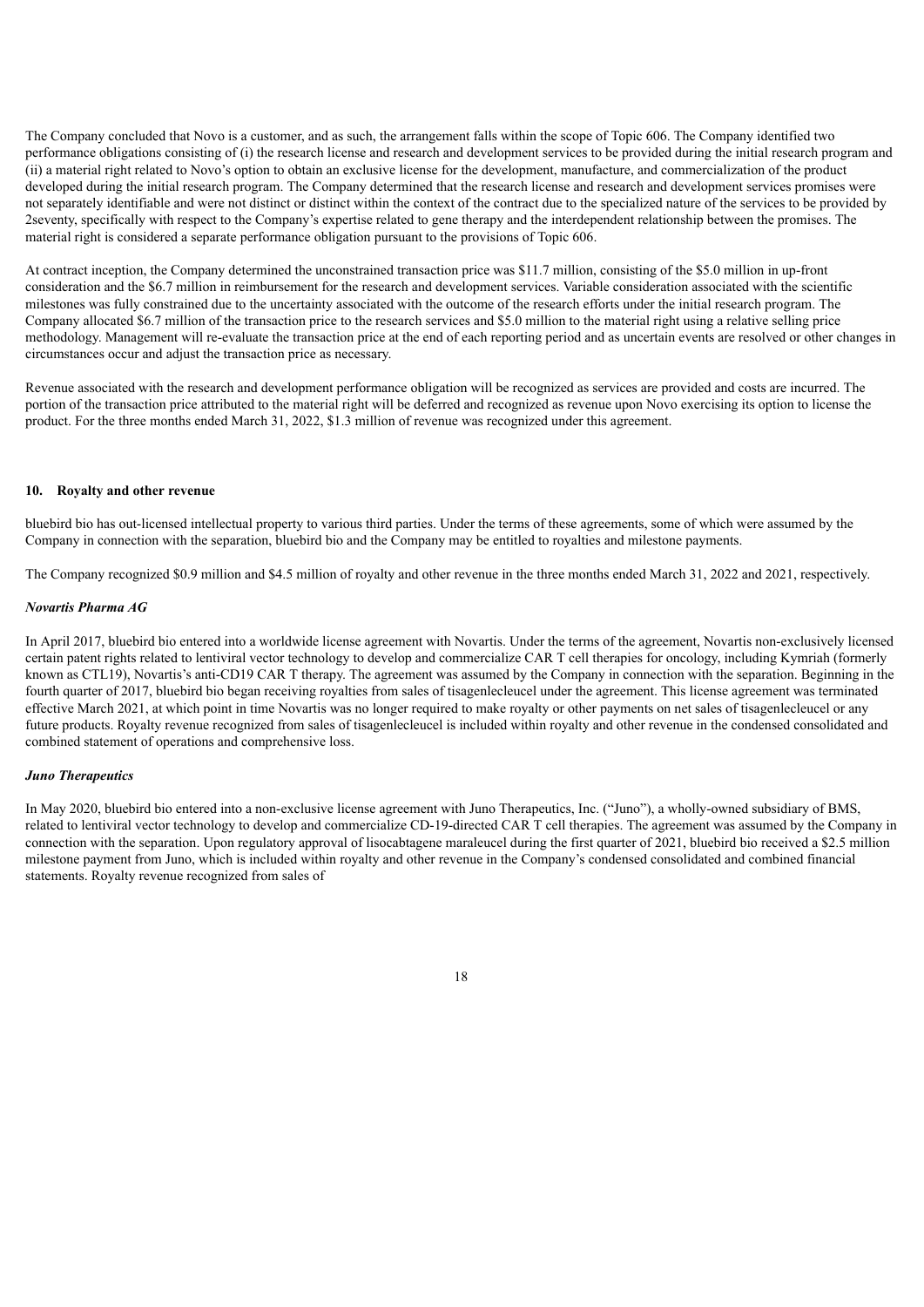lisocabtagene maraleucel is also included within royalty and other revenue in the condensed consolidated and combined statement of operations and comprehensive loss.

## **11. Equity**

In March 2022, the Company entered into stock purchase agreements with certain investors, pursuant to which the Company agreed to sell and issue, in a private placement, an aggregate of 13,934,427 shares of the Company's common stock at a purchase price per share of \$12.20. This resulted in aggregate net proceeds to the Company of approximately \$165.7 million, after deducting placement agent fees and other offering expenses payable by the Company.

## **12. Stock-based compensation**

In connection with 2seventy's separation from bluebird bio on November 4, 2021, under the provisions of the existing plans, the outstanding bluebird bio equity awards were adjusted in accordance with the terms of the employee matters agreement (equitable adjustment) to preserve the intrinsic value of the awards immediately before and after distribution. Refer to Note 13, *Stock-based compensation*, to the consolidated and combined financial statements included in our Annual Report on Form 10-K for the year ended December 31, 2021 for details on the conversion methodology of the equity awards.

In October 2021, the Company's board of directors adopted the 2021 Stock Option and Incentive Plan ("2021 Plan") which allows for the granting of incentive stock options, non-qualified stock options, restricted stock units ("RSUs"), performance-based restricted stock units ("PRSUs"), and restricted stock awards to 2seventy bio's employees, members of the board of directors, and consultants of 2seventy bio, including those who became employees of the Company in connection with the separation. Shares of the Company's common stock underlie all awards granted under the 2021 Plan.

#### *Stock-based compensation expense*

For periods prior to the separation, stock-based compensation expense was allocated to the Company using a combination of specific identification and time spent on projects at various levels of the organization, which management believes are consistent and reasonable. Post separation, stock-based compensation expense includes compensation cost related to 2seventy equity awards held by its employees as well as bluebird bio equity awards issued upon separation to its employees.

Stock-based compensation expense recognized by award type was as follows (in thousands):

|                                        | For the three months ended March 31, |  |        |  |
|----------------------------------------|--------------------------------------|--|--------|--|
|                                        | 2022                                 |  | 2021   |  |
| Stock options                          | $4,404$ \$                           |  | 7,586  |  |
| Restricted stock units                 | 5,314                                |  | 7,205  |  |
| Employee stock purchase plan and other | 21                                   |  | 2,318  |  |
|                                        | 9.739                                |  | 17,109 |  |

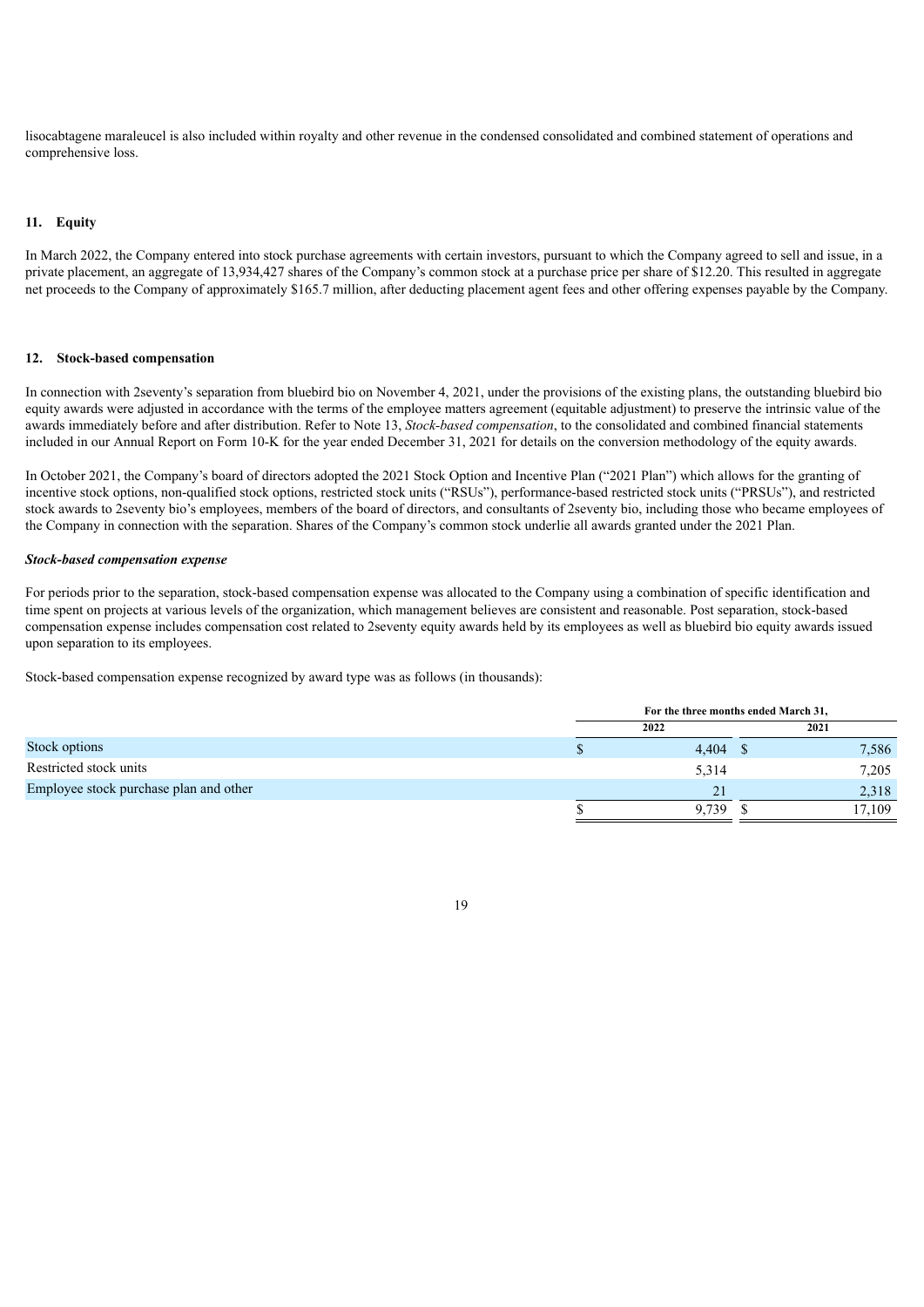Stock-based compensation expense by classification included within the condensed consolidated and combined statements of operations and comprehensive loss was as follows (in thousands):

|                                     | For the three months ended March 31, |  |        |  |
|-------------------------------------|--------------------------------------|--|--------|--|
|                                     | 2022                                 |  | 2021   |  |
| Research and development            | $4,218$ \$                           |  | 9,431  |  |
| Selling, general and administrative | 5.521                                |  | 7.678  |  |
|                                     | 9.739                                |  | 17,109 |  |

### *Employee Stock Purchase Plan*

During the three months ended March 31, 2022, no shares of common stock were issued under the Company's 2021 Employee Stock Purchase Plan.

## **13. Related-party transactions**

#### *Relationship with bluebird bio*

Following the separation, bluebird bio is considered a related party.

In connection with the separation, the Company entered into a separation agreement (the "Separation Agreement") with bluebird bio, dated as of November 3, 2021, that, among other things, set forth bluebird bio's agreements with 2seventy bio regarding the principal actions to be taken in connection with the separation, including the distribution. The effective time of the distribution was 12:01 a.m. on November 4, 2021. The Separation Agreement identifies assets transferred to, liabilities assumed by and contracts assigned to 2seventy bio as part of the separation, and it provides for when and how these transfers, assumptions and assignments occur. The purpose of the Separation Agreement is to provide 2seventy bio and bluebird bio with assets to operate their respective businesses and retain or assume liabilities related to those assets. Each of 2seventy bio and bluebird bio agreed to releases, with respect to pre-separation claims, and cross indemnities with respect to post-separation claims, that are principally designed to place financial responsibility for the obligations and liabilities allocated to 2seventy bio under the Separation Agreement with 2seventy bio and financial responsibility for the obligations and liabilities allocated to bluebird bio under the Separation Agreement. bluebird bio and 2seventy bio are also each subject to mutual 12-month employee nonsolicit and non-hire restrictions, subject to certain customary exceptions. In accordance with the Separation Agreement with bluebird bio, there were certain other transactions and adjustments post-Separation between the Company and bluebird bio. For the three months ended March 31, 2022, the Company recorded a net receivable to operating income of \$2.9 million related to the Separation Agreement.

The Company and bluebird bio also entered into a tax matters agreement, dated as of November 3, 2021, governing bluebird bio's and 2seventy bio's respective rights, responsibilities and obligations with respect to taxes (including taxes arising in the ordinary course of business and taxes, if any, incurred as a result of any failure of the distribution and certain related transactions to qualify as tax-free for U.S. federal income tax purposes, tax attributes, the preparation and filing of tax returns, the control of audits and other tax proceedings, and assistance and cooperation in respect of tax matters).

In connection with the separation, the Company also entered into an employee matters agreement with bluebird bio, dated as of November 3, 2021. The employee matters agreement allocates assets, liabilities and responsibilities relating to the employment, compensation and employee benefits of bluebird bio and 2seventy bio employees, and other related matters, in connection with the separation, including the treatment of outstanding bluebird bio incentive equity awards and certain retirement and welfare benefit obligations. The employee matters agreement generally

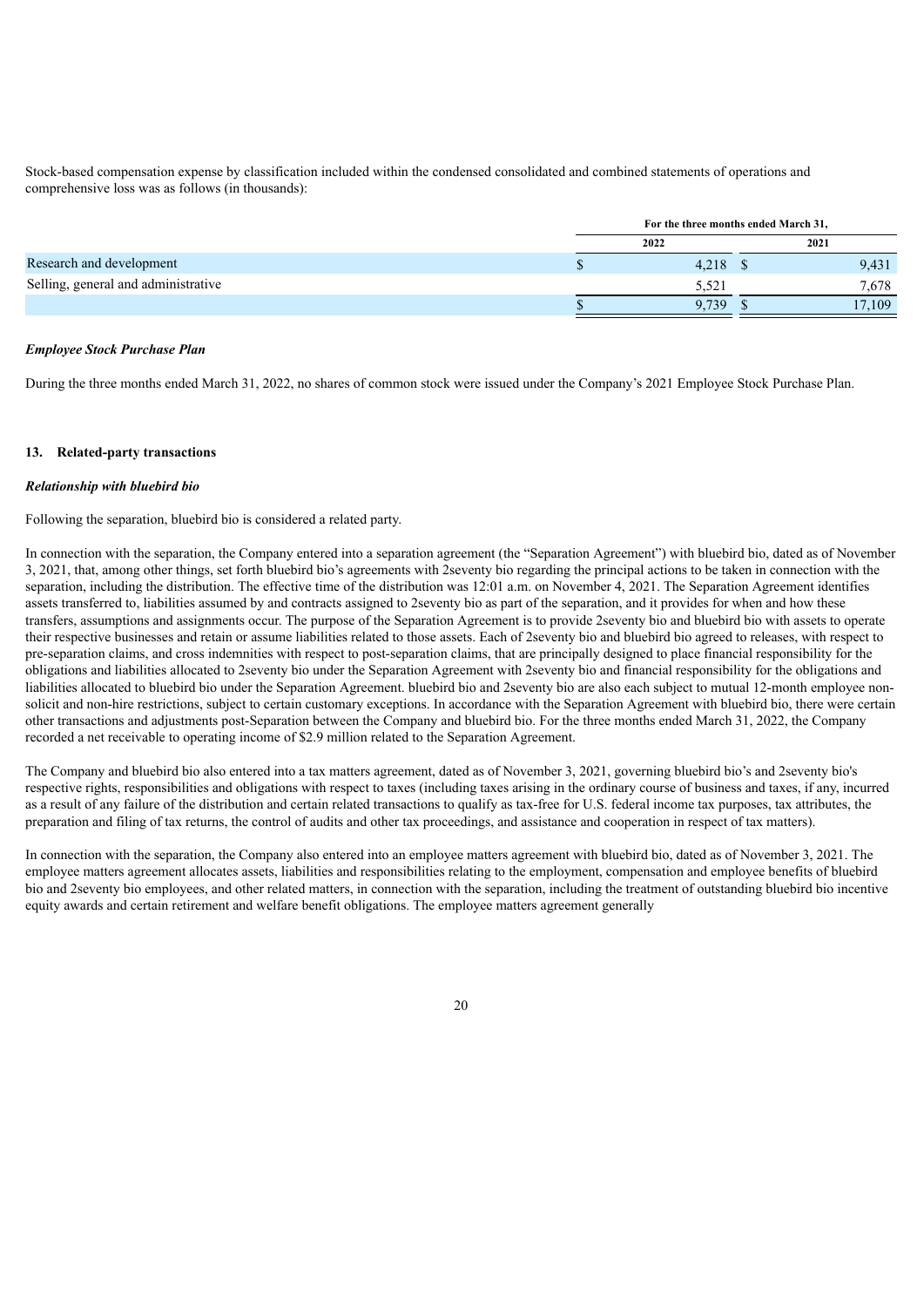provides that, unless otherwise specified, 2seventy bio is responsible for liabilities associated with employees who transfer to 2seventy bio and employees whose employment terminated prior to the distribution but who primarily supported the 2seventy bio business, and bluebird bio is responsible for liabilities associated with other employees, including employees retained by bluebird bio. Included in the agreement are also specific clauses relating to liabilities assumed by bluebird bio for the costs incurred prior to the separation. For the three months ended March 31, 2022, the Company recorded a net charge to operating expense of \$0.2 million for costs stipulated by the employee matters agreement.

The Company and bluebird bio also entered into an intellectual property license agreement on November 3, 2021, pursuant to which each party granted a license to certain intellectual property and technology to the other. bluebird bio granted 2seventy bio a perpetual, worldwide, non-exclusive, royalty-free, fully paid-up license (or, as the case may be, sublicense) to certain intellectual property to allow 2seventy bio to use such intellectual property in connection with 2seventy bio's ongoing and future research and development activities and product candidates. 2seventy bio granted bluebird bio a perpetual, worldwide, non-exclusive, royalty-free, fully paid-up license (or, as the case may be, sublicense) to certain intellectual property for use in bluebird bio's existing products and product candidates. Such licenses between the parties generally allow current or future uses of the intellectual property in connection with each party's respective fields. Charges associated to the intellectual property license agreement commenced in 2022. For the three months ended March 31, 2022, the Company recorded immaterial costs associated with this agreement.

The Company and bluebird bio entered into two transition services agreements on November 3, 2021, pursuant to which bluebird bio will provide 2seventy bio with corporate and shared services and resources related to corporate functions such as finance, human resources, internal audit, research and development, financial reporting, and information technology, and to which 2seventy bio will provide certain services to bluebird bio, each for an initial term of two years, unless earlier terminated or extended according to the terms of the transition services agreement. For the three months ended March 31, 2022, the Company recorded \$3.6 million in other income reflecting services provided to bluebird bio and \$0.6 million of operating expenses reflecting services received from bluebird bio, for activities related to the transition services.

Additionally, under the transition services agreements, 2seventy bio is subleasing 30% of its headquarters at 60 Binney Street in Cambridge, Massachusetts to bluebird bio through the first quarter of 2022. Beginning in the second quarter of 2022, this percentage will decrease to 23% for the remainder of the year. The Company recorded \$1.2 million in other income related to sublease income from bluebird under this arrangement during the three months ended March 31, 2022.

As of March 31, 2022, amounts due to bluebird bio under the above agreements were \$0.4 million and are included in accrued expenses. As of March 31, 2022, amounts due from bluebird bio under the above agreements were \$6.5 million and are included in receivables and other current assets.

#### *Corporate allocations*

Prior to the separation, the Company did not operate as a separate, stand-alone entity, but rather was managed and operated in the normal course of business under bluebird bio. Accordingly, certain shared costs have been allocated to the Company and reflected as expenses in the Company's stand-alone condensed consolidated and combined financial statements for periods prior to the separation as described. The expenses reflected in the consolidated and combined financial statements may not be indicative of expenses that will be incurred by the Company in the future.

For periods prior to the separation, the condensed consolidated and combined financial statements reflect allocations of certain expenses from bluebird bio, including, but not limited to, general corporate expenses, such as senior management, legal, human resources, accounting, other financial services (such as treasury, audit and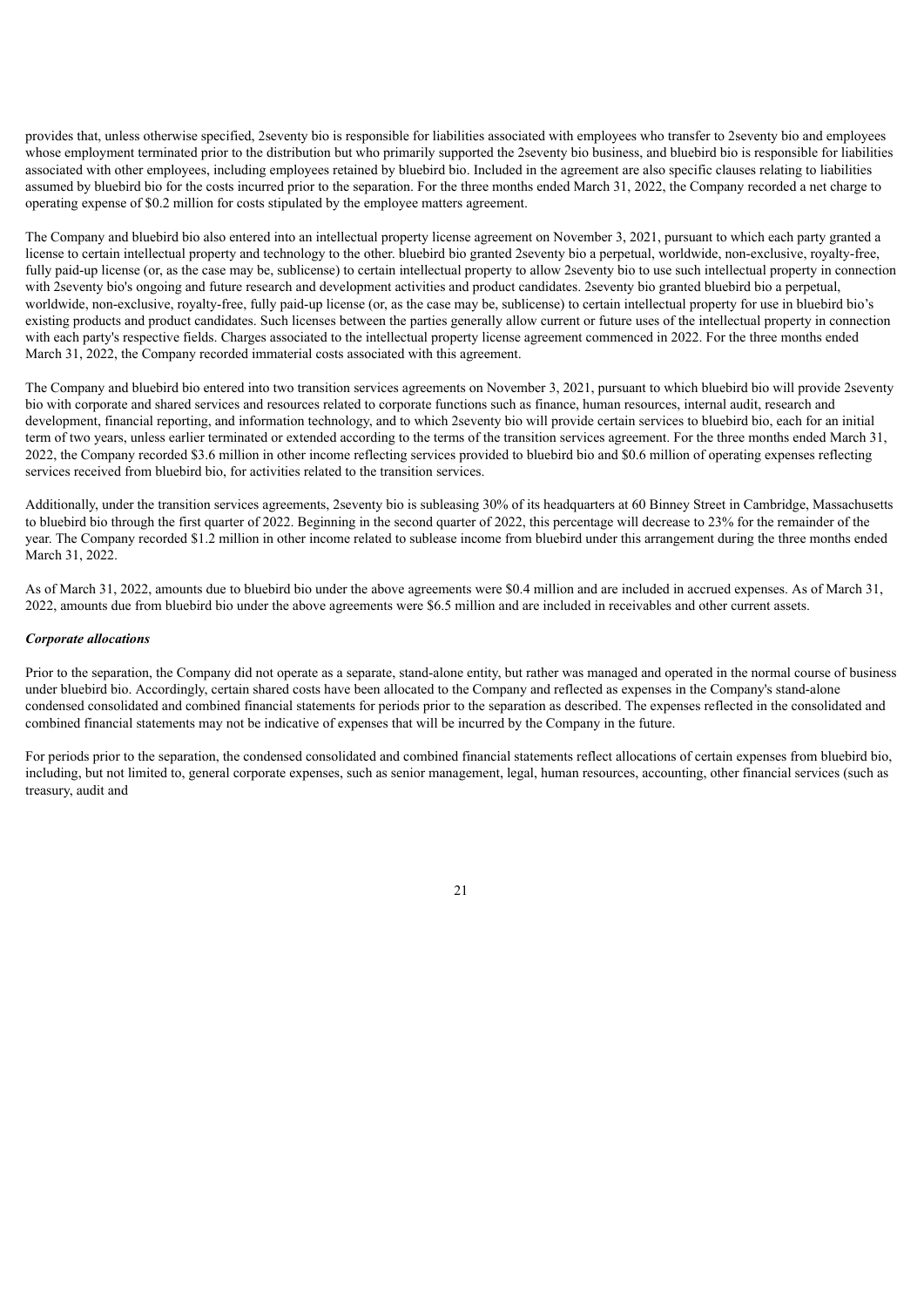purchasing), tax, information technology, and corporate employee benefits, incentives and stock-based compensation included within selling, general and administrative expense.

These expenses have been allocated to the Company based on direct usage or benefit where specifically identifiable, with the remainder allocated based on employee time spent on projects, square footage or other measures that management believes are consistent and reasonable. Allocations for management costs and corporate support services provided to the Company totaled \$19.9 million for the three months ended March 31, 2021.

The financial information in these condensed consolidated and combined financial statements for periods prior to the separation does not necessarily include all the expenses that would have been incurred by the Company had it been a separate, stand-alone entity. Actual costs that may have been incurred if the Company had been a stand-alone company would depend on a number of factors, including the chosen organization structure and functions outsourced or performed by employees. See Note 2, *Summary of significant accounting policies and basis of presentation*, to the consolidated and combined financial statements included in the Company's 2021 Annual Report on 10-K for additional information on the preparation and basis of presentation of these condensed consolidated and combined financial statements, including the treatment of certain research and development costs not directly attributable to individual programs.

## Usage of the Company's assets by bluebird bio and of bluebird bio's assets by the Company prior to separation

Certain assets have been reflected in these condensed consolidated and combined financial statements as the underlying assets were assumed by the Company; however, bluebird bio has historically utilized a portion of the underlying asset as part of its operations. Accordingly, the expense related to the underlying asset has been reflected in the 2021 condensed consolidated and combined financial statements. The Company has also recorded an imputed charge to bluebird bio to reflect the cost of bluebird bio's proportional usage. In addition, the Company has recorded as an expense an imputed charge to reflect the cost of the Company's proportional usage of certain underlying assets not reflected in the condensed consolidated and combined financial statements but for which the Company has historically utilized a portion of the underlying asset as part of its operations. The income and expense recognized by the Company resulting from these imputed charges is recorded as other income, net in the 2021 condensed consolidated and combined financial statements and was as follows (in thousands):

|                                                                    | For the three months ended<br>March 31, |
|--------------------------------------------------------------------|-----------------------------------------|
|                                                                    | 2021                                    |
| Imputed charge to bluebird bio for leases                          | 4,465                                   |
| Imputed charge from bluebird bio for leases                        | (259)                                   |
| Imputed charge to bluebird bio for property, plant and equipment   | 528                                     |
| Imputed charge from bluebird bio for property, plant and equipment | (51)                                    |
| Imputed charge to bluebird bio for intangible assets               | 36                                      |
| Other                                                              | (1)                                     |
|                                                                    | 4.718                                   |

Other components of other income, net, that are not shown in the table above primarily include immaterial rental income and gains and losses on disposals of fixed assets. There are no such imputed charges in 2022 as the Company recognized all post separation income and costs related pursuant to the terms of the various transition agreements between the Company and bluebird bio, as discussed in previous section.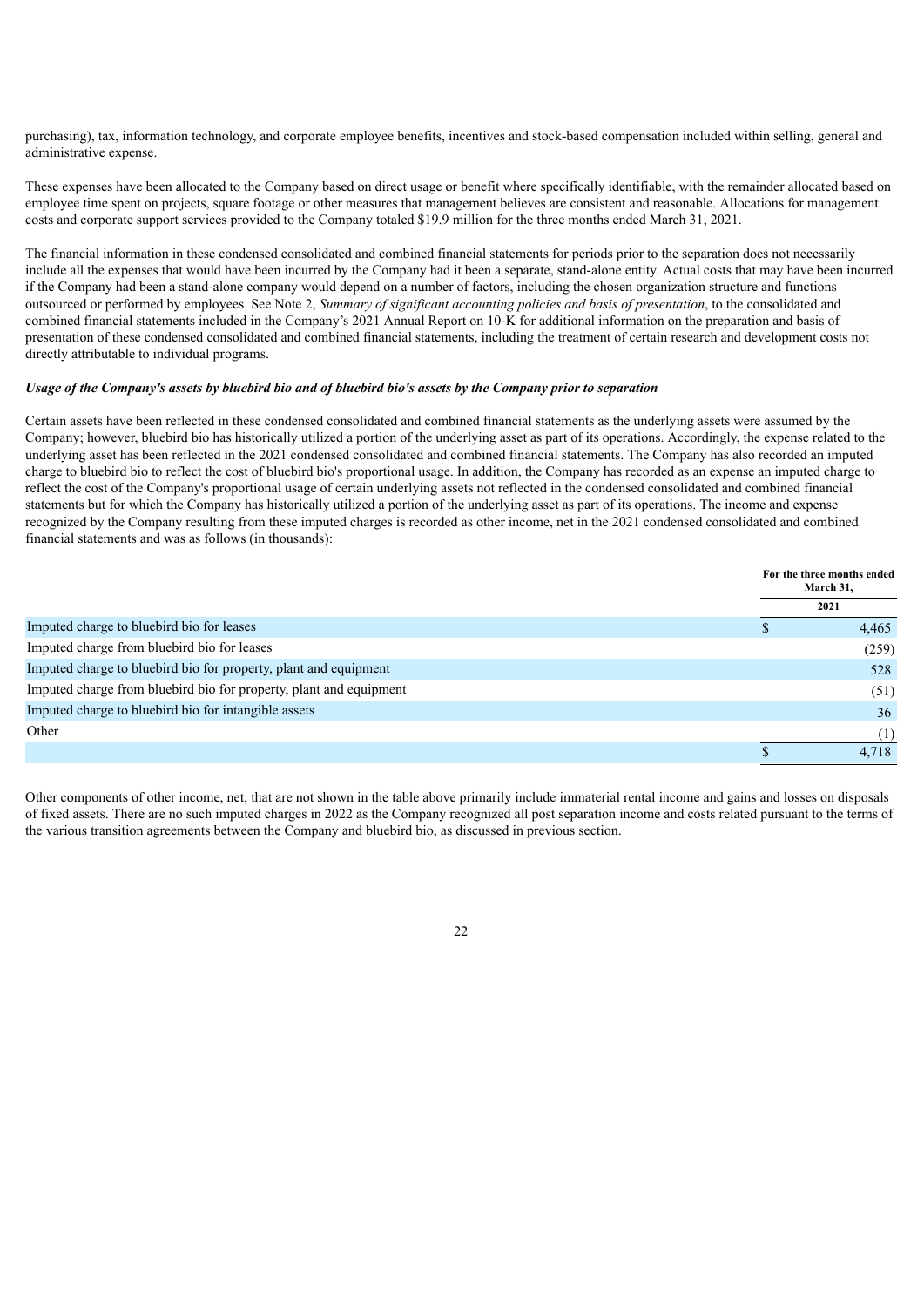#### *Stock-based compensation*

As discussed in Note 12, *Stock-based compensation*, 2seventy bio's employees participated in bluebird bio's stock-based compensation plans, the costs of which have been allocated to 2seventy bio and recorded in research and development and selling, general and administrative expenses in the condensed consolidated and combined statements of operations and comprehensive loss.

#### *Retirement plans*

2seventy bio's employees participated in bluebird bio's 401(k) Savings plan, the costs of which have been allocated to 2seventy bio and recorded in research and development and selling, general and administrative expenses in the condensed consolidated and combined statements of operations and comprehensive loss.

#### *Transaction costs*

Prior to the separation, bluebird bio had incurred costs related to the separation of the Company. To the extent separation costs were incurred that directly benefited the Company as a stand-alone company, such costs were allocated to the Company.

#### *Centralized cash management*

Prior to separation, no separate cash accounts for 2seventy bio were maintained and, therefore, bluebird bio was presumed to have funded 2seventy bio's operating, investing and financing activities as necessary. As cash was disbursed and received by bluebird bio, for purposes of the condensed consolidated and combined financial statements, funding of 2seventy bio's expenditures was reflected in the condensed consolidated and combined financial statements as a component of net parent investment.

#### **14. Income taxes**

Deferred taxes are recognized for temporary differences between the basis of assets and liabilities for financial statement and income tax purposes. A valuation allowance is recorded against deferred tax assets if it is more likely than not that some or all of the deferred tax assets will not be realized. Due to the uncertainty surrounding the realization of the favorable tax attributes in future tax returns, the Company has recorded a full valuation allowance against the Company's otherwise recognizable net deferred tax assets.

#### **15. Net Loss Per Share**

The following common stock equivalents were excluded from the calculation of diluted net loss per share for the periods indicated because including them would have had an anti-dilutive effect (in thousands):

|                                          |       | For the three months ended March 31, |  |  |
|------------------------------------------|-------|--------------------------------------|--|--|
|                                          | 2022  | 2021                                 |  |  |
| Outstanding stock options <sup>(1)</sup> | 2,780 |                                      |  |  |
| Restricted stock units <sup>(1)</sup>    | 1,655 |                                      |  |  |
| <b>ESPP</b> shares and other             | 35    |                                      |  |  |
|                                          | 4,470 |                                      |  |  |

(1) Outstanding stock options and restricted stock units include awards outstanding to employees of bluebird bio.

As described further in Note 9, *Stockholders' equity*, to the consolidated and combined financial statements included in the Company's 2021 Annual Report on Form 10-K, in November 2021, the Company issued to certain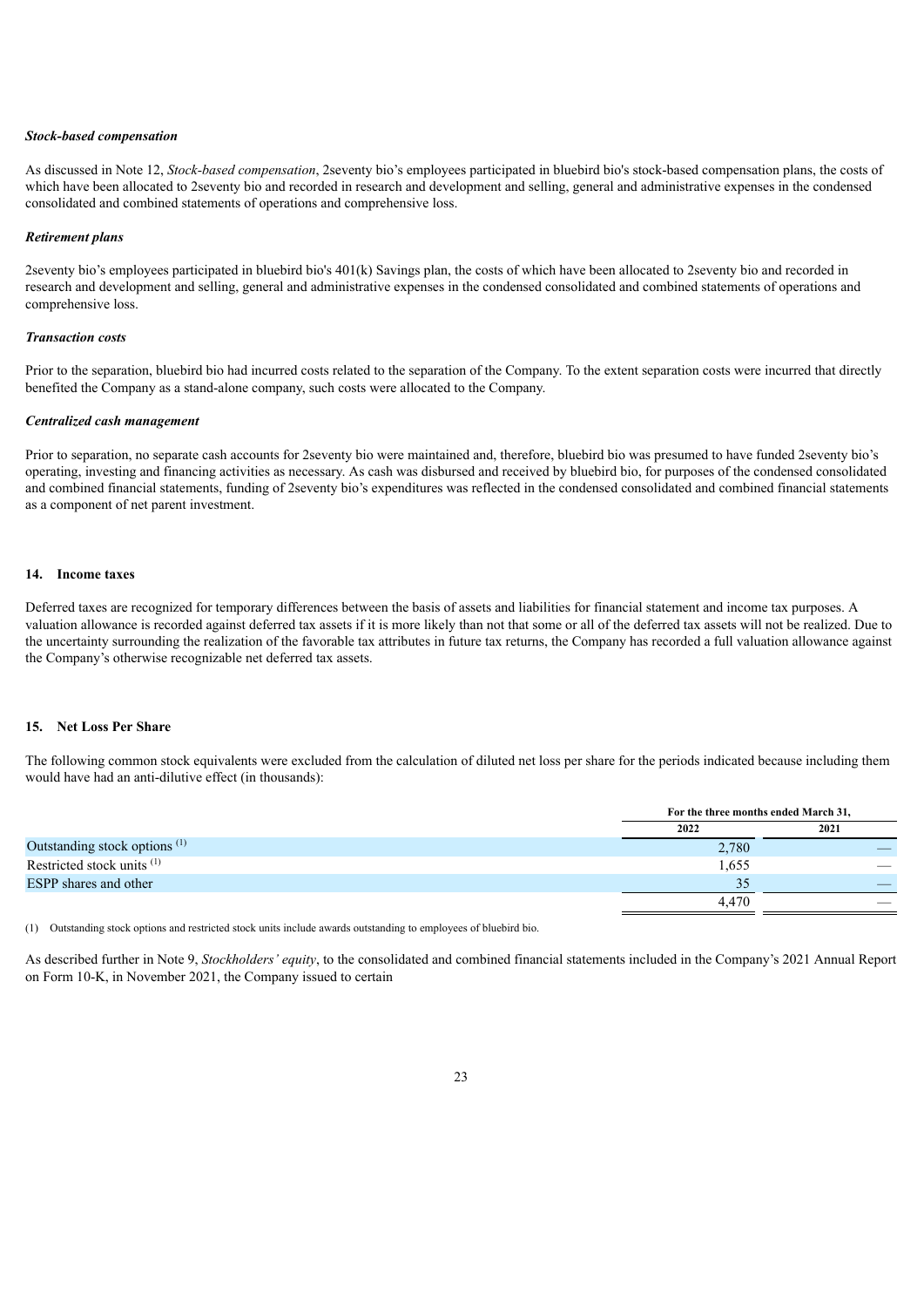<span id="page-28-0"></span>institutional investors (who previously purchased pre-funded warrants to purchase shares of bluebird bio common stock) pre-funded warrants to purchase 757,575 shares of the Company's common stock at an exercise price of \$0.0001 per share. The pre-funded warrants can be exercised at any time or times on or after November 4, 2021, until exercised in full. Based on the terms of the pre-funded warrants, management concluded that they should be considered outstanding shares in the computation of basic and diluted net loss per share.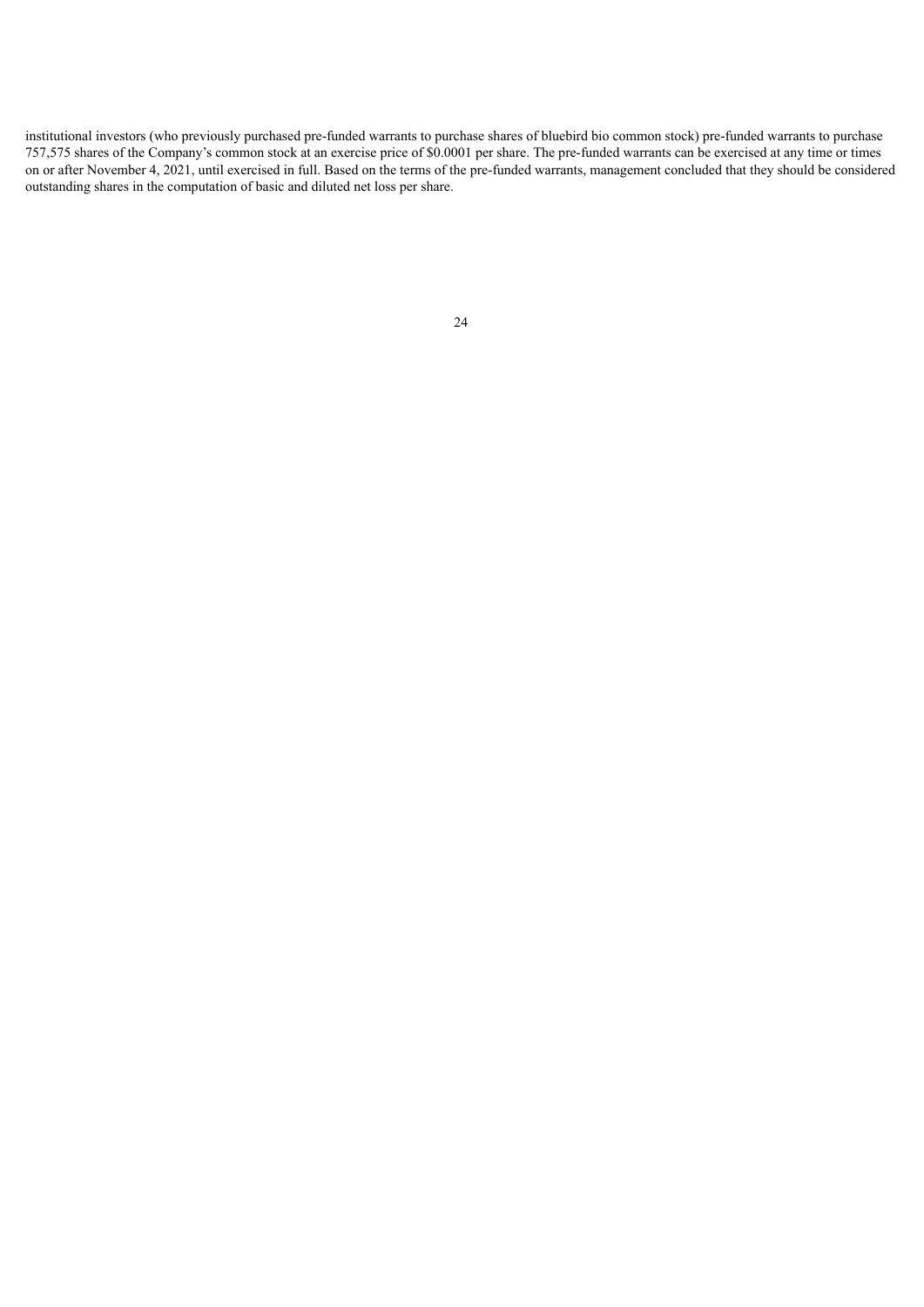### **ITEM 2. MANAGEMENT'S DISCUSSION AND ANALYSIS OF FINANCIAL CONDITION AND RESULTS OF OPERATIONS**

The following information should be read in conjunction with the unaudited financial information and the notes thereto included in this Quarterly Report on Form 10-O and the audited financial information and the notes thereto included in the Company's 2021 Annual Report on Form 10-K, which was most *recently filed with the Securities and Exchange Commission, or the SEC, on March 22, 2022.*

Except for the historical information contained herein, the matters discussed in this Ouarterly Report on Form 10-O may be deemed to be forward-looking statements that involve risks and uncertainties. We make such forward-looking statements pursuant to the safe harbor provisions of the Private Securities Litigation Reform Act of 1995 and other federal securities laws. In this Quarterly Report on Form 10-Q, words such as "may," "expect," "anticipate," "estimate," "intend," "plan," and similar expressions (as well as other words or expressions referencing future events, conditions or circumstances) are *intended to identify forward-looking statements.*

Our actual results and the timing of certain events may differ materially from the results discussed, projected, anticipated, or indicated in any forwardlooking statements. We caution you that forward-looking statements are not guarantees of future performance and that our actual results of operations, financial condition and liquidity, and the development of the industry in which we operate may differ materially from the forward-looking statements contained in this Quarterly Report. In addition, even if our results of operations, financial condition and liquidity, and the development of the industry in which we operate are consistent with the forward-looking statements contained in this Quarterly Report, they may not be predictive of results or *developments in future periods.*

We caution readers not to place undue reliance on any forward-looking statements made by us, which speak only as of the date they are made. We disclaim any obligation, except as specifically required by law and the rules of the SEC, to publicly undate or revise any such statements to reflect any change in our expectations or in events, conditions or circumstances on which any such statements may be based, or that may affect the likelihood that actual results will *dif er from those set forth in the forward-looking statements.*

### **Overview**

We are a cell and gene therapy company focused on the research, development, and commercialization of transformative treatments for cancer. We were incorporated in April 2021 and are led by an accomplished team with significant expertise and experience in this field, from discovery through clinical development to regulatory approval of idecabtagene vicleucel (ide-cel, marketed as ABECMA®). Our approach combines our expertise in T cell engineering technology and lentiviral vector gene delivery approaches, experience in research, development, and manufacturing of cell therapies and a suite of technologies that can be selectively deployed to develop highly innovative, targeted cellular therapies for patients with cancer. We are advancing multiple preclinical and clinical programs in oncology and, together with our partner, delivering ide-cel to multiple myeloma patients in the United States following approval by the FDA of ide-cel in March 2021 for the treatment of adults with multiple myeloma who have received at least four prior lines of therapy, including an immunomodulatory agent, a proteasome inhibitor and an anti-CD38 monoclonal antibody.

We have never been profitable and have incurred net losses since inception. Our net loss was \$85.7 million and \$87.2 million for the three months ended March 31, 2022 and 2021, respectively. We expect to continue to incur operating losses for at least the next several years as we:

- advance our next-generation programs in B-NHL, AML, and multiple myeloma through the clinic;
- manufacture clinical study drug product and materials and establish the infrastructure necessary to support and develop manufacturing capabilities;

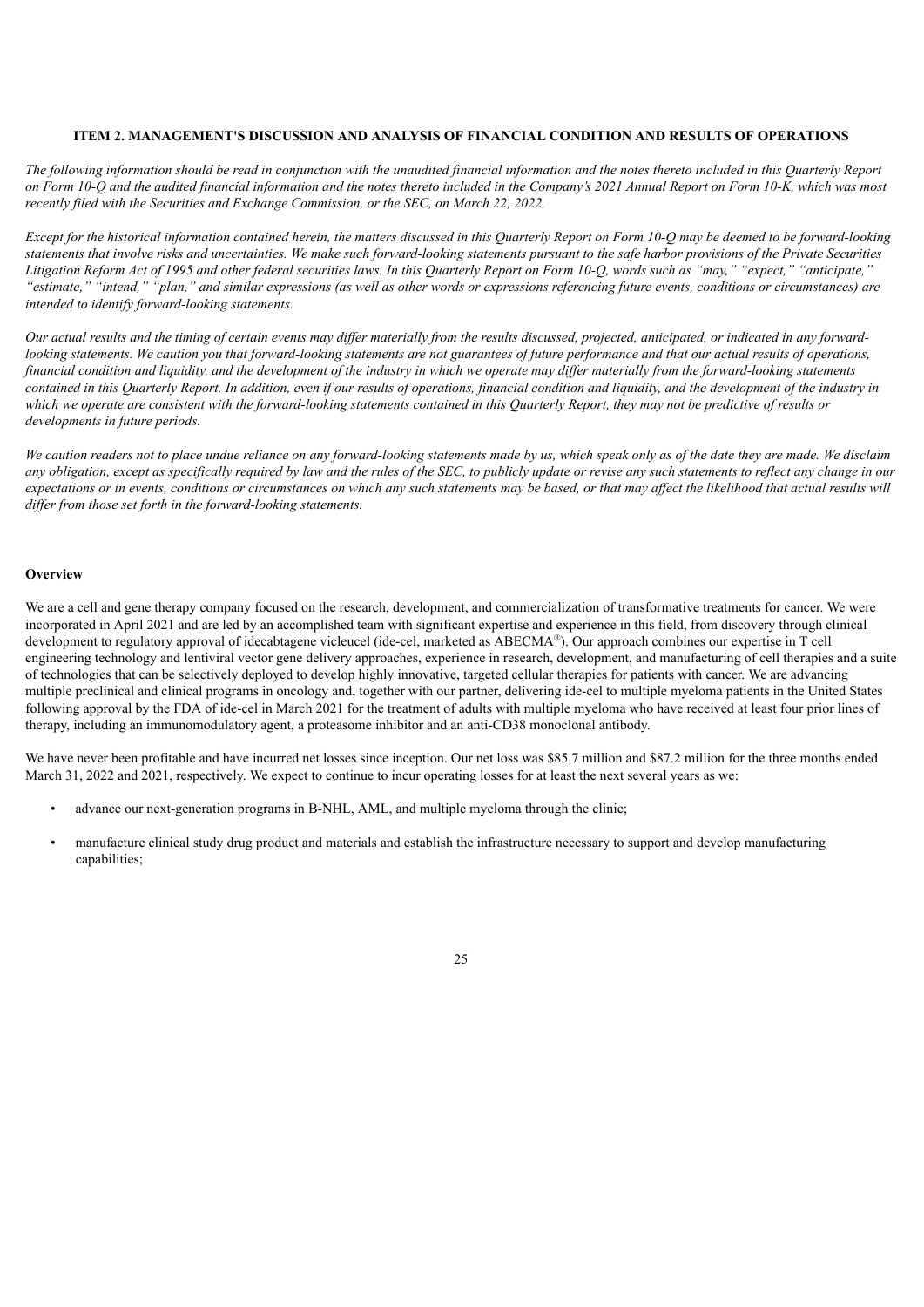- seek regulatory approval for our product candidates and advance our preclinical programs into clinical development;
- increase research and development-related activities for the discovery and development of product candidates and technologies in oncology; and
- incur costs related to our separation from bluebird bio into an independent, publicly traded company.

We are in the process of building a facility at our existing headquarters in Cambridge, Massachusetts to manufacture drug product for our future Phase 1 clinical trials, but currently, all of our manufacturing activities are contracted out to third parties, including Resilience. Additionally, we currently utilize third-party contract research organizations, or CROs, to carry out our clinical development activities. As we seek to obtain regulatory approval for our product candidates and begin commercialization following marketing approval, if obtained, we expect to incur significant commercialization expenses as we prepare for and begin product sales, marketing, commercial manufacturing, and distribution at such time. Accordingly, until we generate significant revenues from product sales, we will continue to seek to fund our operations through public or private equity or debt financings, strategic collaborations, or other sources. However, we may be unable to raise additional funds or enter into such other arrangements when needed on favorable terms or at all. Our failure to raise capital or enter into such other arrangements as and when needed would have a negative impact on our financial condition and our ability to develop our product candidates.

As of March 31, 2022, we had cash, cash equivalents and marketable securities of \$452.5 million. Based on our current operating plans, including with respect to the ongoing commercialization of ABECMA, we expect that our cash, cash equivalents and marketable securities will be sufficient to fund current planned operations for at least the next twelve months, although we intend to pursue additional cash resources through a combination of public or private equity offerings, debt financings, collaborations, strategic alliances or licensing arrangements with third parties.

### **Separation from bluebird bio, Inc.**

2seventy bio is a Delaware corporation. We did not operate as a separate, stand-alone entity prior to our separation from bluebird bio on November 4, 2021. Our historical financial statements for periods prior to the separation have been prepared on a carve-out basis and are derived from bluebird bio's consolidated financial statements and accounting records. Our financial statements are presented in conformity with generally accepted accounting principles in the United States, or GAAP. See Note 2, *Summary of significant accounting policies and basis of presentation*, to the consolidated and combined financial statements for additional information on the preparation and basis of presentation of the financial statements. Our financial position, results of operations and cash flows historically operated as part of bluebird bio's financial position, results of operations and cash flows prior to and until the distribution of our common stock to bluebird bio's stockholders. The historical consolidated and combined financial statements may not be indicative of our future performance and, for periods prior the separation, do not necessarily reflect what our consolidated results of operations, financial condition and cash flows would have been had we operated as a separate, publicly traded company.

On November 4, 2021, bluebird bio completed the separation and spin-off of its oncology portfolio and programs into 2seventy bio, retaining its severe genetic disease portfolio and programs. In connection with the separation, certain assets and liabilities, including certain accounts receivables and accounts payables, included on the condensed consolidated and combined balance sheets prior to the separation have been retained by bluebird bio post-separation and, therefore, were adjusted through net parent investment in our consolidated and combined financial statements. In addition, in connection with the separation, certain equity awards were converted in accordance with the employee matters agreement, as further described in Note 12, *Stock-based compensation*. As a result of the separation, our net parent investment balance was reclassified to additional paid-in capital.

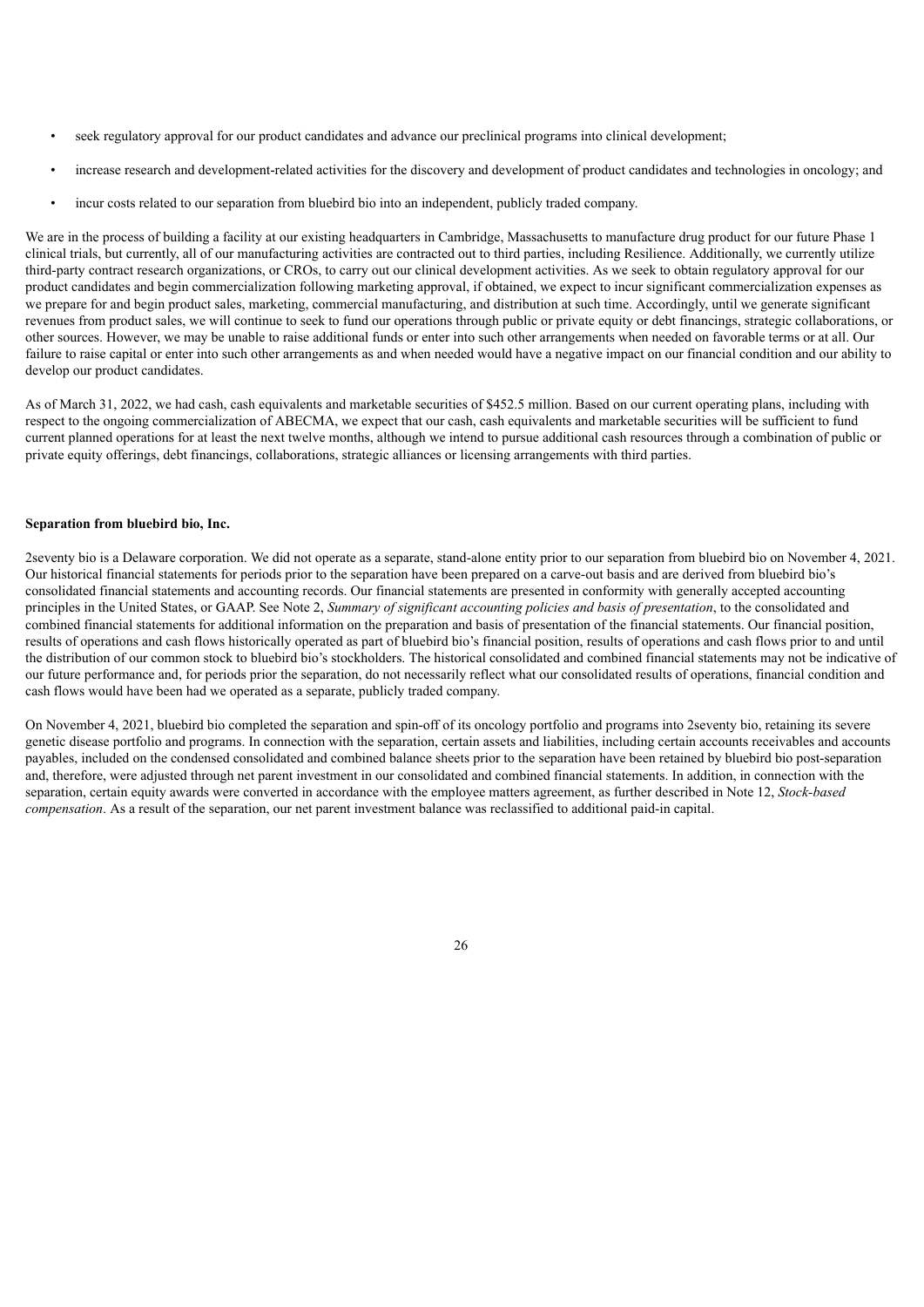## **Financial Operations Overview**

#### *Revenue*

Our revenues have been derived from collaboration arrangements and out-licensing arrangements, primarily related to our collaboration arrangement with BMS as part of which we are jointly commercializing ABECMA in the United States. To date, we have not recognized any revenue from the sale of products.

Revenue recognized under collaborative arrangements has been generated primarily from a collaboration arrangement between bluebird bio and BMS, which was assigned to and assumed by us in connection with the separation. The terms of the BMS collaboration arrangement with respect to ide-cel contain multiple promised goods or services, which included at inception: (i) research and development services, (ii) a license to ide-cel, and (iii) manufacture of vectors and associated payload for incorporation into ide-cel under the license. As of September 2017, the BMS collaboration also included the following promised goods or services with respect to bb21217: (i) research and development services, (ii) a license to bb21217, and (iii) manufacture of vectors and associated payload for incorporation into bb21217 under the license. An agreement was entered into with BMS to co-develop and co-promote ide-cel in March 2018, which was subsequently amended in May 2020, as part of which both parties will share equally in U.S. costs and profits. Revenue from our collaborative arrangements is recognized as the underlying performance obligations are satisfied.

We analyze our collaboration arrangements to assess whether they are within the scope of ASC 808, *Collaborative Arrangements* ("ASC 808"), which includes determining whether such arrangements involve joint operating activities performed by parties that are both active participants in the activities and exposed to significant risks and rewards dependent on the commercial success of such activities. This assessment is performed throughout the life of the arrangement based on changes in the responsibilities of all parties in the arrangement. For collaboration arrangements within the scope of ASC 808 that contain multiple elements, we first determine which elements of the collaboration are deemed to be within the scope of ASC 808 and those that are more reflective of a vendor-customer relationship and therefore within the scope of ASC 606, *Revenue from Contracts with Customers* ("Topic 606" or "ASC 606"). For those elements of the arrangement that are accounted for pursuant to Topic 606, we apply the five-step model prescribed in Topic 606. For elements of collaboration arrangements that are accounted for pursuant to ASC 808, an appropriate recognition method is determined and applied consistently, generally by analogy to Topic 606. In arrangements where we do not deem our collaborator to be our customer, payments to and from our collaborator are presented in the consolidated and combined statements of operations and comprehensive loss based on the nature of the payments, as summarized in the table and further described below.

| <b>Nature of Payment</b>                                                  | <b>Statement of Operations Presentation</b> |
|---------------------------------------------------------------------------|---------------------------------------------|
| Our share of net profits in connection with commercialization of products | Collaborative arrangement revenue           |
| Our share of net losses in connection with commercialization of products  | Share of collaboration loss                 |
| Net reimbursement of our research and development expenses                | Collaborative arrangement revenue           |
| Net reimbursement of the collaborator's research and development expenses | Research and development expense            |

Where the collaborator is the principal in the product sales, we recognize our share of any profits or losses, representing net product sales less cost of goods sold and shared commercial and other expenses, along with reimbursement by BMS of commercial costs incurred by the Company, in the period in which such underlying sales occur and costs are incurred by the collaborator. We also recognize our share of costs arising from research and development activities performed by collaborators in the period our collaborators incur such expenses.

Effective January 1, 2020, we adopted Accounting Standards Update ("ASU") No. 2018-18, *Collaborative Arrangements (Topic 808): Clarifying the Interaction between Topic 808 and Topic 606* ("ASU 2018-18") on a retrospective basis. As a result, prior periods are presented in accordance with the new standard. As we recognize revenue under our collaborative arrangements both within and outside the scope of Topic 606, we present revenue on our consolidated and combined statements of operations and comprehensive loss as follows: service revenue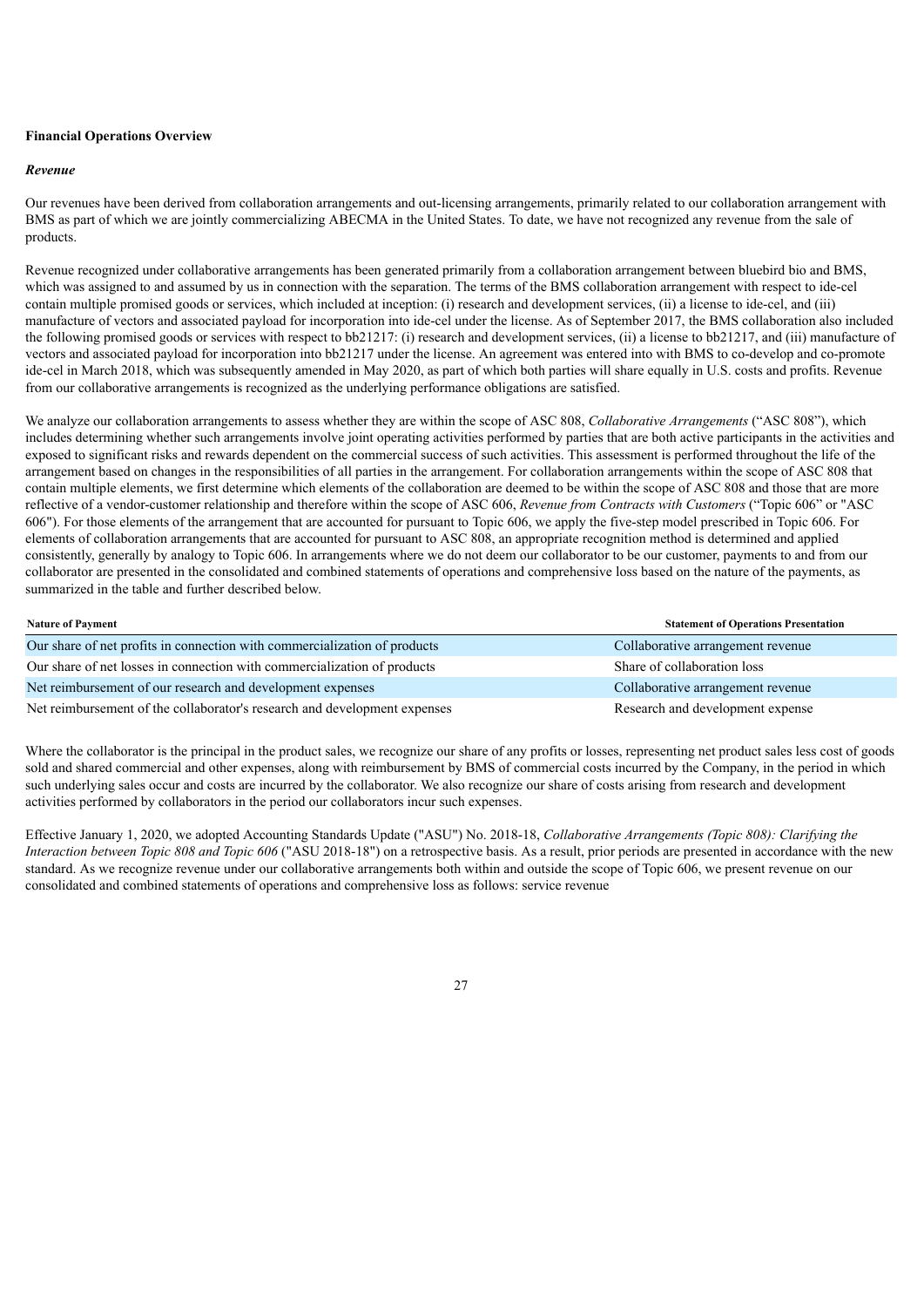includes revenue from collaborative partners recognized within the scope of Topic 606 and collaborative arrangement revenue includes only revenue from collaborative partners recognized outside the scope of Topic 606.

Nonrefundable license fees are recognized as revenue upon delivery of the license provided there are no unsatisfied performance obligations in the arrangement. License revenue has historically been generated from out-license agreements, under which we may also recognize revenue from potential future milestone payments and royalties.

For arrangements with licenses of intellectual property that include sales-based royalties, including milestone payments based on the level of sales, and the license is deemed to be the predominant item to which the royalties relate, we recognize revenue at the later of (i) when the related sales occur, or (ii) when the performance obligation to which the royalty has been allocated has been satisfied.

### *Research and Development Expenses*

Research and development expenses consist primarily of costs incurred for the development of our product candidates, which include:

- employee-related expenses, including salaries, benefits, travel and stock-based compensation expense;
- expenses incurred under agreements with CROs and clinical sites that conduct our clinical studies;
- reimbursable costs to our partners for collaborative activities;
- facilities, depreciation, and other expenses, which include direct and allocated expenses for rent and maintenance of facilities, information technology, insurance, and other supplies in support of research and development activities;
- costs associated with our research platform and preclinical activities;
- milestones and upfront license payments;
- costs associated with our regulatory, quality assurance and quality control operations; and
- amortization of certain intangible assets.

Our research and development expenses include expenses associated with the following activities:

- CRB-401 study an open label, single-arm, multi-center, phase 1 study to examine the safety and efficacy of ide-cel in the treatment of patients with relapsed and refractory multiple myeloma.
- KarMMA study an open label, single-arm, multi-center phase 2 study to examine the efficacy and safety of ide-cel in the treatment of patients with relapsed and refractory multiple myeloma.
- KarMMa-2 study a multi-cohort, open-label, multicenter phase 2 study to examine the safety and efficacy of ide-cel in the treatment of patients with relapsed and refractory multiple myeloma and in high-risk multiple myeloma.
- KarMMa-3 study a multicenter, randomized, open-label phase 3 study comparing the efficacy and safety of ide-cel versus standard triplet regimens in patients with relapsed and refractory multiple myeloma.
- KarMMa-4 study a multi-cohort, open-label, multicenter phase 1 study intended to determine the optimal target dose and safety of ide-cel in subjects with newly-diagnosed multiple myeloma.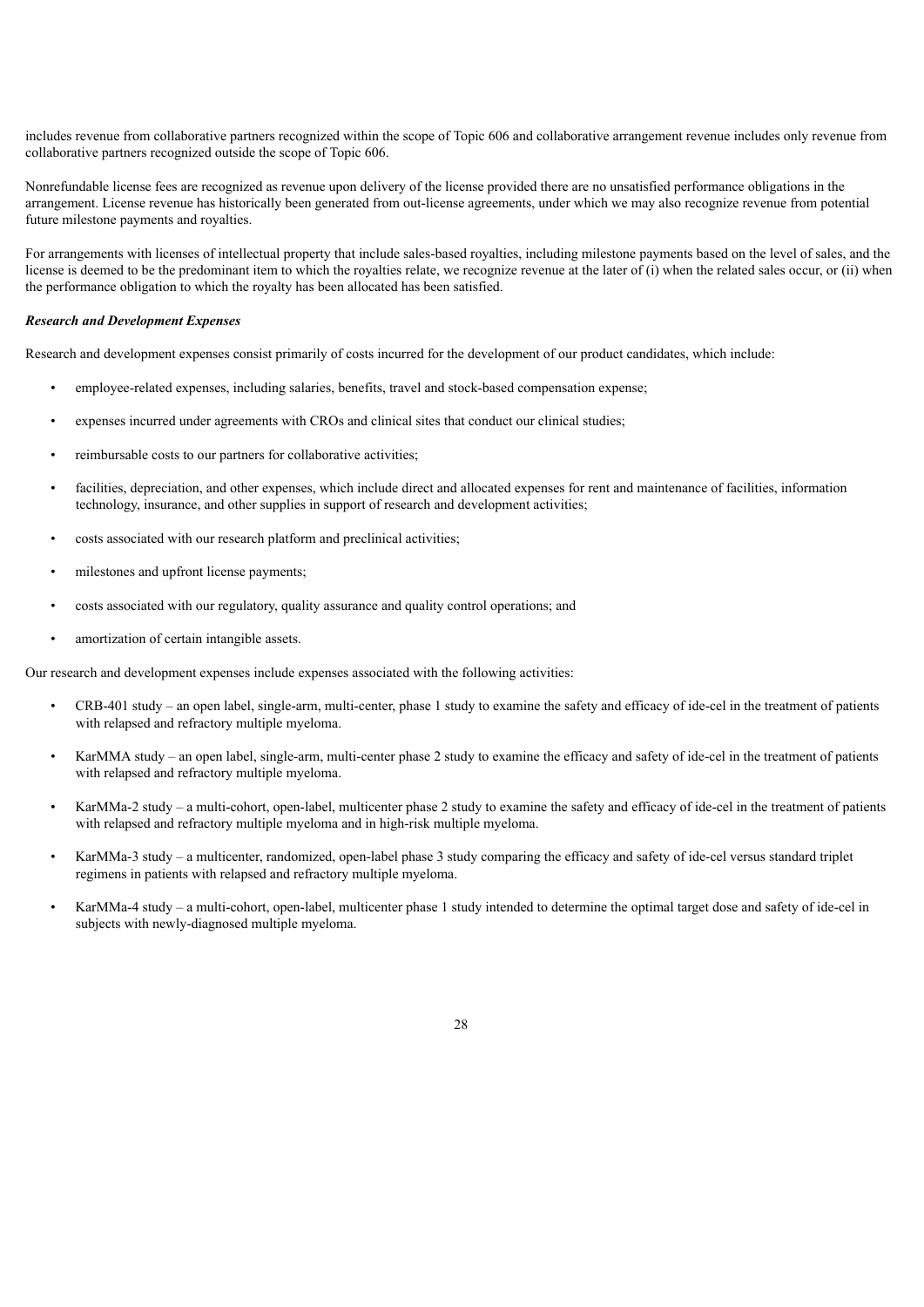- CRB-402 study an open label, single-arm, multicenter, phase 1 study to examine the safety and efficacy of the bb21217 product candidate in the treatment of patients with relapsed and refractory multiple myeloma. We are winding down the study in 2022 following our election to discontinue development of bb21217.
- CRC-403 study an open-label, multi-site Phase 1/2 dose-escalation study to examine the safety and efficacy of bbT369 in relapsed and/or refractory B Cell Non-Hodgkin's Lymphoma (NHL).
- PLAT-08 study an open-label Phase 1 study to examine the safety and efficacy of SC-DARIC33 in pediatric and young adult relapsed or refractory acute myeloid leukemia (AML).

Research and development costs are expensed as incurred. Costs for certain development activities are recognized based on an evaluation of the progress to completion of specific tasks using information and data provided to us by our vendors and our clinical sites. We cannot determine with certainty the duration and completion costs of the current or future clinical studies of our product candidates or if, when, or to what extent we will generate revenues from the commercialization and sale of any of our product candidates that obtain regulatory approval. We may not succeed in achieving regulatory approval for all of our product candidates. The duration, costs, and timing of clinical studies and development of our product candidates will depend on a variety of factors, any of which could mean a significant change in the costs and timing associated with the development of our product candidates including:

- the scope, rate of progress, and expense of our ongoing as well as any additional clinical studies and other research and development activities we undertake;
- future clinical study results:
- uncertainties in clinical study enrollment rates;
- new manufacturing processes or protocols that we may choose to or be required to implement in the manufacture of our lentiviral vector or drug product;
- regulatory feedback on requirements for regulatory approval, as well as changing standards for regulatory approval; and
- the timing and receipt of any regulatory approvals.

We expect our ongoing research and development expenses to be driven mainly by our advancement of the SC-DARIC33 and bbT369 clinical programs through phase 1 studies, funding our share of the costs of development of ABECMA, including clinical expansion to earlier lines of therapy, through our collaboration with BMS and manufacture clinical study materials in support of our clinical studies.

Our direct research and development expenses consist principally of external costs, such as fees paid to investigators, consultants, central laboratories and CROs in connection with our clinical studies, and costs related to acquiring and manufacturing clinical study materials. We allocate salary and benefits, personnel-related discretionary bonus, and stock-based compensation costs directly related to specific programs. We do not allocate certain general research and platform personnel costs, certain laboratory and related expenses, rent expense,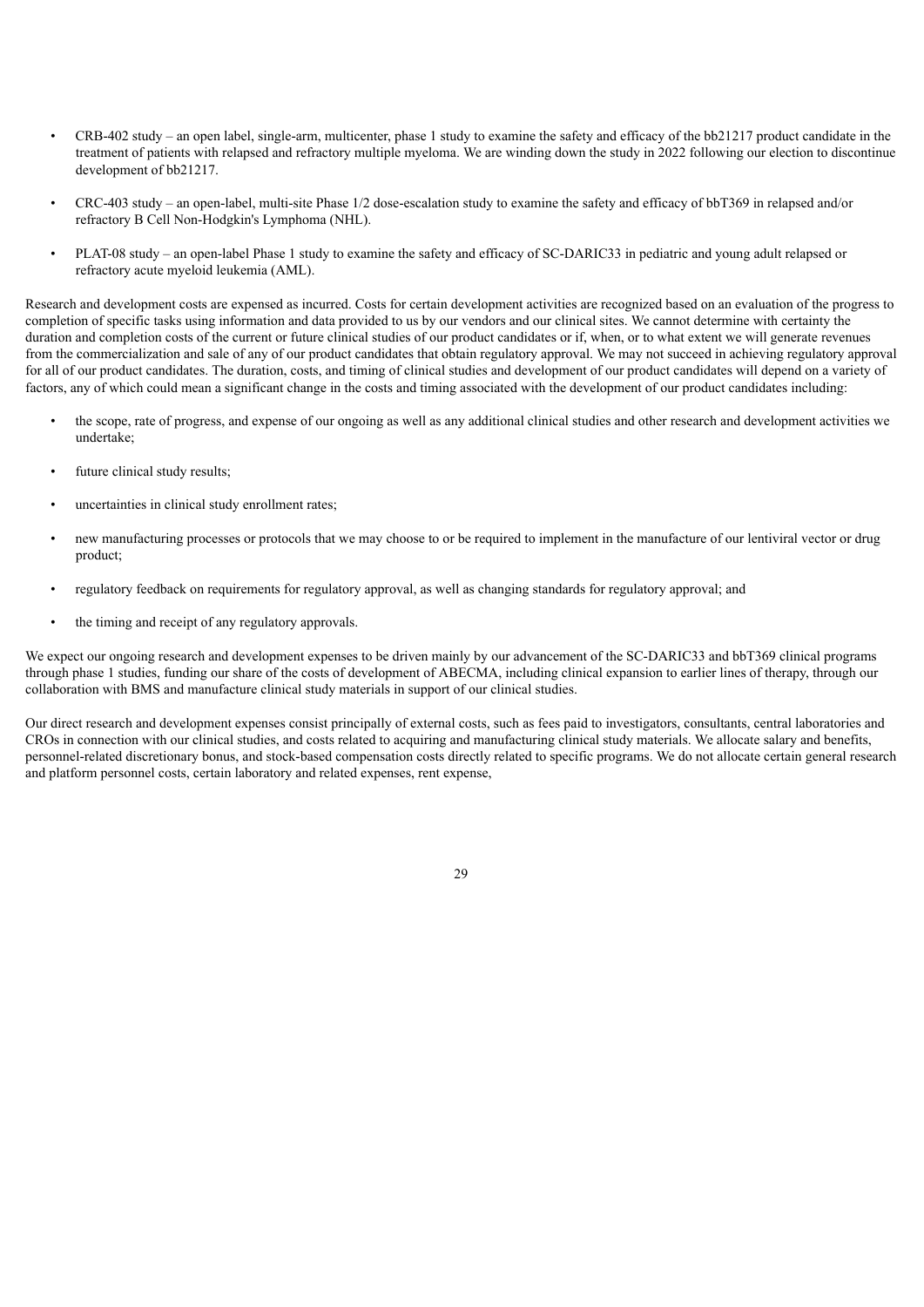depreciation or other indirect costs that are deployed across multiple projects under development and, as such, the costs are separately classified as other research and development expenses in the table below:

| Three Months Ended March 31, |        |  |           |
|------------------------------|--------|--|-----------|
| 2022<br>2021                 |        |  |           |
|                              |        |  | 34,840    |
|                              | 2,000  |  | 3,799     |
|                              | 6,459  |  | 5,822     |
|                              | 2,162  |  | 1,562     |
|                              | 13,433 |  | 6,858     |
|                              | 37,902 |  | 52,881    |
|                              | 7,644  |  | 8,195     |
|                              | 6,071  |  | 3,462     |
|                              | 17,628 |  | 13,033    |
|                              | 31,343 |  | 24,690    |
|                              | 69,245 |  | 77,571    |
|                              |        |  | 13,848 \$ |

The costs associated with our bbT369 and SC-DARIC33 programs were included in pre-clinical programs in the table shown above through December 31, 2021. The costs associated with our bbT369 and SC-DARIC33 programs are presented separately in the table above beginning in the first quarter of 2022 as we initiated the clinical studies for bbT369 and SC-DARIC33 in the first quarter of 2022.

#### *Selling, General and Administrative Expenses*

Selling, general and administrative expenses consist primarily of salaries and related costs for personnel, including stock-based compensation and travel expenses for our employees in executive, operational, finance, legal, business development, commercial, information technology, and human resource functions. Other selling, general and administrative expenses include facility-related costs, insurance, IT costs, professional fees for accounting, tax, legal and consulting services, directors' fees and expenses associated with obtaining and maintaining patents.

#### *Share of Collaboration Loss*

Share of collaboration loss represents our share of net loss arising from product sales less cost of goods sold and shared commercial costs and other expenses related to the commercialization of a product where the collaborator is the principal in the product sales.

### *Cost of Royalty and Other Revenue*

Cost of royalty and other revenue represents expenses associated with amounts owed to third-party licensors as a result of revenue recognized under our out-license arrangements.

### *Change in Fair Value of Contingent Consideration*

On June 30, 2014, bluebird bio acquired Pregenen. All assets, liabilities and future obligations related to the Pregenen acquisition, including the resulting intangible assets, goodwill and contingent consideration, were assumed by us in connection with the separation. The agreement provided for up to \$135.0 million in future contingent cash payments upon the achievement of certain preclinical, clinical and commercial milestones related to the Pregenen technology.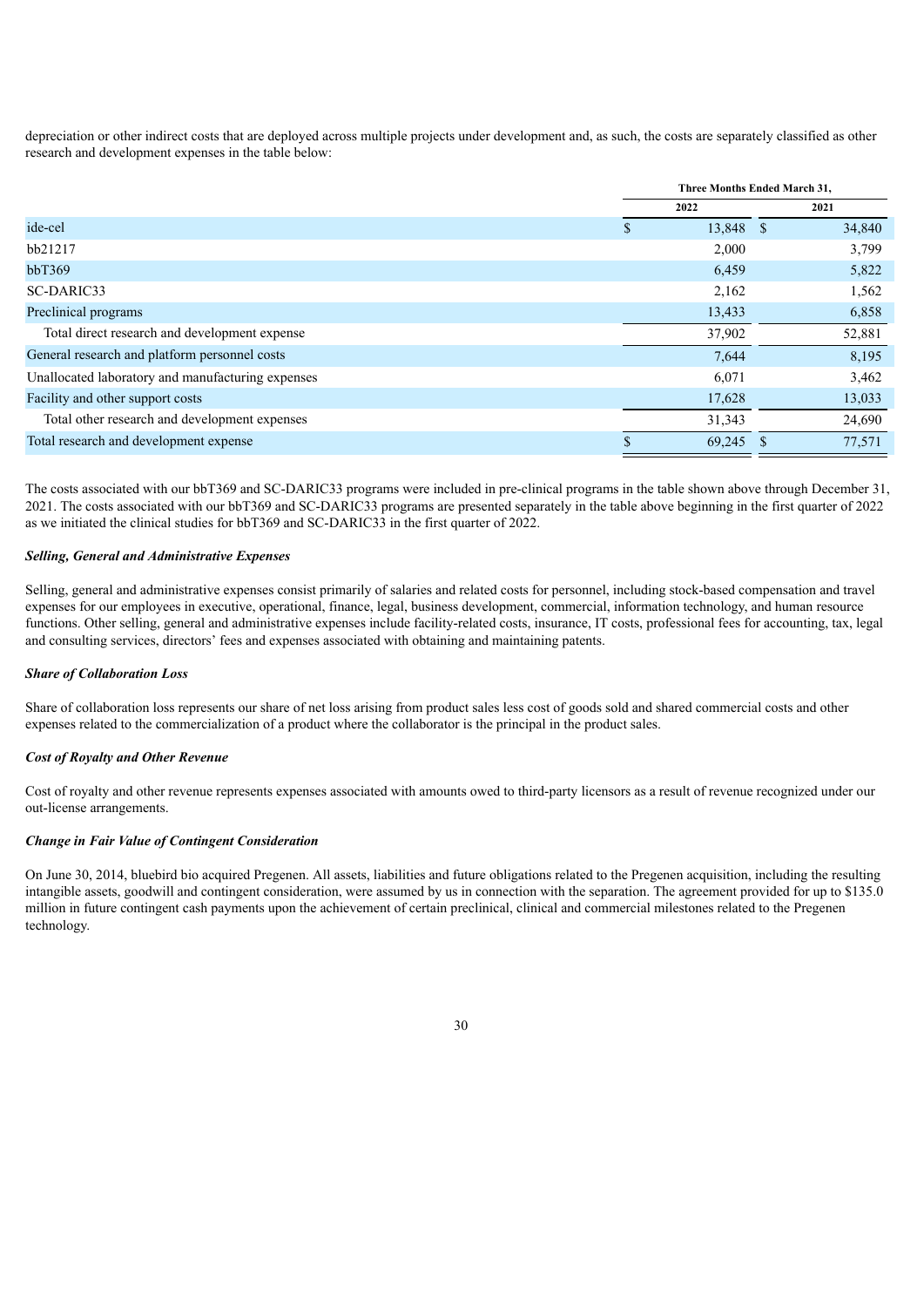As of March 31, 2022, there were \$99.9 million in future contingent cash payments related to commercial milestones. We estimate future contingent cash payments have a fair value of \$2.0 million as of March 31, 2022, which are classified within other non-current liabilities on our condensed consolidated balance sheet.

#### *Other Income, Net*

Other income, net consists primarily of income resulting from the allocation of facility-related, depreciation and amortization expense to bluebird bio for its proportional use of assets that were assumed by us, as well as expense resulting from the allocation of facility-related, depreciation and amortization expense to us for our proportional use of assets that were not assumed by us. Other income, net also includes immaterial rental income and gains and losses on disposal of assets.

#### **Critical Accounting Policies and Significant Judgments and Estimates**

Our management's discussion and analysis of our financial condition and results of operations are based on our combined financial statements, which have been prepared in accordance with generally accepted accounting principles in the United States. The preparation of these financial statements requires us to make estimates and judgments that affect the reported amounts of assets, liabilities, and expenses and the disclosure of contingent assets and liabilities in our financial statements. On an ongoing basis, we evaluate our estimates and judgments, including expected business and operational changes, sensitivity and volatility associated with the assumptions used in developing estimates, and whether historical trends are expected to be representative of future trends. We base our estimates on historical experience, known trends and events and various other factors that are believed to be reasonable under the circumstances, the results of which form the basis for making judgments about the carrying values of assets and liabilities that are not readily apparent from other sources. Actual results may differ from these estimates under different assumptions or conditions. In making estimates and judgments, management employs critical accounting policies. During the three months ended March 31, 2022, there were no material changes to our significant accounting policies as reported in our annual consolidated and combined financial statements included in our 2021 Annual Report on Form 10-K, except as otherwise described in Note 2, Basis of presentation, principles of consolidation and significant accounting policies, in the notes to the condensed consolidated and combined financial statements.

#### **Results of Operations**

Historically, for periods prior to the separation from bluebird bio, our operations were managed in the normal course of business as part of bluebird bio. Accordingly, for periods prior to the separation from bluebird bio certain shared costs have been allocated to us and reflected as expenses in the stand-alone condensed consolidated and combined financial statements, as described in greater detail in the notes to the condensed consolidated and combined financial statements. We considered the allocation methodologies used to be a reasonable and appropriate reflection of the historical bluebird bio expenses attributable to us for purposes of the stand-alone financial statements. The expenses reflected in the condensed consolidated and combined financial statements may not be indicative of expenses that will be incurred by us in the future. The following discussion summarizes the key factors we believe are necessary for an understanding of our condensed consolidated and combined financial statements.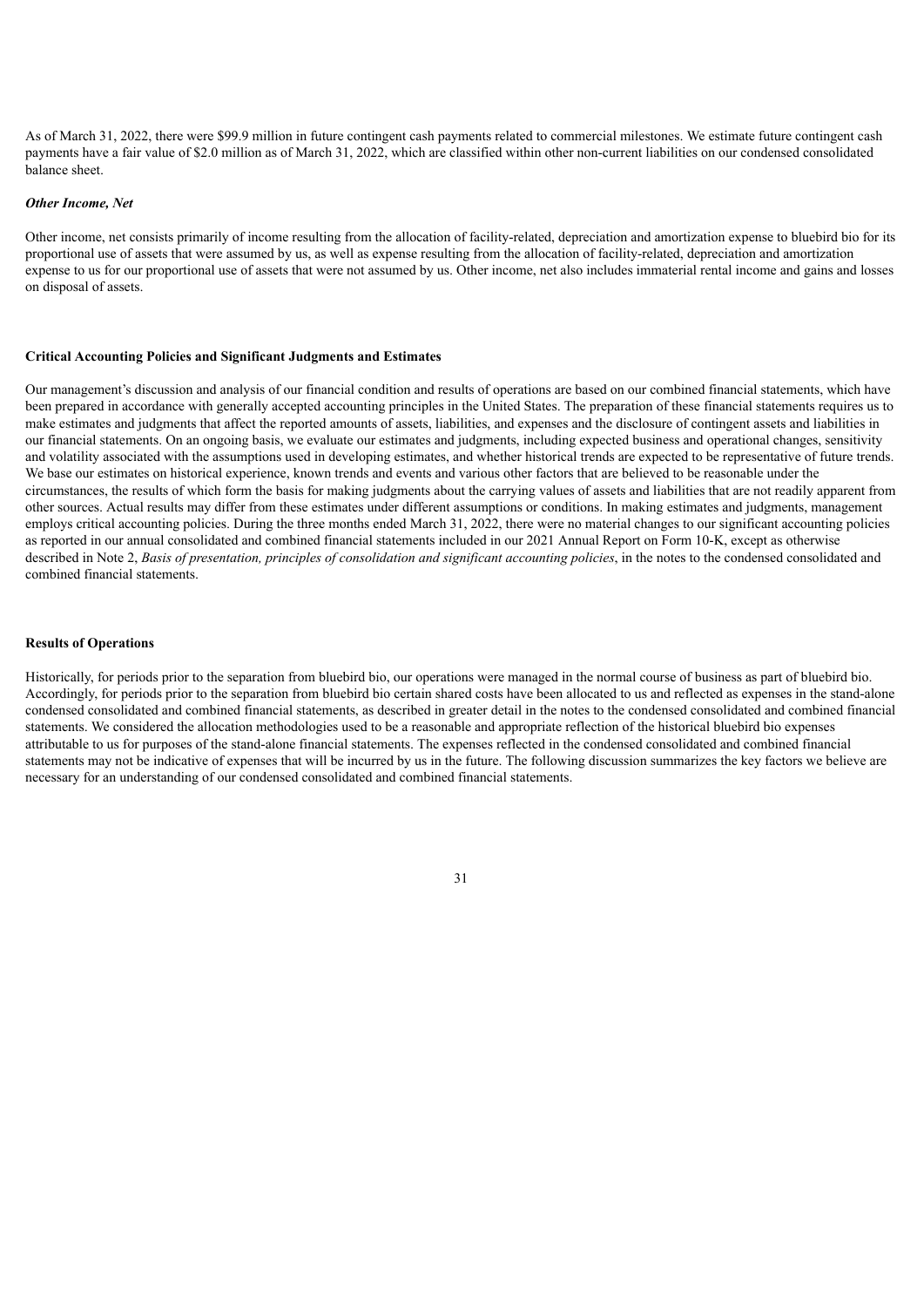## *Comparison of the Three Months Ended March 31, 2022 and 2021:*

|                                                  | Three Months Ended March 31, |                |  |          |  |
|--------------------------------------------------|------------------------------|----------------|--|----------|--|
|                                                  | 2022                         | 2021           |  | Change   |  |
|                                                  |                              | (in thousands) |  |          |  |
| Revenue:                                         |                              |                |  |          |  |
| Service revenue                                  | \$<br>$4,055$ \$             | 5,918 \$       |  | (1,863)  |  |
| Collaborative arrangement revenue                | 3,487                        | 1,519          |  | 1,968    |  |
| Royalty and other revenue                        | 887                          | 4,464          |  | (3,577)  |  |
| Total revenues                                   | 8,429                        | 11,901         |  | (3, 472) |  |
| Operating expenses:                              |                              |                |  |          |  |
| Research and development                         | 69,245                       | 77,571         |  | (8,326)  |  |
| Selling, general and administrative              | 23,861                       | 24,627         |  | (766)    |  |
| Share of collaboration loss                      | 5,352                        |                |  | 5,352    |  |
| Cost of royalty and other revenue                | 511                          | 1,704          |  | (1,193)  |  |
| Change in fair value of contingent consideration | 48                           | 369            |  | (321)    |  |
| Total operating expenses                         | 99,017                       | 104,271        |  | (5,254)  |  |
| Loss from operations                             | (90, 588)                    | (92,370)       |  | 1,782    |  |
| Interest income, net                             | 115                          |                |  | 115      |  |
| Other income, net                                | 4,762                        | 5,174          |  | (412)    |  |
| Loss before income taxes                         | (85,711)                     | (87,196)       |  | 1,485    |  |
| Income tax (expense) benefit                     |                              |                |  |          |  |
| Net loss                                         | \$<br>$(85,711)$ \$          | $(87,196)$ \$  |  | 1,485    |  |
|                                                  |                              |                |  |          |  |

*Revenue.* Total revenue was \$8.4 million for the three months ended March 31, 2022, compared to \$11.9 million for the three months ended March 31, 2021. The decrease of \$3.5 million was primarily attributable to a decrease in royalty and other revenue as a result of the termination of our license agreement with Novartis in March 2021.

*Research and Development Expenses.* Research and development expenses were \$69.2 million for the three months ended March 31, 2022, compared to \$77.6 million for the three months ended March 31, 2021. The overall decrease of \$8.3 million was primarily attributable to the following:

- \$9.9 million of decreased collaboration research funding costs, which is primarily driven by a decrease in our share of research and development costs under our collaboration with BMS;
- \$1.3 million of decreased lab expenses and other platform costs; and
- \$1.3 million of decreased employee compensation expenses, primarily due to decreased stock-based compensation expense resulting from the completion of our employee retention plan at the end of 2021 and an overall decrease in the value of stock-based compensation awards.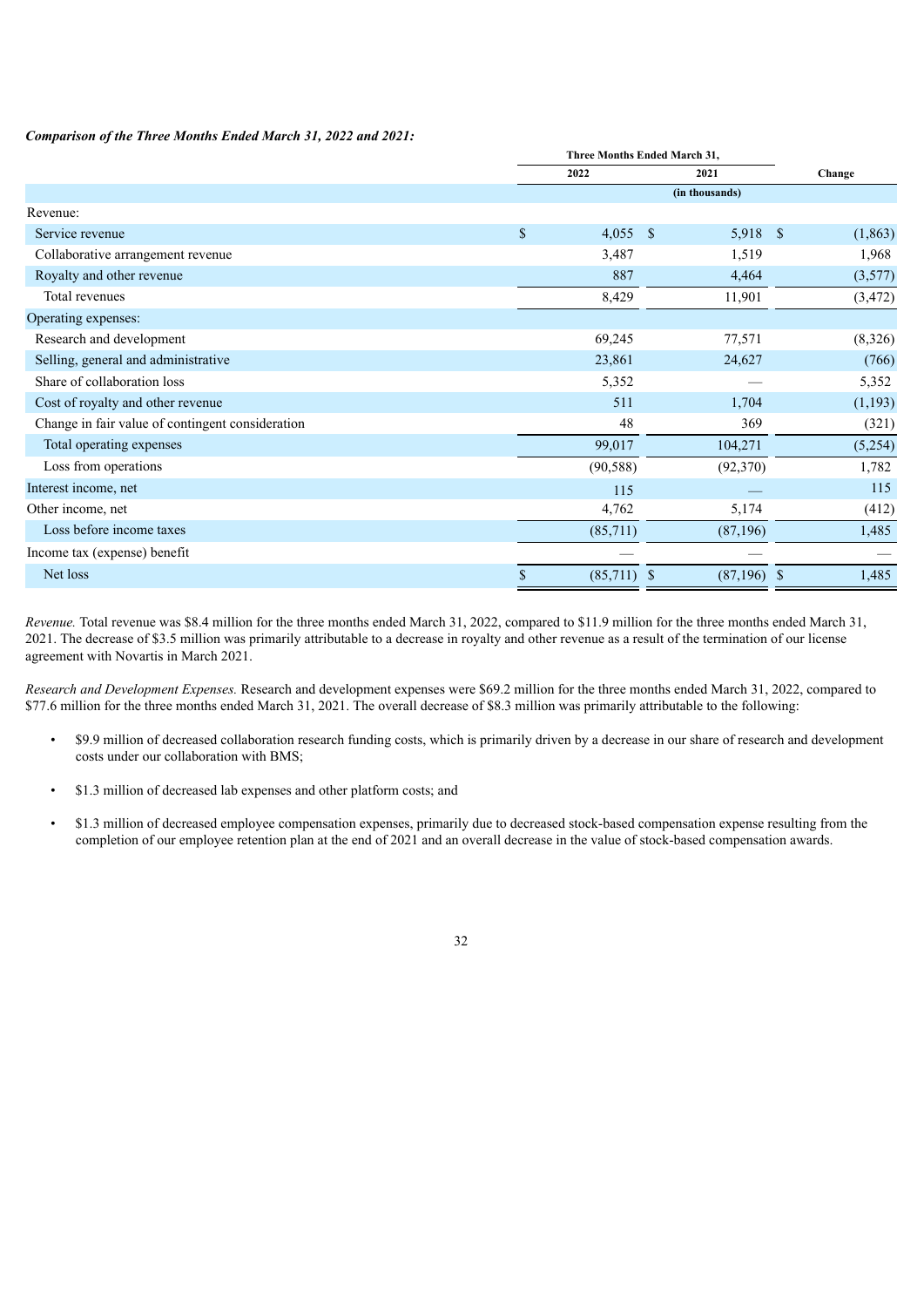These decreased costs were partially offset by \$3.7 million of increased IT and other facility-related costs, mainly driven by higher rent charges under the assigned and amended 60 Binney Street lease.

*Selling, General and Administrative Expenses.* Selling, general and administrative expenses were \$23.9 million for the three months ended March 31, 2022, compared to \$24.6 million for the three months ended March 31, 2021. The decrease of \$0.8 million was primarily due to the following:

- \$2.4 million of decreased employee compensation expenses, primarily due to decreased stock-based compensation expense resulting from the completion of our employee retention plan at the end of 2021 and an overall decrease in the value of stock-based compensation awards; and
- \$1.7 million of decreased IT and other facility-related costs.

The decreased costs were partially offset by \$3.4 million of increased legal fees related to patent applications and maintenance and increased consulting costs as we began incurring costs to operate as standalone company during the first quarter of 2022.

*Share of Collaboration Loss.* Share of collaboration loss for the three months ended March 31, 2022 represents our share of net loss arising from the commercialization of ABECMA under the BMS collaboration during the first quarter of 2022. During the period, we incurred significant costs related to vector and drug product manufacturing as we increase manufacturing capacity to support the commercial launch. ABECMA was approved in the U.S. at the end of March 2021 and sales did not begin until April 2021.

*Cost of Royalty and Other Revenue.* Cost of royalty and other revenue was \$0.5 million for the three months ended March 31, 2022, compared to \$1.7 million for the three months ended March 31, 2021. The decrease is attributable to decreased royalty and other revenue in the same periods.

*Change in Fair Value of Contingent Consideration.* The change in fair value of contingent consideration was primarily due to the change in significant unobservable inputs used in the fair value measurement of contingent consideration, including the probabilities of successful achievement of clinical and commercial milestones and discount rates.

*Other Income, Net.* For the three months ended March 31, 2022, other income, net primarily consisted of income recognized under our transition services agreements with bluebird bio. For the three months ended March 31, 2021, other income, net primarily consisted of income resulting from the allocation of facility-related and depreciation expense to bluebird bio for its proportional use of assets that were assumed by us.

## **Note on the COVID-19 Pandemic**

Beginning in late 2019, the outbreak of a novel strain of coronavirus (COVID-19) was reported and has since evolved into a global pandemic. As a result, we continue to experience disruptions and increased risk in our operations and those of third parties upon whom we rely, which may materially and adversely affect our business. These include disruptions and risks related to the conduct of our clinical trials, manufacturing, and commercialization efforts, as policies at various clinical sites and federal, state, local and foreign laws, rules and regulations continue to evolve, including quarantines, travel restrictions, and direction of healthcare resources toward pandemic response efforts. Despite progress with distribution and administration of vaccines, the COVID-19 pandemic and its effects continue to evolve and the extent to which the pandemic may impact our business will depend on future developments, which are highly uncertain and cannot be predicted with confidence. We continue to evaluate the impact of the COVID-19 pandemic on patients, healthcare providers and our employees, as well as our operations and the operations of our business partners and healthcare communities.

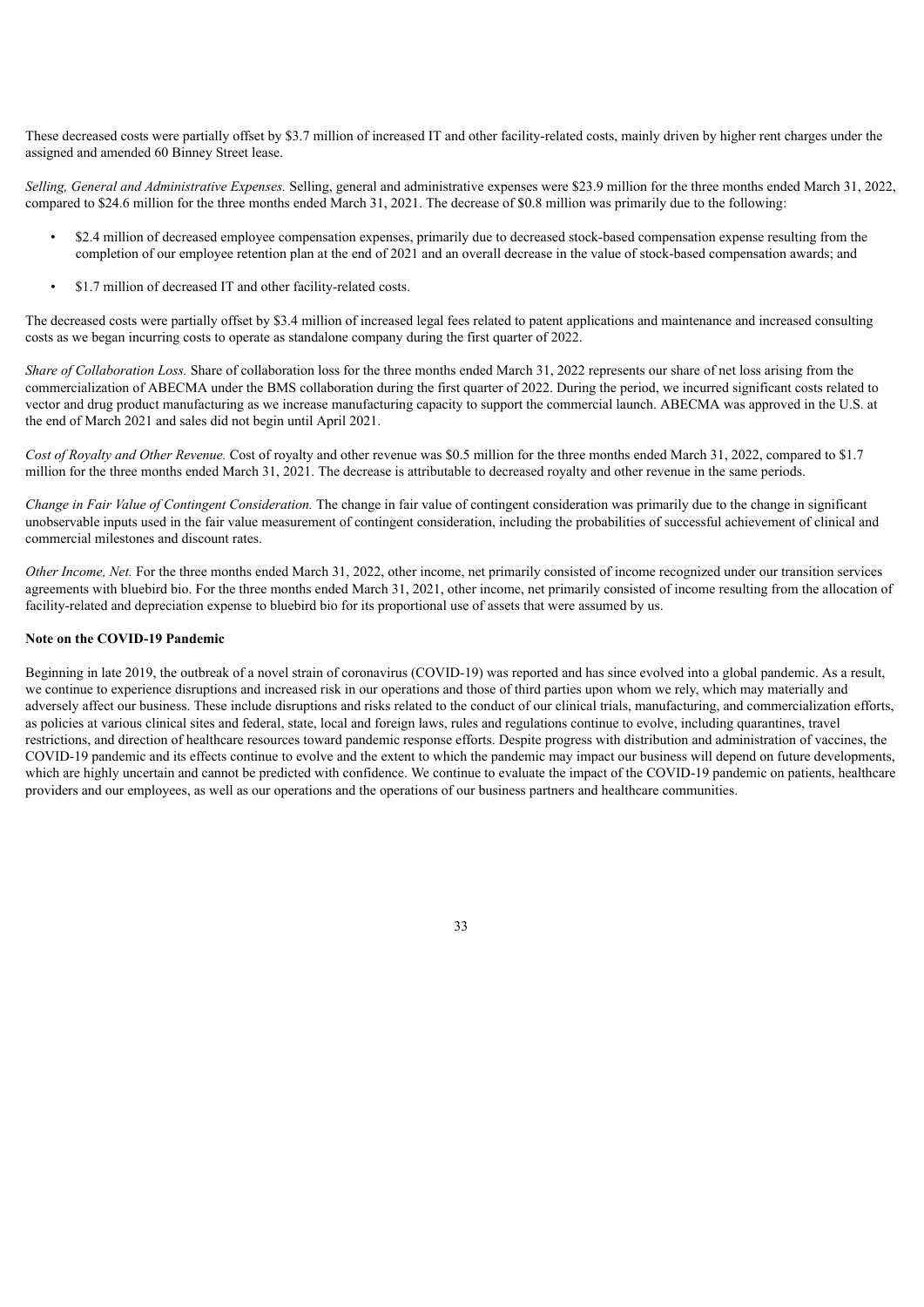#### **Liquidity and Capital Resources**

Historically, for periods prior to the separation from bluebird bio, the primary source of liquidity for our business was cash flow allocated to us from bluebird bio. Prior to separation, transfers of cash to and from bluebird bio have been reflected in net parent investment in the historical consolidated and combined balance sheets, statements of cash flows and statements of equity (deficit). Accordingly, for periods prior to the separation we have not reported cash or cash equivalents. bluebird bio continued to fund our cash needs through the date of the separation. Upon separation, bluebird bio funded us with approximately \$441.5 million of cash, cash equivalents, and marketable securities, of which \$140.8 million was cash and cash equivalents, \$267.7 million was marketable securities and \$33.0 million was restricted cash.

As of March 31, 2022, we had cash, cash equivalents, and marketable securities of approximately \$452.5 million. Based on our current operating plans, including with respect to the ongoing commercialization of ABECMA, we expect our cash, cash equivalents and marketable securities will be sufficient to fund current planned operations for at least the next twelve months from the date of filing these financial statements. We intend to pursue additional cash resources through a combination of public or private equity offerings, debt financings, collaborations, strategic alliances or licensing arrangements with third parties. There can be no assurance that such financing will be available in sufficient amounts or on acceptable terms, if at all, and some could be dilutive to existing stockholders. If we are unable to obtain additional funding on a timely basis, we may be forced to significantly curtail, delay, or discontinue one or more of our planned research or development programs or be unable to expand our operations.

We have incurred losses and have experienced negative operating cash flows for all periods presented. During the three months ended March 31, 2022, we incurred a loss of \$85.7 million and used \$74.1 million of cash in operations. We will continue to incur research and development and selling, general and administrative expenses and we expect to continue to generate operating losses and negative operating cash flows for the next few years.

#### *Sources of Liquidity*

#### *Cash Flows*

The following table summarizes our cash flow activity:

|                                                                   | Three Months Ended March 31. |          |  |
|-------------------------------------------------------------------|------------------------------|----------|--|
|                                                                   | 2022                         | 2021     |  |
|                                                                   | (in thousands)               |          |  |
| Net cash used in operating activities                             | $(74,064)$ \$                | (64,750) |  |
| Net cash provided by (used in) investing activities               | 44.749                       | (6,351)  |  |
| Net cash provided by financing activities                         | 170.099                      | 71,101   |  |
| Increase (decrease) in cash, cash equivalents and restricted cash | 140.784                      |          |  |

*Cash Flows from Operating Activities*. Net cash used in operating activities was \$74.1 million for the three months ended March 31, 2022 and primarily consisted of a net loss of \$85.7 million adjusted for non-cash items, including stock-based compensation of \$9.7 million and depreciation and amortization of \$3.5 million, as well as the change in our net working capital.

Net cash used in operating activities was \$64.8 million for the three months ended March 31, 2021 and primarily consisted of net loss of \$87.2 million adjusted for non-cash items, including stock-based compensation of \$17.1 million, depreciation and amortization of \$3.7 million, and the change in fair value of the contingent consideration of \$0.4 million, as well as the change in our net working capital.

*Cash Flows from Investing Activities.* Net cash provided by investing activities for the three months ended March 31, 2022 was \$44.7 million and was due to proceeds from maturities of marketable securities of \$70.8

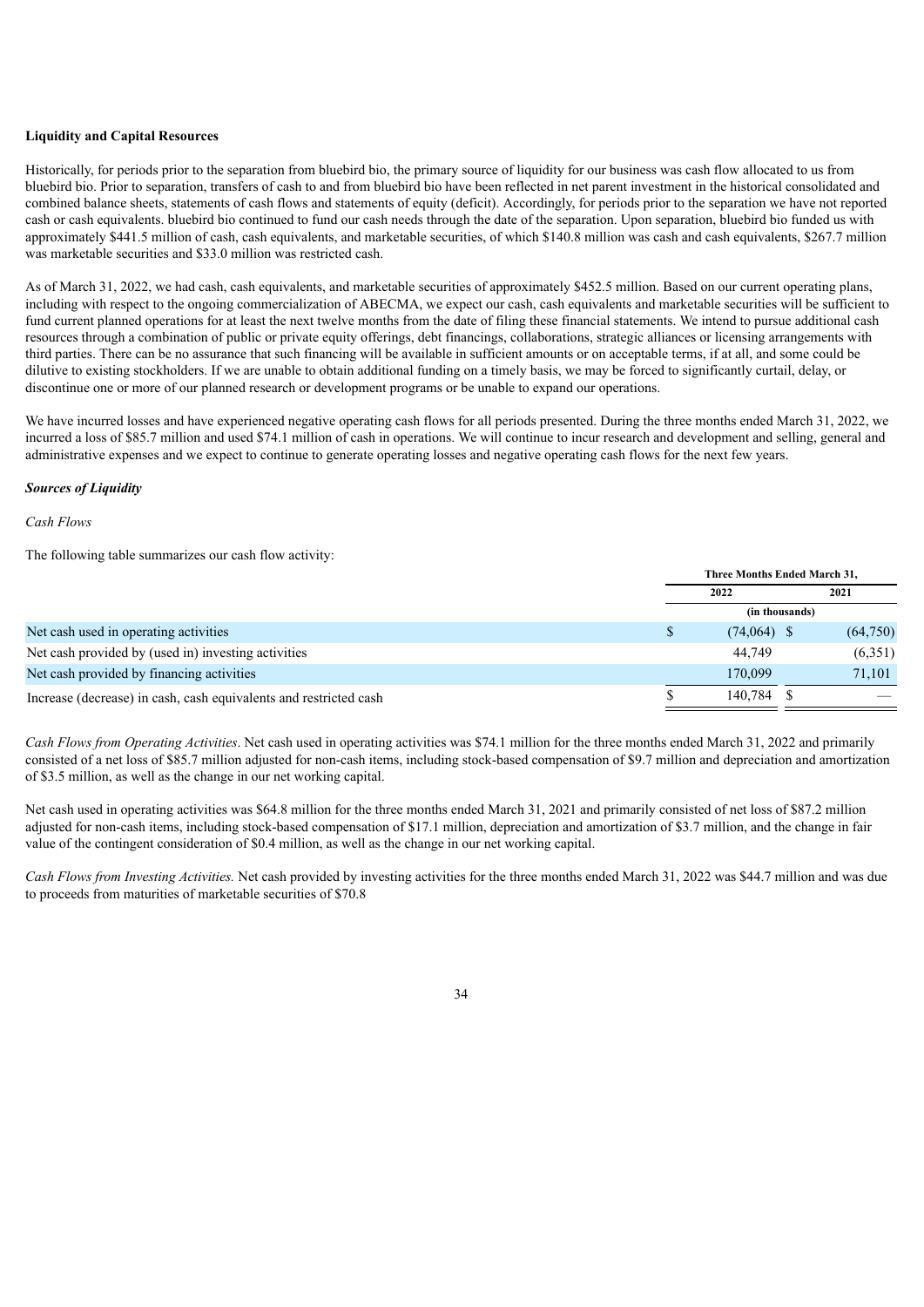million, offset by the purchase of marketable securities of \$22.5 million and the purchase of property, plant and equipment of \$3.6 million.

Net cash used in investing activities for the three months ended March 31, 2021 was \$6.4 million and was due to the purchase of property, plant and equipment.

*Cash Flows from Financing Activities.* Prior to the separation, bluebird bio managed our cash and financing arrangements. Accordingly, all excess cash generated through earnings was deemed remitted to bluebird bio and all sources of cash were deemed funded by bluebird bio.

Net cash provided by financing activities for the three months ended March 31, 2022 was \$170.1 million and was primarily due to gross proceeds received of \$170.0 million from the issuance of common stock in a private placement in March 2022.

Net cash provided by financing activities for the three months ended March 31, 2021 was \$71.1 million and was due to cash transferred to us from bluebird bio based on changes in our cash used for operating activities and investing activities.

#### **Funding Requirements**

We intend to incur costs in support of the following activities:

- development of SC-DARIC33 and bbT369, including conduct of PLAT-08, the Phase 1 study of SC-DARIC33 in pediatric and young adult relapsed or refractory AML and CRC-403, the Phase 1/2 Study of bbT369 in relapsed and/or refractory B Cell Non-Hodgkin's Lymphoma (NHL);
- advancement of the KarMMA trials for ABECMA in additional indications, pursuant to our cost sharing arrangements with BMS;
- development of our pipeline of early research programs;
- the planned build-out of our drug product manufacturing capabilities at our Cambridge, Massachusetts headquarters, which will enable rapid translational research in our clinical trials and the manufacture of drug product for preclinical and Phase 1 clinical development activities; and
- additional research discovery efforts, other capital expenditures, working capital requirements, and other general corporate activities.

We also expect to incur additional costs associated with operating as a public company.

Based on our current operating plans, including with respect to the ongoing commercialization of ABECMA, we expect that our cash, cash equivalents and marketable securities will be sufficient to fund current planned operations for at least the next twelve months from the date of filing these financial statements. We have based this estimate on assumptions that may prove to be wrong, and we could exhaust our available capital resources sooner than we expect.

Because of the numerous risks and uncertainties associated with research, development and commercialization of product candidates, we are unable to estimate the exact amount of our working capital requirements. The scope of our future funding requirements will depend on, and could increase significantly as a result of, many factors, including:

• the scope, progress, results and costs of researching and developing our product candidates, and conducting preclinical studies and clinical trials;

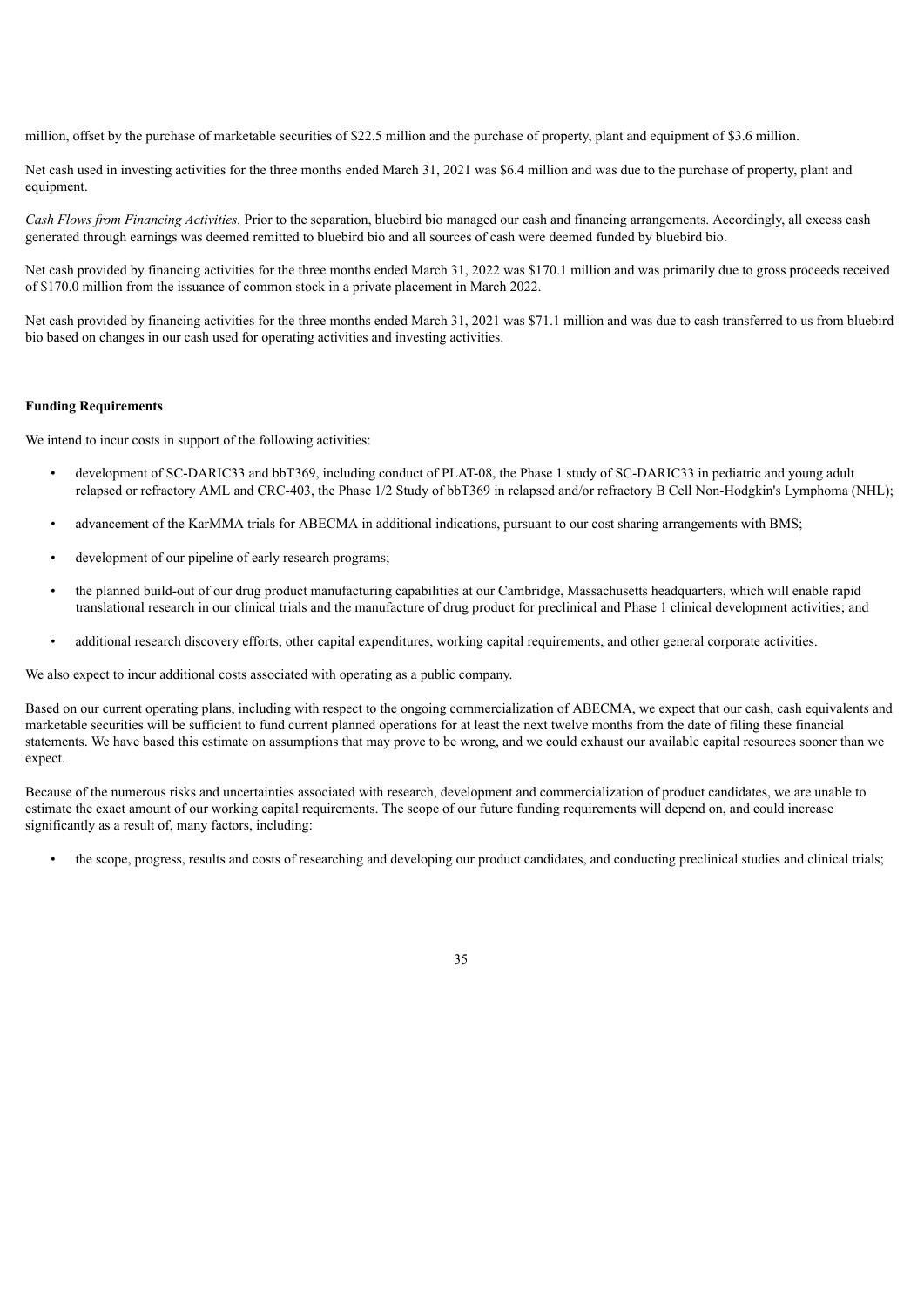- the costs, timing and outcome of regulatory review of our product candidates;
- the costs of future activities, including medical affairs, manufacturing and distribution, for any of our product candidates for which we receive marketing approval;
- the cost and timing of hiring new employees to support our continued growth;
- the cost of establishing sales, marketing and distribution capabilities for any products for which we may receive regulatory approval;
- the costs of preparing, filing and prosecuting patent applications, maintaining and enforcing our intellectual property rights and defending intellectual property-related claims; and
- the timing, receipt and amount of sales of, or milestone payments related to or royalties on, our current or future product candidates, if any.

A change in the outcome of any of these or other variables with respect to the development of any of our product candidates could significantly change the costs and timing associated with the development of that product candidate. Further, our operating plans may change in the future, and we may need additional funds to meet operational needs and capital requirements associated with such operating plans.

Until such time, if ever, as we can generate substantial product revenue, we expect to finance our cash needs through a combination of public or private equity offerings, debt financings, collaborations, strategic alliances or licensing arrangements with third parties. To the extent that we raise additional capital through the sale of equity or convertible debt securities, this could result in dilution and could adversely affect the rights of common stockholders. Debt financing and preferred equity financing, if available, may involve agreements that include restrictive covenants that limit our ability to take specified actions, such as incurring additional debt, making capital expenditures or declaring dividends. In addition, debt financing would result in increased fixed payment obligations.

If we raise funds through collaborations, strategic alliances or licensing arrangements with third parties, we may have to relinquish valuable rights to our technologies, future revenue streams, research programs or product candidates or grant licenses on terms that may not be favorable to us.

If we are unable to raise additional funds when needed, we may be required to delay, reduce or eliminate our product development or future commercialization efforts, or grant rights to develop and market product candidates that we would otherwise prefer to develop and market ourselves

### **Contractual Obligations and Commitments**

Except as discussed in Note 7, *Leases*, and Note 8, *Commitments and contingencies*, in the notes to condensed consolidated and combined financial statements, there have been no material changes to our contractual obligations and commitments as included in our audited consolidated and combined financial statements included in the Company's 2021 Annual Report on Form 10-K.

### **Transactions with Related and Certain Other Parties**

#### **Agreements with bluebird bio**

On November 3, 2021, in connection with the separation and distribution, we entered into certain agreements with bluebird bio relating and giving effect to the separation, including a separation agreement, two transition services agreements, a tax matters agreement, an intellectual property license agreement and an employee matters agreement. The terms of these agreements, including information on the business purpose of such agreements,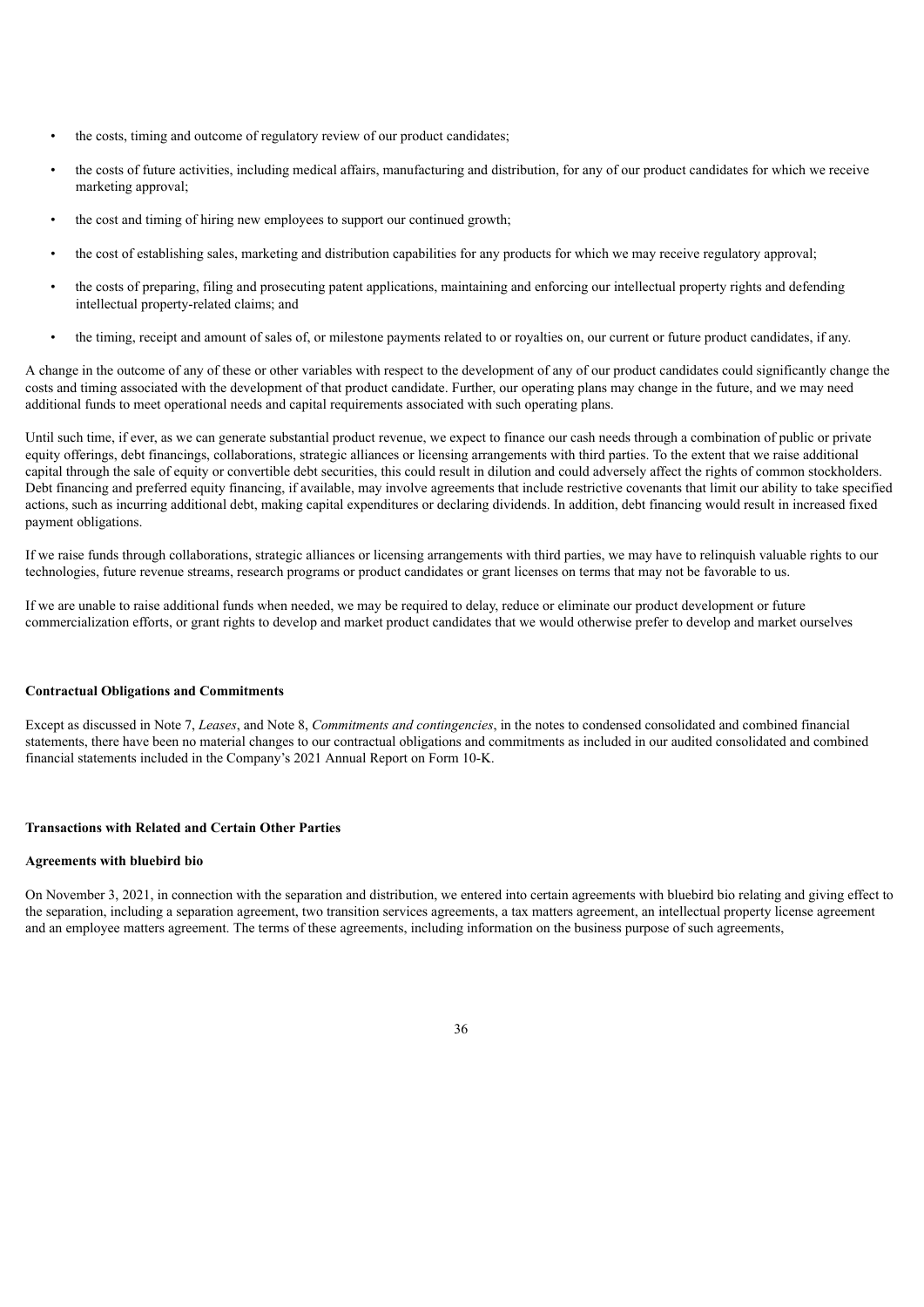transaction prices, related ongoing contractual commitments and any related special risks or contingencies are discussed in greater detail in Item 13. "Certain Relationships and Related Transactions, and Director Independence," included in our Annual Report on Form 10-K, which was filed with the SEC on March 22, 2022.

## **Participation in our 2022 Private Placement**

On March 17, 2022, we issued and sold an aggregate of 13,934,427 shares of Common Stock (the "Shares") pursuant to share purchase agreements between us and the purchasers of the Shares, for a purchase price of \$12.20 per share, for aggregate gross proceeds to us of approximately \$170 million, before deducting offering commissions and estimated offering expenses payable by us (the "Private Placement"). Certain affiliates of 2seventy bio purchased Shares on the same terms and conditions of the other investors in the Private Placement. The following table sets forth the number of shares of our common stock purchased by directors, executive officers and 5% stockholders and their affiliates and the aggregate purchase price paid for such shares.

| Name                                            | <b>Shares of Common Stock</b><br>Purchased | Aggregate Cash Purchase<br>Price |
|-------------------------------------------------|--------------------------------------------|----------------------------------|
| Entities affiliated with EcoR1 Capital, LLC (1) | 2.049.180                                  | 24.999.996                       |
| Baker Bros Advisors LP (2)                      | 1.229.508                                  | 14,999,998                       |
| Nick Leschly (3)                                | 368.857                                    | 4.500.055                        |
| Total:                                          | 3.647.545                                  | 44.500.049                       |
|                                                 |                                            |                                  |

- $\frac{1}{2}$  ,  $\frac{1}{2}$  ,  $\frac{1}{2}$  ,  $\frac{1}{2}$  ,  $\frac{1}{2}$  ,  $\frac{1}{2}$  ,  $\frac{1}{2}$ (1) EcoR1 Capital LLC is a holder of greater than five percent of our common stock.
	- (2) Consists of 1,135,960 shares of common stock purchased and received by Baker Brothers Life Sciences, L.P., ("BBLS") and 93,548 shares of common stock purchased and received by 667, L.P. ("667" and together with BBLS, the " BBA Funds"). Baker Bros. Advisors LP, or BBA, is the investment adviser to the BBA Funds and has sole voting and investment power with respect to the securities held by the BBA Funds and thus may be deemed to beneficially own such securities. Baker Bros. Advisors (GP) LLC, or BBA-GP, is the sole general partner of BBA and thus may be deemed to beneficially own the securities held by the BBA Funds. The BBA Funds are holders of greater than five percent of our common stock.
	- (3) Nick Leschly is our chief executive officer and a member of our Board. Mr. Leschly's acquisition of shares in the Private Placement was approved by our Board of Directors and is exempted from the "short-swing" liability provisions of Section 16(b) of the Exchange Act pursuant to Rule 16b-3 promulgated thereunder.

## **Emerging Growth Company Status**

<span id="page-41-0"></span>The Jumpstart Our Business Startups Act of 2012 permits an "emerging growth company" such as us to take advantage of an extended transition period to comply with new or revised accounting standards applicable to public companies until those standards would otherwise apply to private companies. We have elected not to "opt out" of such extended transition period, which means that when a standard is issued or revised and it has different application dates for public or private companies, we will adopt the new or revised standard at the time private companies adopt the new or revised standard and will do so until such time that we either (i) irrevocably elect to "opt out" of such extended transition period or (ii) no longer qualify as an emerging growth company. We may choose to early adopt any new or revised accounting standards whenever such early adoption is permitted for private companies.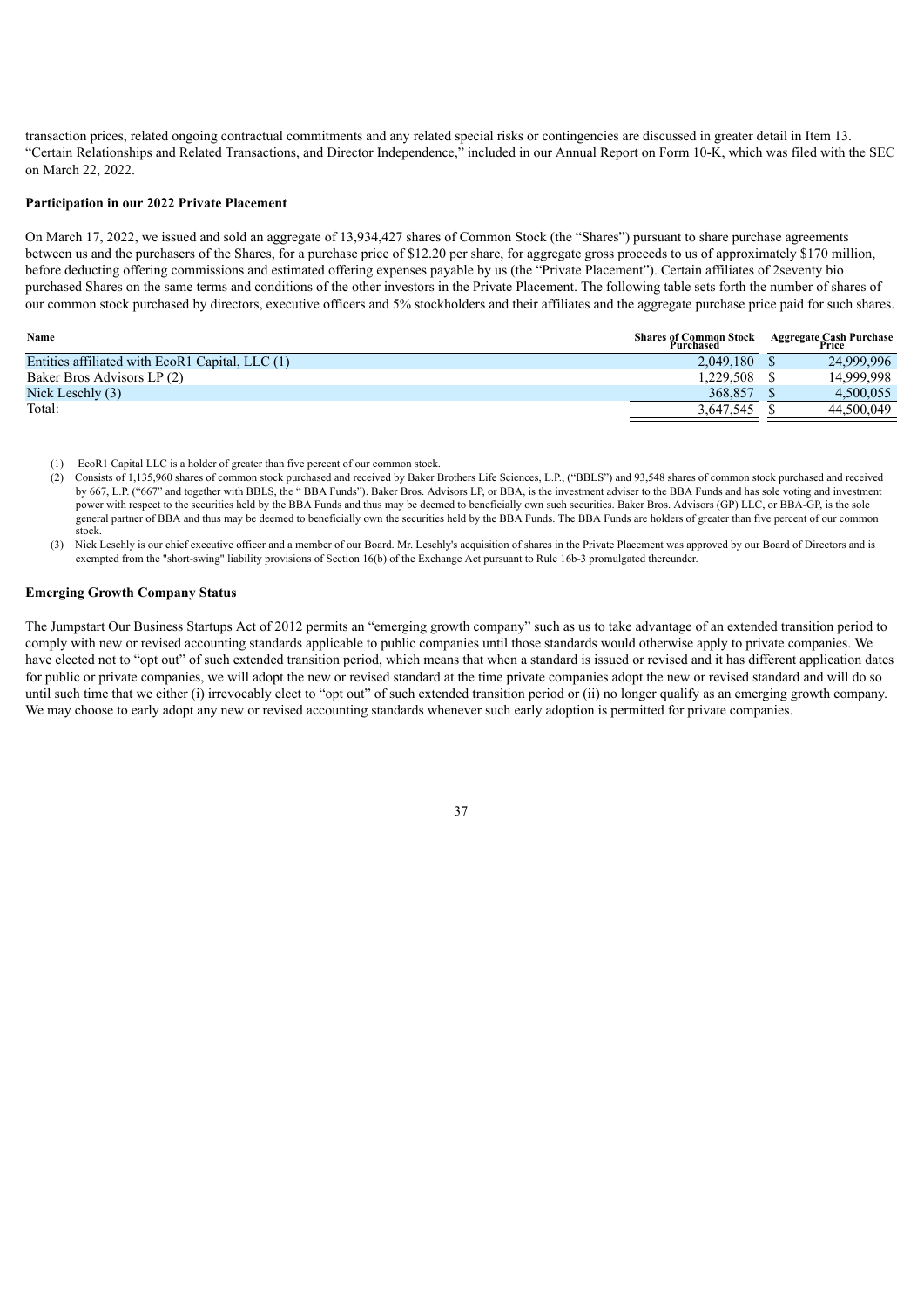## **ITEM 3. QUANTITATIVE AND QUALITATIVE DISCLOSURES ABOUT MARKET RISK**

#### *Interest rate fluctuation risk*

We are exposed to market risk related to changes in interest rates. As of March 31, 2022 we had cash, cash equivalents and marketable securities of \$452.5 million, primarily invested in U.S. government agency securities and treasuries, corporate bonds and commercial paper. Our primary exposure to market risk is interest rate sensitivity, which is affected by changes in the general level of U.S. interest rates, particularly because our investments are in short-term securities. Our available for sale securities are subject to interest rate risk and will fall in value if market interest rates increase. If market interest rates were to increase immediately and uniformly by 100 basis points, or one percentage point, from levels at March 31, 2022, the net fair value of our interest-sensitive marketable securities would have resulted in a hypothetical decline of \$1.4 million.

#### *Foreign currency fluctuation risk*

We are not currently exposed to significant market risk related to changes in foreign currency exchange rates; however, we have contracted with and may continue to contract with foreign vendors. Our operations may be subject to fluctuations in foreign currency exchange rates in the future. While we have not engaged in the hedging of our foreign currency transactions to date, we are evaluating the costs and benefits of initiating such a program and may in the future hedge selected significant transactions denominated in currencies other than the U.S. dollar as we expand our international operations and our risk grows.

#### *Inflation fluctuation risk*

<span id="page-42-0"></span>Inflation generally affects us by increasing our cost of labor. We do not believe that inflation had a material effect on our business, financial condition or results of operations during the three months ended March 31, 2022.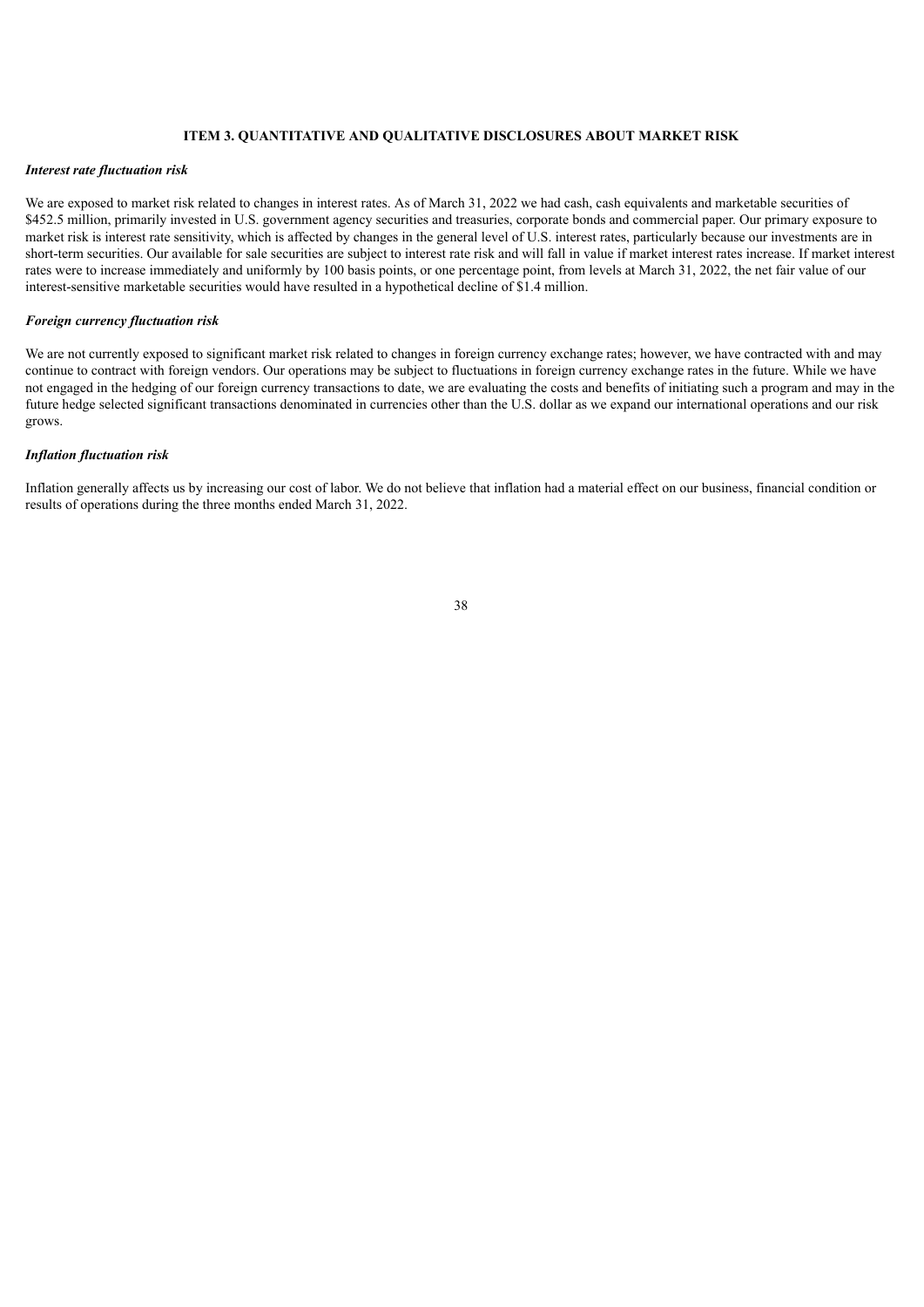## **ITEM 4. CONTROLS AND PROCEDURES**

#### *Evaluation of Disclosure Controls and Procedures*

As required by Rule 13a-15(b) of the Securities Exchange Act of 1934, or the Exchange Act, our management, including our principal executive officer and our principal financial officer, conducted an evaluation as of the end of the period covered by this Quarterly Report on Form 10-Q of the effectiveness of the design and operation of our disclosure controls and procedures. Based on that evaluation, our principal executive officer and principal financial officer concluded that our disclosure controls and procedures are effective at the reasonable assurance level in ensuring that information required to be disclosed by us in the reports that we file or submit under the Exchange Act is recorded, processed, summarized, and reporting within the time periods specified in the SEC's rules and forms. Disclosure controls and procedures include, without limitation, controls and procedures designed to ensure that information required to be disclosed by us in the reports we file under the Exchange Act is accumulated and communicated to our management, including our principal executive officer, as appropriate to allow timely decisions regarding required disclosure.

## *Changes in Internal Control*

<span id="page-43-0"></span>There were no changes during the period covered by this Quarterly Report on Form 10-Q that have materially affected, or are reasonably likely to materially affect, our internal control over financial reporting.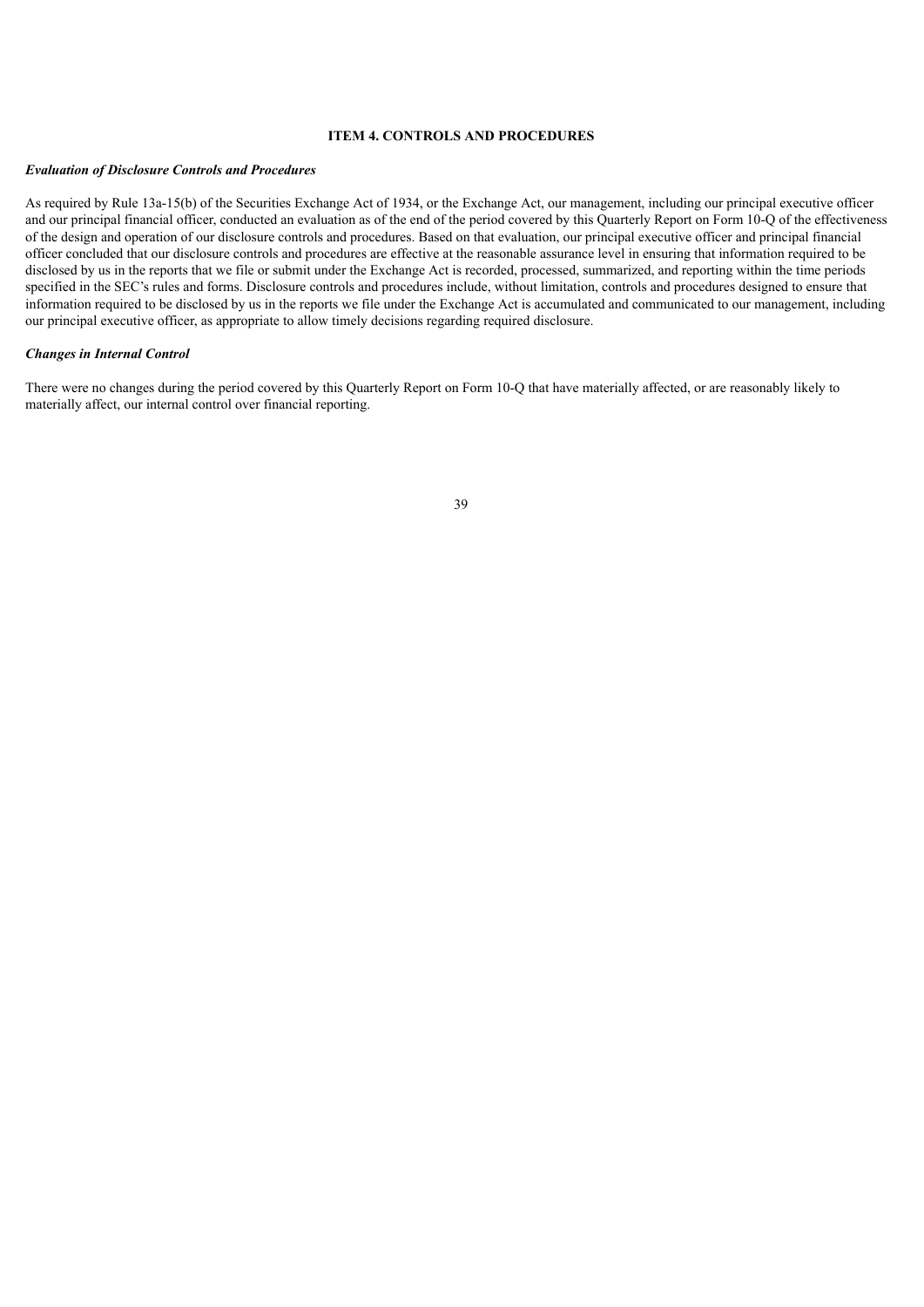### **PART II. OTHER INFORMATION**

#### <span id="page-44-0"></span>**Item 1. Legal Proceedings**

We are not a party to any material legal proceedings at this time. From time to time, we may be subject to various legal proceedings and claims, which may have a material adverse effect on our financial position or results of operations.

#### <span id="page-44-1"></span>**Item 1A. Risk Factors**

Except as set forth below, there have been no material changes to the risk factors described in the section captioned "Part I, Item 1A. Risk Factors" in our Annual Report on Form 10-K for the year ended December 31, 2021. In addition to the other information set forth in this report, you should carefully consider the factors discussed in the section captioned "Part I, Item 1A. Risk Factors" in our Annual Report on Form 10-K for the year ended December 31, 2021, which could materially affect our business, financial condition, or future results. The risks described in our Annual Report on Form 10-K and our Quarterly Reports on Form 10-Q are not the only risks we face. Additional risks and uncertainties not currently known to us or that we currently deem to be immaterial also may have a material adverse effect on our business, financial condition, and/or operating results.

#### Our business has incurred significant losses and we anticipate that we will incur continued losses for the foreseeable future. We have never recognized *revenue from product sales and may never be profitable.*

Our business has incurred operating losses due to costs incurred in connection with our research and development activities and general and administrative expenses associated with our operations, including a net loss of \$85.7 million for the three months ended March 31, 2022. We expect to incur operating losses for several years, as we continue our research activities and conduct development of, and seek regulatory approvals for, our product candidates.

The amount of our future net losses will depend, in part, on the rate of our future expenditures and our ability to recognize revenues. We have devoted significant financial resources to research and development, including our clinical and preclinical development activities, which we expect to continue for the foreseeable future. Following marketing approval, our future revenues will depend upon the size of any markets in which ABECMA and any future products have received approval, and our ability to achieve sufficient market acceptance, reimbursement from third-party payors and adequate market share for ABECMA and any future products in those markets.

We expect to continue to incur significant expenses and continued operating losses for the foreseeable future. We will continue to incur expenses and our expenses may increase as we:

- continue our research and preclinical and clinical development of our product candidates, including any additional clinical trials of ABECMA, which we are co-developing with BMS;
- conduct commercialization activities for ABECMA, which we are co-promoting with BMS;
- obtain, build and expand manufacturing capacity, including capacity at third-party manufacturers;
- initiate additional research, preclinical, clinical or other programs as we seek to identify and validate additional product candidates;
- acquire or in-license other product candidates and technologies;
- maintain, protect and expand our intellectual property portfolio;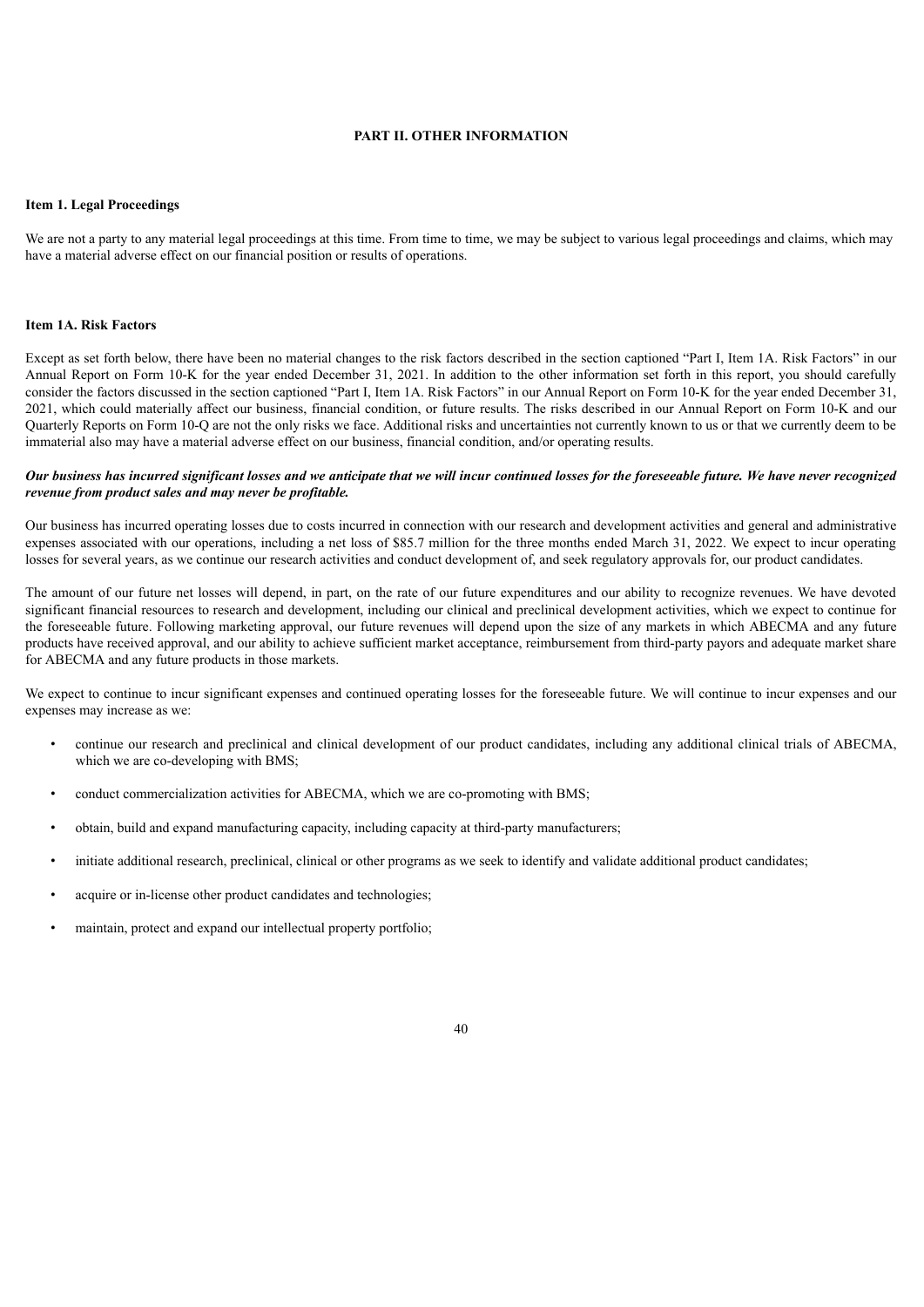- attract and retain skilled personnel; and
- experience any delays or encounter issues with any of the above.

Our expenses could increase beyond expectations if we are required by the FDA, the European Medicines Agency, or the EMA, or other regulatory agencies, domestic or foreign, to perform clinical and other studies in addition to those that we currently anticipate. Even though ABECMA has been approved by the FDA, and even if one or more of the product candidates that we develop is approved for commercial sale, we may never recognize revenue in amounts sufficient to achieve and maintain profitability. The net losses we incur may fluctuate significantly from quarter to quarter and year to year, such that a period-to-period comparison of our results of operations may not be a good indication of our future performance. In any particular quarter or quarters, our operating results could be below the expectations of securities analysts or investors, which could cause our stock price to decline.

## We will need to raise additional funding to advance our product candidates, which may not be available on acceptable terms, or at all. Failure to obtain capital when needed may force us to delay, limit or terminate our product development efforts or other operations. Raising additional capital may dilute *our existing stockholders, restrict our operations or cause us to relinquish valuable rights.*

As of March 31, 2022, we had cash, cash equivalents, and marketable securities of \$452.5 million. We expect that our cash, cash equivalents, and marketable securities will be sufficient to fund our current planned operations for at least the next twelve months from the date of issuance of these financial statements. We will, however, require significant additional funding to continue advancing our product candidates, alone or with strategic partners, through clinical studies and to seek marketing approval, as well as to continue advancing our research and development efforts with our other product candidates. We may also need to raise additional funds sooner than currently anticipated if we choose to pursue additional indications or geographies for our product candidates, identify additional product candidates to advance through clinical development or otherwise expand more rapidly than we presently anticipate. In addition, if we obtain marketing approval for any of our product candidates, we expect to incur significant expenses related to product sales, medical affairs, marketing, manufacturing and distribution. We also may elect to raise additional funds sooner because we believe market conditions are attractive or as a risk mitigation measure.

Any additional fundraising efforts may divert our management from their day-to-day activities, which may adversely affect our ability to develop and commercialize our approved product and product candidates. In addition, we cannot guarantee that financing will be available in sufficient amounts or on terms acceptable to us, if at all. Moreover, the terms of any financing may adversely affect the holdings or the rights of our stockholders and the issuance of additional securities, whether equity or debt, by us, or the possibility of such issuance, may cause the market price of our shares to decline. The sale of additional equity or convertible securities would dilute all of our stockholders. The incurrence of indebtedness would result in increased fixed payment obligations and we may be required to agree to certain restrictive covenants, such as limitations on our ability to incur additional debt, limitations on our ability to acquire, sell or license intellectual property rights and other operating restrictions that could adversely impact our ability to conduct our business. We could also be required to seek funds through arrangements with collaborative partners or otherwise at an earlier stage than otherwise would be desirable and we may be required to relinquish rights to some of our technologies or product candidates or otherwise agree to terms unfavorable to us, any of which may have a material adverse effect on our business, operating results and prospects. Regardless of the terms of any debt or equity financing, our agreements and obligations under the tax matters agreement with bluebird bio may limit our ability to issue stock. See "—Risks Related to the Separation" in our Annual Report on Form 10-K.

If we are unable to obtain funding on a timely basis, or if revenues from collaboration arrangements or product sales are less than we have projected, we may be required to significantly curtail, delay or discontinue one or more of our research or development programs or the commercialization of any product candidates or be unable to expand our operations or otherwise capitalize on our business opportunities as desired, which could materially affect our business, financial condition and results of operations. In addition, if we are unable to obtain necessary funding on a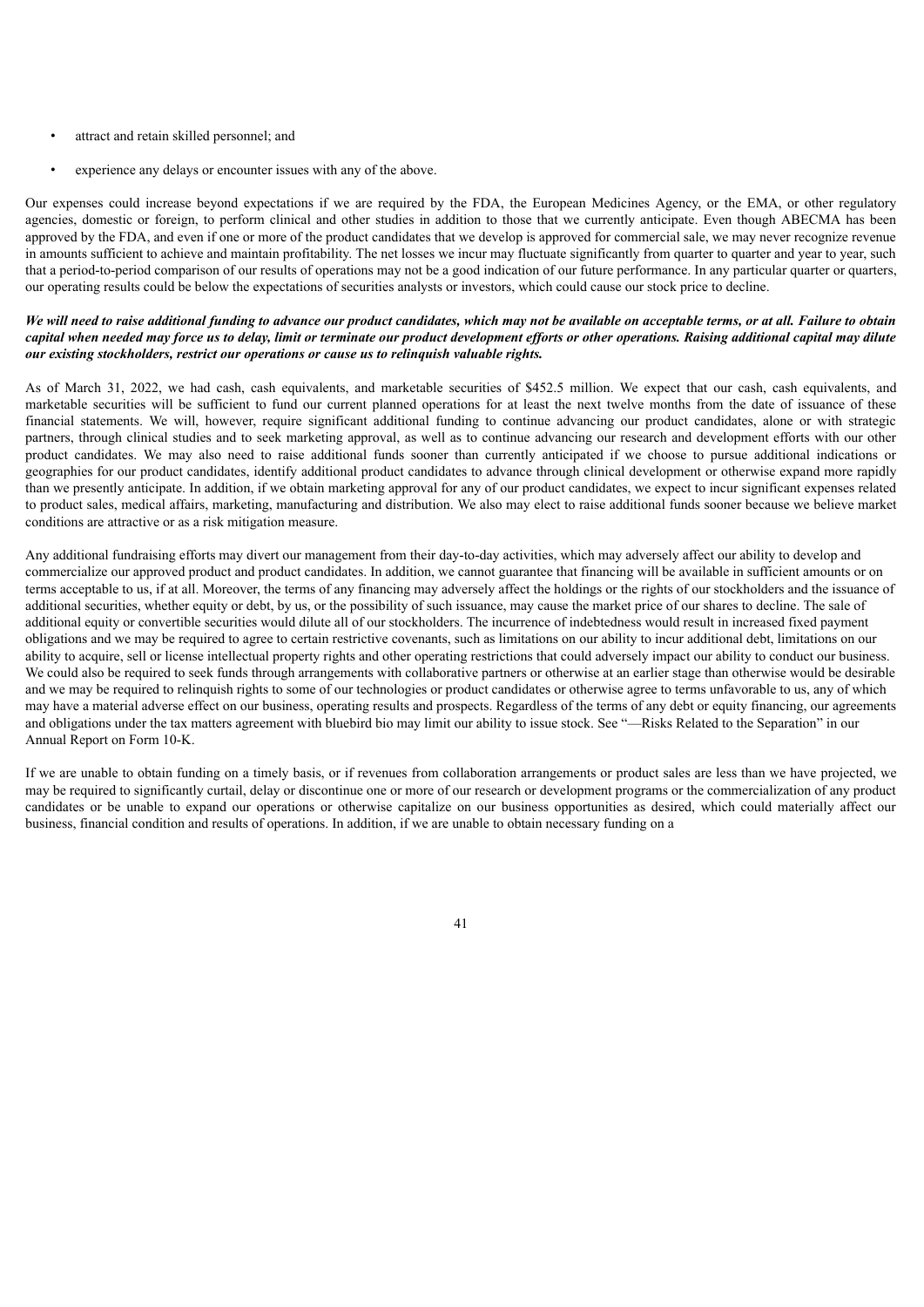timely basis, we may have to liquidate some or all of our assets and may receive less than the value at which those assets are carried on our audited financial statements, which could cause investors to lose all or part of their investment.

We face intense competition and rapid technological change and the possibility that our competitors may develop therapies that are more advanced or effective than ours, which may adversely affect our financial condition and our ability to successfully commercialize ABECMA and any future products. If our competitors obtain orphan drug exclusivity for products that regulatory authorities determine constitute the same drug and treat the same indications as ABECMA or any future products, we may not be able to have competing products approved by the applicable regulatory authority *for a significant period of time.*

We are engaged in the development of gene therapies for cancer and this field is competitive and rapidly changing. We have competitors both in the United States and internationally, including major multinational pharmaceutical companies, biotechnology companies and universities and other research institutions. For example, one such competitive product, Janssen and Legend Biotech's ciltacabtagene autoleucel, an anti-BCMA CAR T cell therapy marketed as Carvykti, was approved by the FDA in February 2022. Many of our competitors have substantially greater financial, technical and other resources, such as larger research and development staff, manufacturing capabilities, experienced marketing and manufacturing organizations. Competition may increase further as a result of advances in the commercial applicability of technologies and greater availability of capital for investment in these industries. Our competitors may succeed in developing, acquiring or licensing on an exclusive basis, products that are more effective, safer, or less costly than any products that we may develop, or achieve patent protection, marketing approval, product commercialization and market penetration earlier than us. Additionally, technologies developed by our competitors may render our potential products uneconomical or obsolete, and we may not be successful in marketing our product candidates against competitors.

Even if we are successful in achieving marketing approval to commercialize a product candidate faster than our competitors, we may face competition from biosimilars due to the changing regulatory environment. In the United States, the Biologics Price Competition and Innovation Act of 2009 created an abbreviated approval pathway for biological products that are demonstrated to be "highly similar," or biosimilar, to or "interchangeable" with an FDAapproved biological product. This pathway could allow competitors to reference data from biological products already approved after 12 years from the time of approval. In Europe, the European Commission has granted marketing authorizations for several biosimilars pursuant to a set of general and product class-specific guidelines for biosimilar approvals issued over the past few years. In Europe, a competitor may reference data from biological products already approved, but will not be able to get on the market until 10 years after the time of approval. This 10-year period will be extended to 11 years if, during the first eight of those 10 years, the marketing authorization holder obtains an approval for one or more new therapeutic indications that bring significant clinical benefits compared with existing therapies. In addition, companies may be developing biosimilars in other countries that could compete with our products. If competitors are able to obtain marketing approval for biosimilars referencing our products, our products may become subject to competition from such biosimilars, with the attendant competitive pressure and consequences. Expiration or successful challenge of our applicable patent rights could also trigger competition from other products, assuming any relevant exclusivity period has expired.

In addition, although ABECMA has been granted orphan drug status by the FDA and EMA, there are limitations to the exclusivity. Under the Orphan Drug Act, the FDA may grant orphan designation to a drug or biologic intended to treat a rare disease or condition, defined as a disease or condition with a patient population of fewer than 200,000 in the United States, or a patient population greater than 200,000 in the United States when there is no reasonable expectation that the cost of developing and making available the drug or biologic in the United States will be recovered from sales in the United States for that drug or biologic. In the United States, the exclusivity period for orphan drugs is seven years (with limited exceptions), and pediatric exclusivity adds six months to any existing patents or exclusivity periods. In Europe, orphan drugs may be able to obtain 10 years of marketing exclusivity and up to an additional two years on the basis of qualifying pediatric studies. However, orphan exclusivity may be reduced to six years if the drug no longer satisfies the original designation criteria. Additionally, a marketing authorization holder may lose its orphan exclusivity for a number of reasons, including if it consents to a second orphan drug application, its request for designation is found to be materially defective, or if the marketing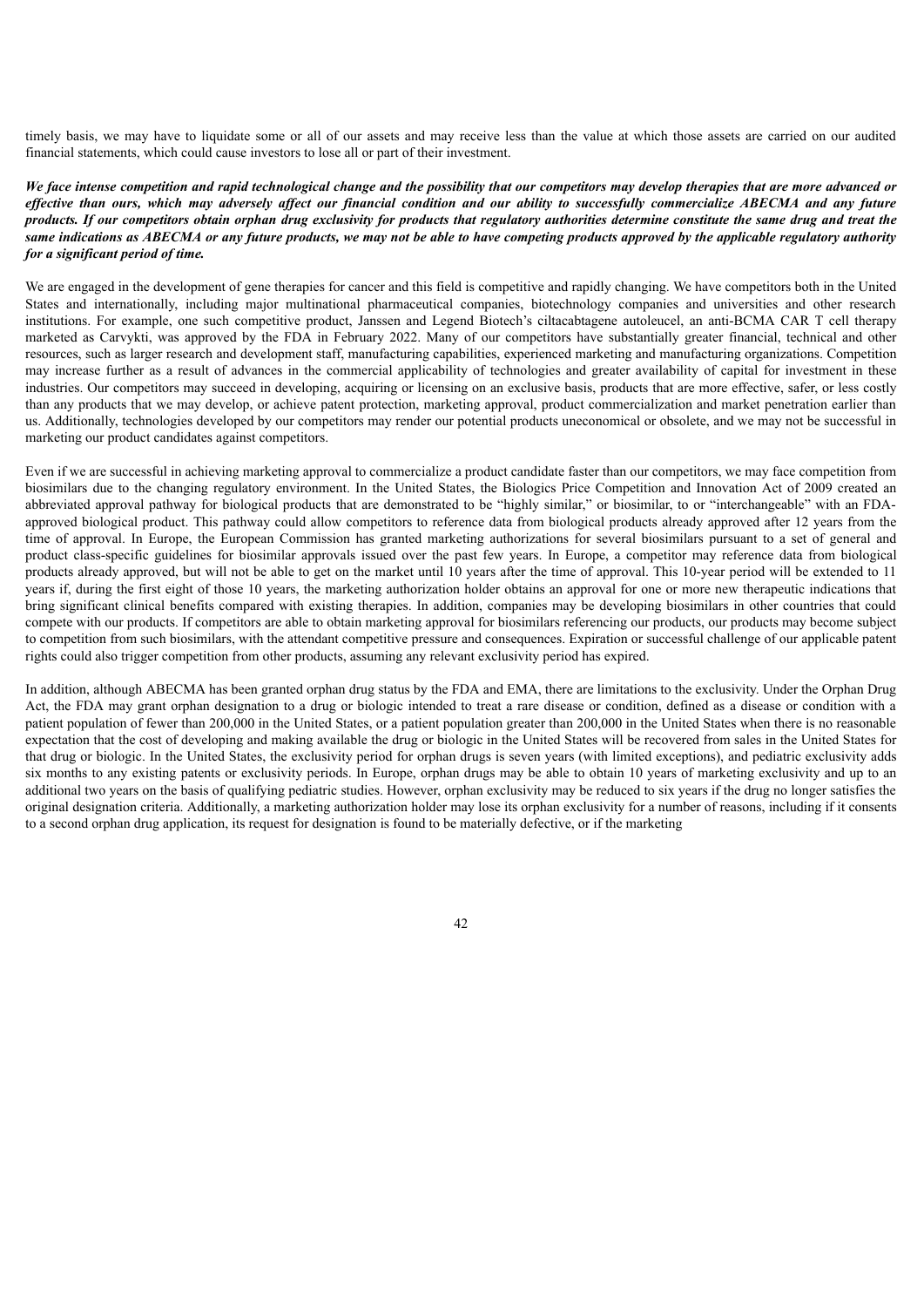authorization holder cannot supply enough drug. Orphan drug exclusivity also can be lost when a second applicant demonstrates its drug is "clinically superior" to the original orphan drug, in that it is shown to be safer, more effective, or makes a major contribution to patient care compared with the product that has orphan exclusivity. Generally, if a product with an orphan drug designation receives the first marketing approval for the indication for which it has such designation, the product is entitled to a period of marketing exclusivity, which precludes the FDA or the European Commission from approving another marketing application for a product that constitutes the same drug treating the same indication for that marketing exclusivity period, except in limited circumstances. If another sponsor receives such approval before we do (regardless of our orphan drug designation), we will be precluded from receiving marketing approval for our product for the exclusivity period for the applicable indication.

Finally, as a result of the expiration or successful challenge of our patent rights, we could face more litigation with respect to the validity and/or scope of patents relating to our competitors' products. The availability of our competitors' products could limit the demand, and the price we are able to charge, for any products that we may develop and commercialize.

## We are dependent on BMS for the successful development, commercialization and manufacture of ABECMA. If BMS does not devote sufficient resources to the commercialization, manufacture and further development of ABECMA, is unsuccessful in its efforts, or chooses to terminate its *agreements with us, our business will be materially harmed.*

We are co-developing and co-promoting ide-cel, being marketed as ABECMA in the United States, with BMS under our amended and restated codevelopment and co-promotion agreement with BMS, or the Ide-cel CCPS. Under the Ide-cel CCPS, we and BMS share the obligation to develop and commercialize ide-cel in the United States.

In our partnership with BMS, BMS is obligated to use commercially reasonable efforts to develop and commercialize ide-cel. BMS may determine however, that it is commercially reasonable to de-prioritize or discontinue the development of ide-cel. These decisions may occur for many reasons, including internal business reasons (including due to the existence of other BMS programs that are potentially competitive with ide-cel), results from clinical trials or because of unfavorable regulatory feedback. Further, on review of the safety and efficacy data, the FDA may impose requirements on the program that renders it commercially nonviable. In addition, under our agreements with BMS, BMS has certain decision-making rights in determining the development and commercialization plans and activities. We may disagree with BMS about the development strategy it employs, but we will have limited rights to impose our development strategy on BMS. Similarly, BMS may decide to seek marketing approval for, and limit commercialization of, ide-cel to narrower indications than we would pursue. More broadly, if BMS elects to discontinue the development of ide-cel, we may be unable to advance the product candidate ourselves. In addition, we rely on BMS to deliver complete, accurate and timely information about its financial results related to ide-cel.

This partnership may not be scientifically or commercially successful for us due to a number of important factors, including the following:

- BMS has wide discretion in determining the efforts and resources that it will apply to its partnership with us. The timing and amount of any downstream commercial profits, milestones and royalties that we may receive under such partnership will depend on, among other things, BMS's efforts, allocation of resources and successful development and commercialization of ide-cel.
- BMS may develop and commercialize, either alone or with others, products that are similar to or competitive with ide-cel. For example, BMS is currently commercializing a number of its existing products, including lenalidomide and pomalidomide, for certain patients with relapsed and refractory multiple myeloma, as well as our CAR-T product candidate targeting BCMA.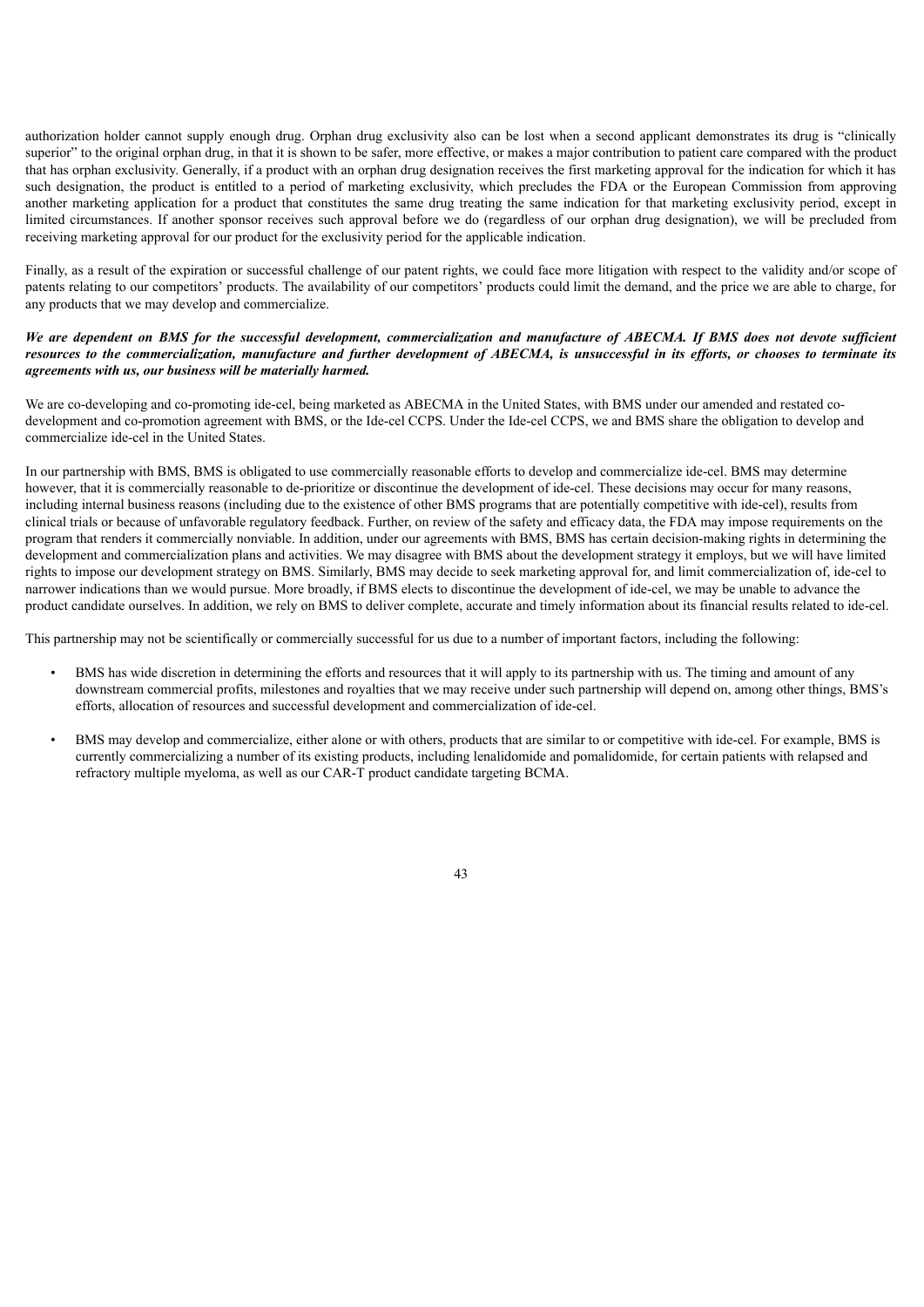- BMS may terminate its partnership with us without cause and for circumstances outside of our control, which could make it difficult for us to attract new strategic partners or adversely affect how we are perceived in scientific and financial communities.
- BMS may develop or commercialize ABECMA in such a way as to elicit litigation that could jeopardize or invalidate our intellectual property rights or expose us to potential liability.
- BMS may not comply with all applicable regulatory and compliance requirements, including failing to report safety data in accordance with all applicable regulatory requirements.
- If BMS were to breach its arrangements with us, we may need to enforce our right to terminate the agreement in legal proceedings, which could be costly and cause delay in our ability to receive ABECMA rights back. If we were to terminate an agreement with BMS due to BMS's breach or if BMS were to terminate an agreement without cause, the development and commercialization of ABECMA could be delayed, curtailed or terminated because we may not have sufficient financial resources or capabilities to continue development and commercialization of these product candidates on our own if we choose not to, or are unable to, enter into a new collaboration for these product candidates.
- BMS may enter into one or more transactions with third parties, including a merger, consolidation, reorganization, sale of substantial assets, sale of substantial stock or other change in control, which could divert the attention of its management and adversely affect BMS's ability to retain and motivate key personnel who are important to the continued development of ABECMA. In addition, the third-party to any such transaction could determine to re-prioritize BMS's development programs such that BMS ceases to diligently pursue the development of ABECMA and/or cause the respective collaboration with us to terminate.

### <span id="page-48-0"></span>**Item 2. Unregistered Sale of Equity Securities and Use of Proceeds**

None

#### <span id="page-48-1"></span>**Item 3. Defaults Upon Senior Securities**

None

## <span id="page-48-2"></span>**Item 4. Mine Safety Disclosures**

None

## <span id="page-48-3"></span>**Item 5. Other Information**

<span id="page-48-4"></span>None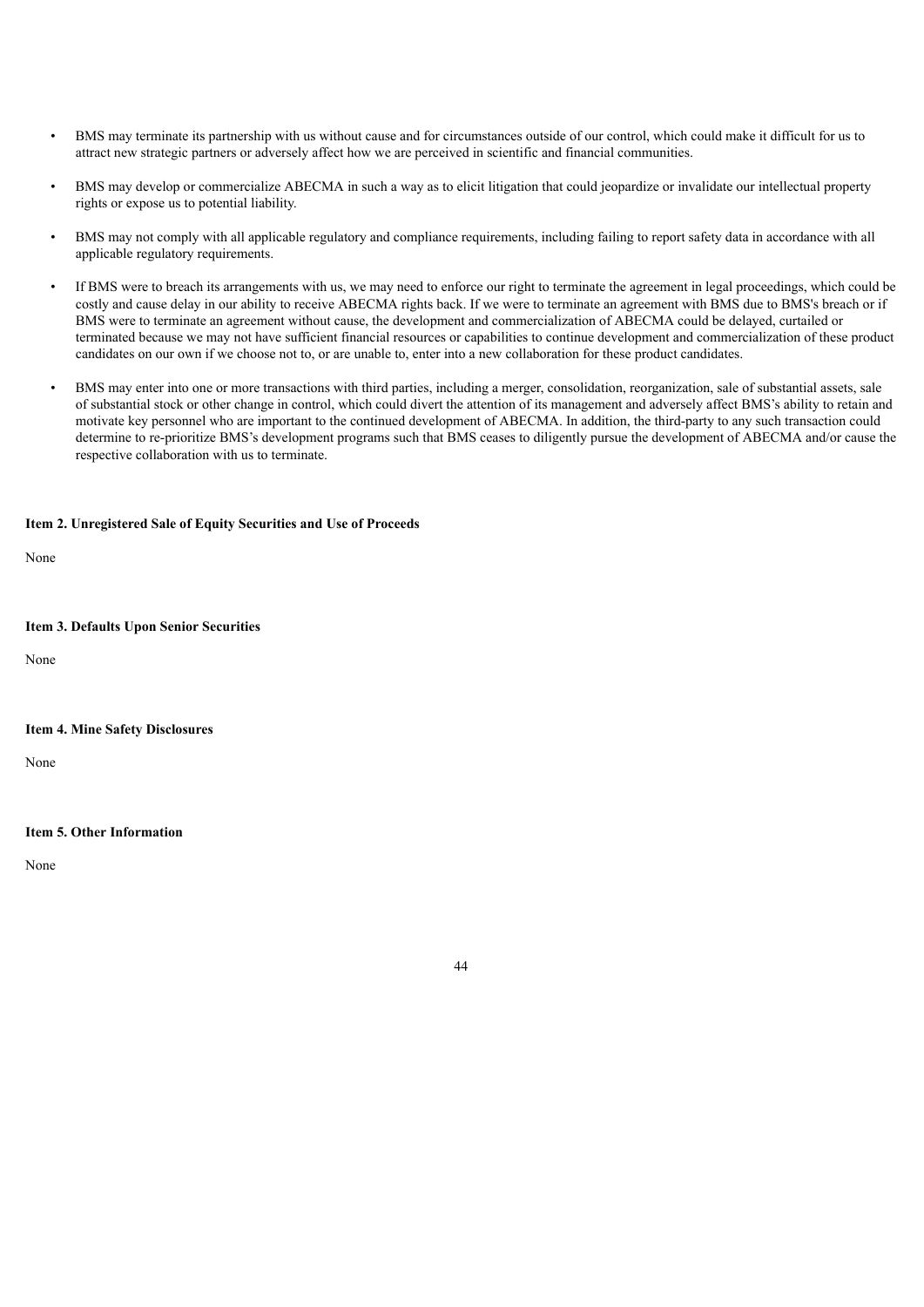## **Item 6. Exhibit Index**

| <b>Exhibit Number</b> | <b>Exhibit Description</b>                                                                                                                                                                                                                              |
|-----------------------|---------------------------------------------------------------------------------------------------------------------------------------------------------------------------------------------------------------------------------------------------------|
| 3.1                   | Amended and Restated Certificate of Incorporation of 2seventy bio, Inc. (incorporated by reference to Exhibit 3.1 to Current Report on<br>Form 8-K filed on November 4, 2021).                                                                          |
| 3.2                   | Amended and Restated Bylaws of 2seventy bio, Inc. (incorporated by reference to Exhibit 3.2 to Current Report on Form 8-K filed on<br>November 4, 2021).                                                                                                |
| 4.1                   | Form of Pre-Funded Warrant (incorporated by reference to Exhibit 10.7 to Current Report on Form 8-K filed on November 4, 2021).                                                                                                                         |
| $10.1*$ #†            | First Addendum Executive Employment Agreement between Globalization Partners Switzerland SA and Nicola Heffron, dated as of<br>March 7, 2022.                                                                                                           |
| $10.2*$ #†            | Second Addendum to Executive Employment Agreement between Globalization Partners Switzerland SA and Nicola Heffron, dated as<br>of March 25, 2022.                                                                                                      |
| $10.3*$ †             | Patent License Agreement, dated August 31, 2015, by and between bluebird bio, Inc. and the National Institutes of Health.                                                                                                                               |
| $10.4*$ †             | <u>Amendment to License Agreement, dated April 25, 2022, by and between 2seventy bio, Inc. and the National Institutes of Health.</u>                                                                                                                   |
| 10.5                  | Form of Share Purchase Agreement, dated March 15, 2022, by and between 2seventy bio, Inc. and purchasers in the March 2022<br>private placement (incorporated by reference to Exhibit 10.1 to Current Report on Form 8-K filed on March 16, 2022).      |
| 10.6                  | Form of Registration Rights Agreement, dated March 15, 2022, by and between 2seventy bio, Inc. and purchasers in the March 2022<br>private placement (incorporated by reference to Exhibit 10.2 to Current Report on Form 8-K filed on March 16, 2022). |
| $31.1*$               | Certification of Principal Executive Officer Pursuant to Rules 13a-14(a) and 15d-14(a) under the Securities Exchange Act of 1934, as<br>Adopted Pursuant to Section 302 of the Sarbanes-Oxley Act of 2002.                                              |
| $31.2*$               | Certification of Principal Financial Officer Pursuant to Rules 13a-14(a) and 15d-14(a) under the Securities Exchange Act of 1934, as<br>Adopted Pursuant to Section 302 of the Sarbanes-Oxley Act of 2002.                                              |
| $32.1**$              | Certification of Principal Executive Officer and Principal Financial Officer Pursuant to 18 U.S.C. Section 1350, as Adopted Pursuant to<br>Section 906 of the Sarbanes-Oxley Act of 2002.                                                               |
| $101$ . INS*          | Inline XBRL Instance Document                                                                                                                                                                                                                           |
| 101.SCH*              | Inline XBRL Taxonomy Extension Schema Document                                                                                                                                                                                                          |
| $101.CAL*$            | Inline XBRL Taxonomy Extension Calculation Linkbase Document                                                                                                                                                                                            |
| 101.DEF*              | Inline XBRL Taxonomy Extension Definition Linkbase Document                                                                                                                                                                                             |
| $101.LAB*$            | Inline XBRL Taxonomy Extension Label Linkbase Document                                                                                                                                                                                                  |
| 101.PRE*              | Inline XBRL Taxonomy Extension Presentation Linkbase Document                                                                                                                                                                                           |
| $104*$                | Cover Page Interactive Data File (formatted as inline XBRL with applicable taxonomy extension information contained in Exhibits<br>$101.*$                                                                                                              |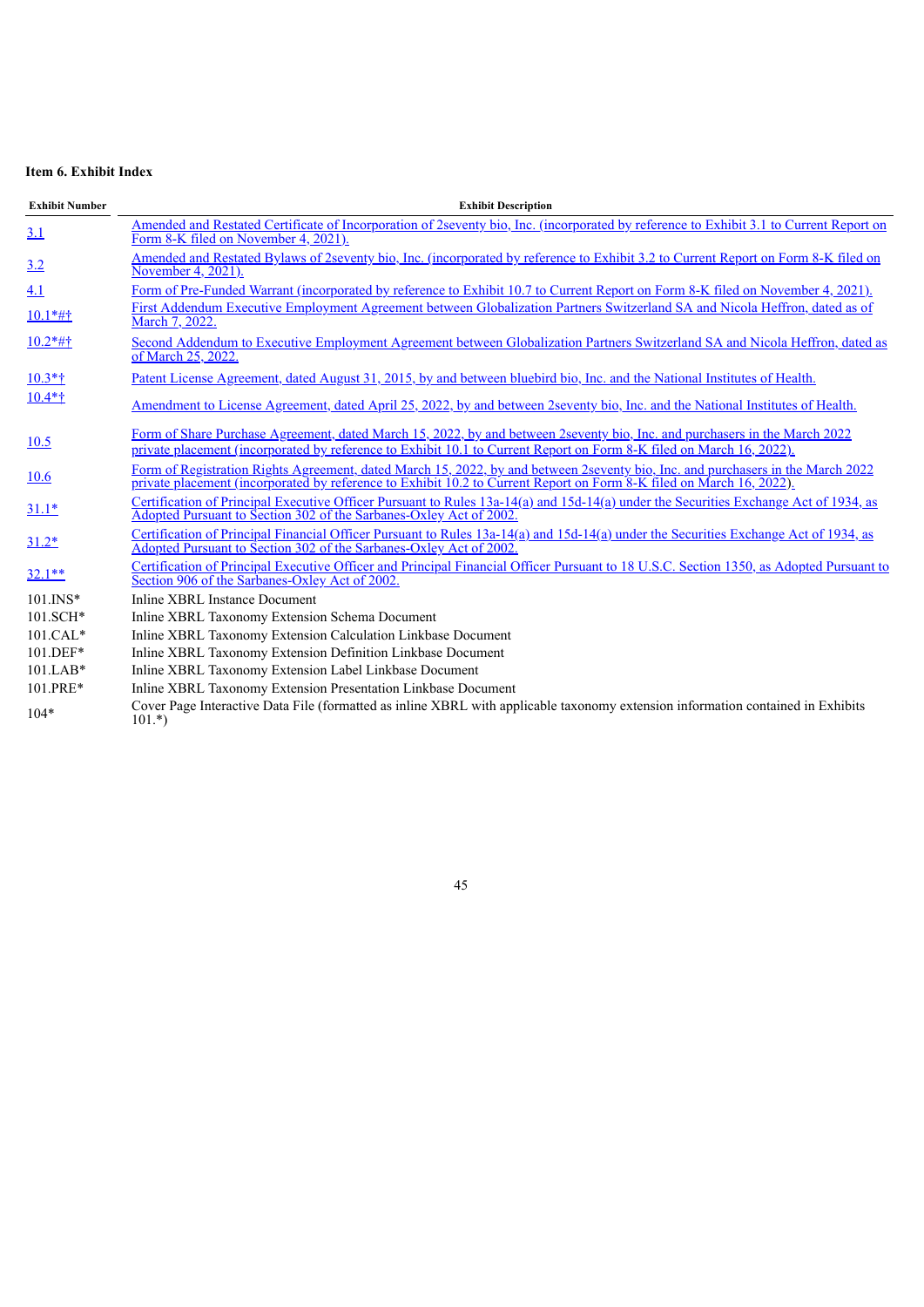$\frac{1}{2}$  , where  $\frac{1}{2}$  , where  $\frac{1}{2}$ 

<sup>\*</sup> Filed herewith.

<sup>\*\*</sup> The certifications furnished in Exhibit 32.1hereto are deemed to accompany this Quarterly Report on Form 10-Q and will not be deemed "filed" for purposes of Section 18 of the Securities Exchange Act of 1934, as amended. Such certifications will not be deemed to be incorporated by reference into any filings under the Securities Act of 1933, as amended, or the Securities Exchange Act of 1934, as amended, except to the extent that the Registrant specifically incorporates it by reference.

<sup>#</sup> Indicates a management contract or compensatory plan, contract or arrangement.

<span id="page-50-0"></span><sup>†</sup> Portions of this exhibit (indicated by asterisks) were omitted in accordance with the rules of the Securities and Exchange Commission.

<sup>46</sup>